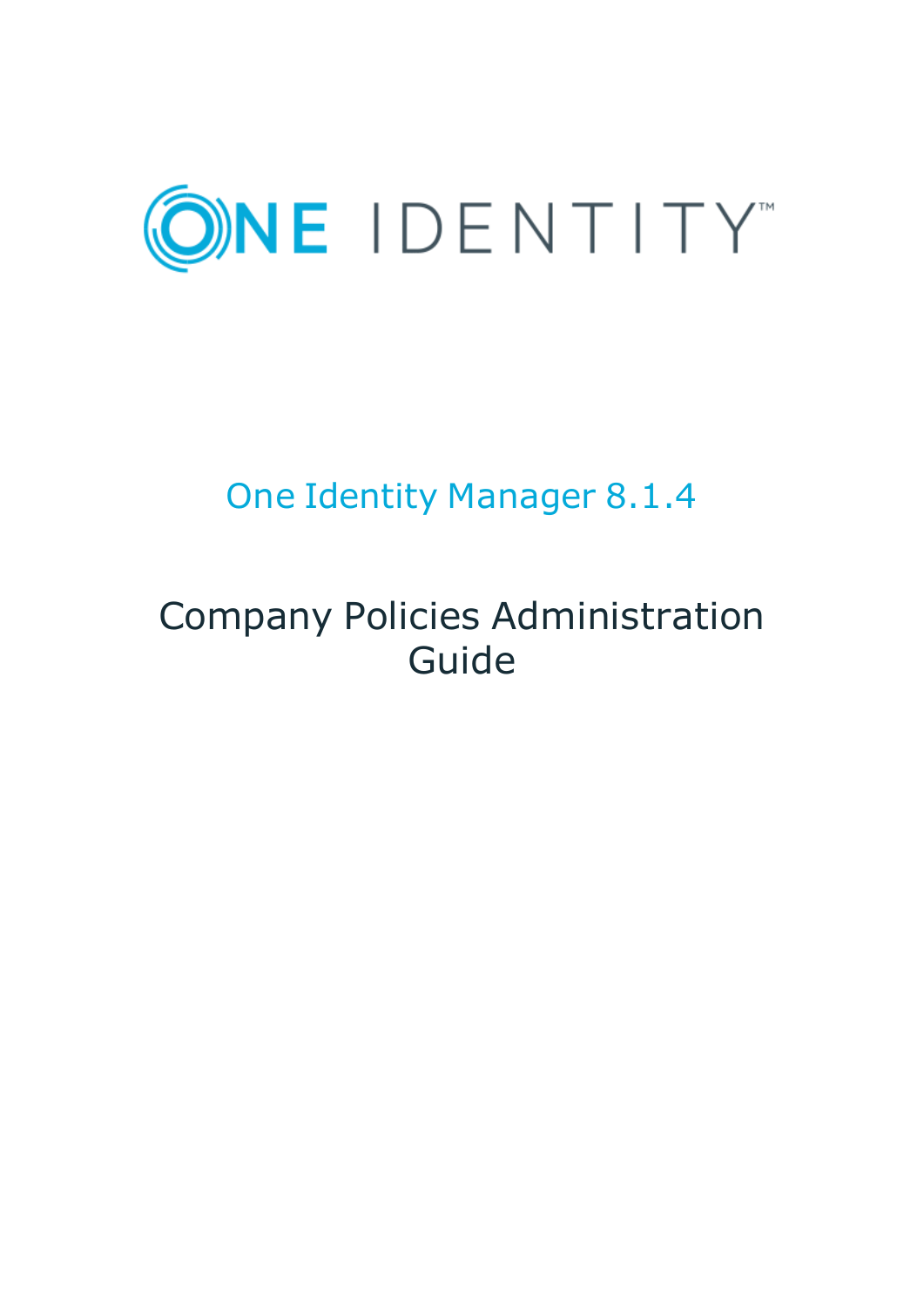#### **Copyright 2020 One Identity LLC.**

#### **ALL RIGHTS RESERVED.**

This guide contains proprietary information protected by copyright. The software described in this guide is furnished under a software license or nondisclosure agreement. This software may be used or copied only in accordance with the terms of the applicable agreement. No part of this guide may be reproduced or transmitted in any form or by any means, electronic or mechanical, including photocopying and recording for any purpose other than the purchaser's personal use without the written permission of One Identity LLC .

The information in this document is provided in connection with One Identity products. No license, express or implied, by estoppel or otherwise, to any intellectual property right is granted by this document or in connection with the sale of One Identity LLC products. EXCEPT AS SET FORTH IN THE TERMS AND CONDITIONS AS SPECIFIED IN THE LICENSE AGREEMENT FOR THIS PRODUCT, ONE IDENTITY ASSUMES NO LIABILITY WHATSOEVER AND DISCLAIMS ANY EXPRESS, IMPLIED OR STATUTORY WARRANTY RELATING TO ITS PRODUCTS INCLUDING, BUT NOT LIMITED TO, THE IMPLIED WARRANTY OF MERCHANTABILITY, FITNESS FOR A PARTICULAR PURPOSE, OR NON-INFRINGEMENT. IN NO EVENT SHALL ONE IDENTITY BE LIABLE FOR ANY DIRECT, INDIRECT, CONSEQUENTIAL, PUNITIVE, SPECIAL OR INCIDENTAL DAMAGES (INCLUDING, WITHOUT LIMITATION, DAMAGES FOR LOSS OF PROFITS, BUSINESS INTERRUPTION OR LOSS OF INFORMATION) ARISING OUT OF THE USE OR INABILITY TO USE THIS DOCUMENT, EVEN IF ONE IDENTITY HAS BEEN ADVISED OF THE POSSIBILITY OF SUCH DAMAGES. One Identity makes no representations or warranties with respect to the accuracy or completeness of the contents of this document and reserves the right to make changes to specifications and product descriptions at any time without notice. One Identity does not make any commitment to update the information contained in this document.

If you have any questions regarding your potential use of this material, contact:

One Identity LLC. Attn: LEGAL Dept 4 Polaris Way Aliso Viejo, CA 92656

Refer to our Web site ([http://www.OneIdentity.com](http://www.oneidentity.com/)) for regional and international office information.

#### **Patents**

One Identity is proud of our advanced technology. Patents and pending patents may apply to this product. For the most current information about applicable patents for this product, please visit our website at [http://www.OneIdentity.com/legal/patents.aspx](http://www.oneidentity.com/legal/patents.aspx).

#### **Trademarks**

One Identity and the One Identity logo are trademarks and registered trademarks of One Identity LLC. in the U.S.A. and other countries. For a complete list of One Identity trademarks, please visit our website at [www.OneIdentity.com/legal](http://www.oneidentity.com/legal). All other trademarks are the property of their respective owners.

#### **Legend**

**WARNING: A WARNING icon highlights a potential risk of bodily injury or property damage, for which industry-standard safety precautions are advised. This icon is often associated with electrical hazards related to hardware.**

**CAUTION: A CAUTION icon indicates potential damage to hardware or loss of data if** A **instructions are not followed.**

One Identity Manager Company Policies Administration Guide Updated - 19 October 2020, 08:29 Version - 8.1.4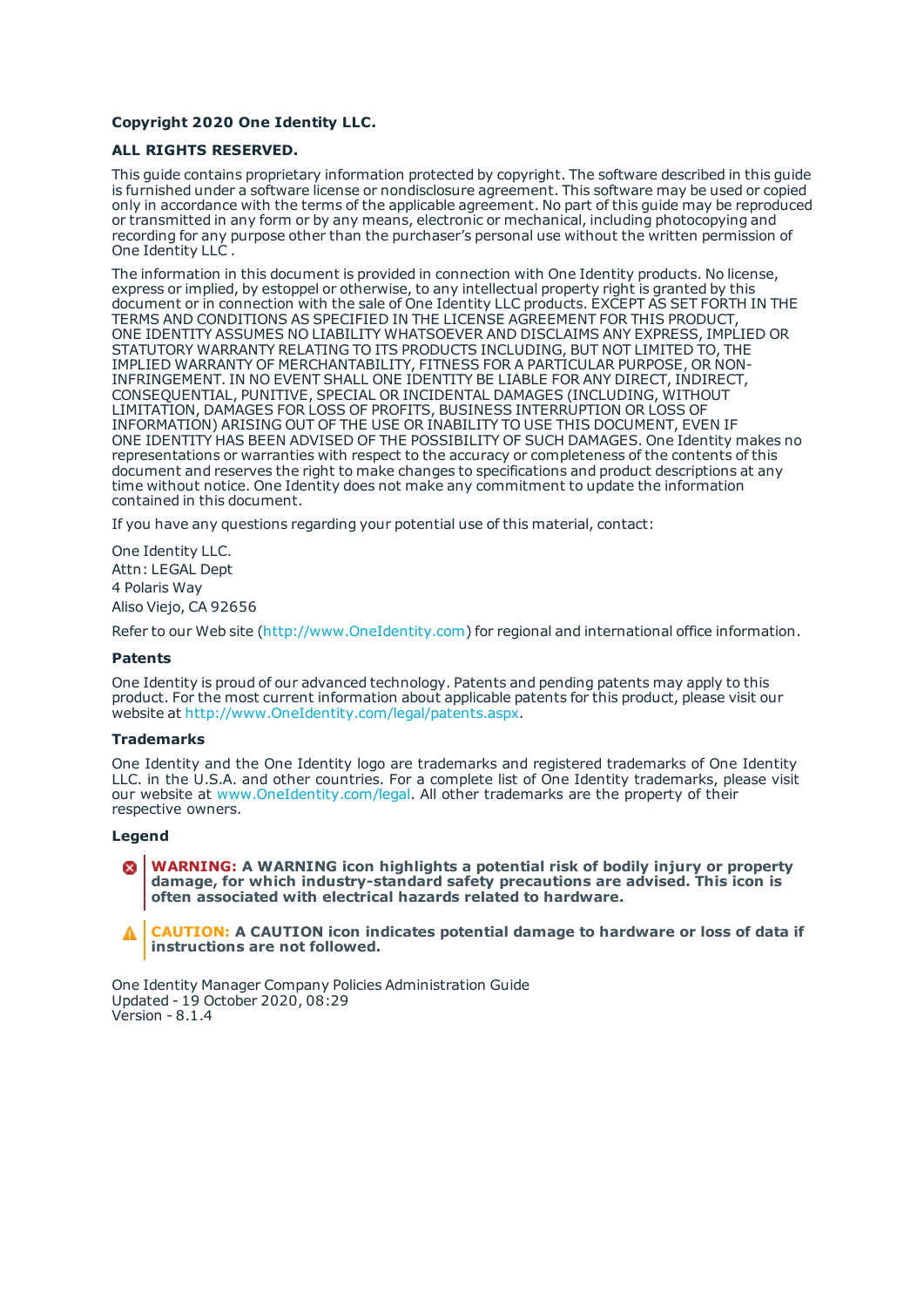# **Contents**

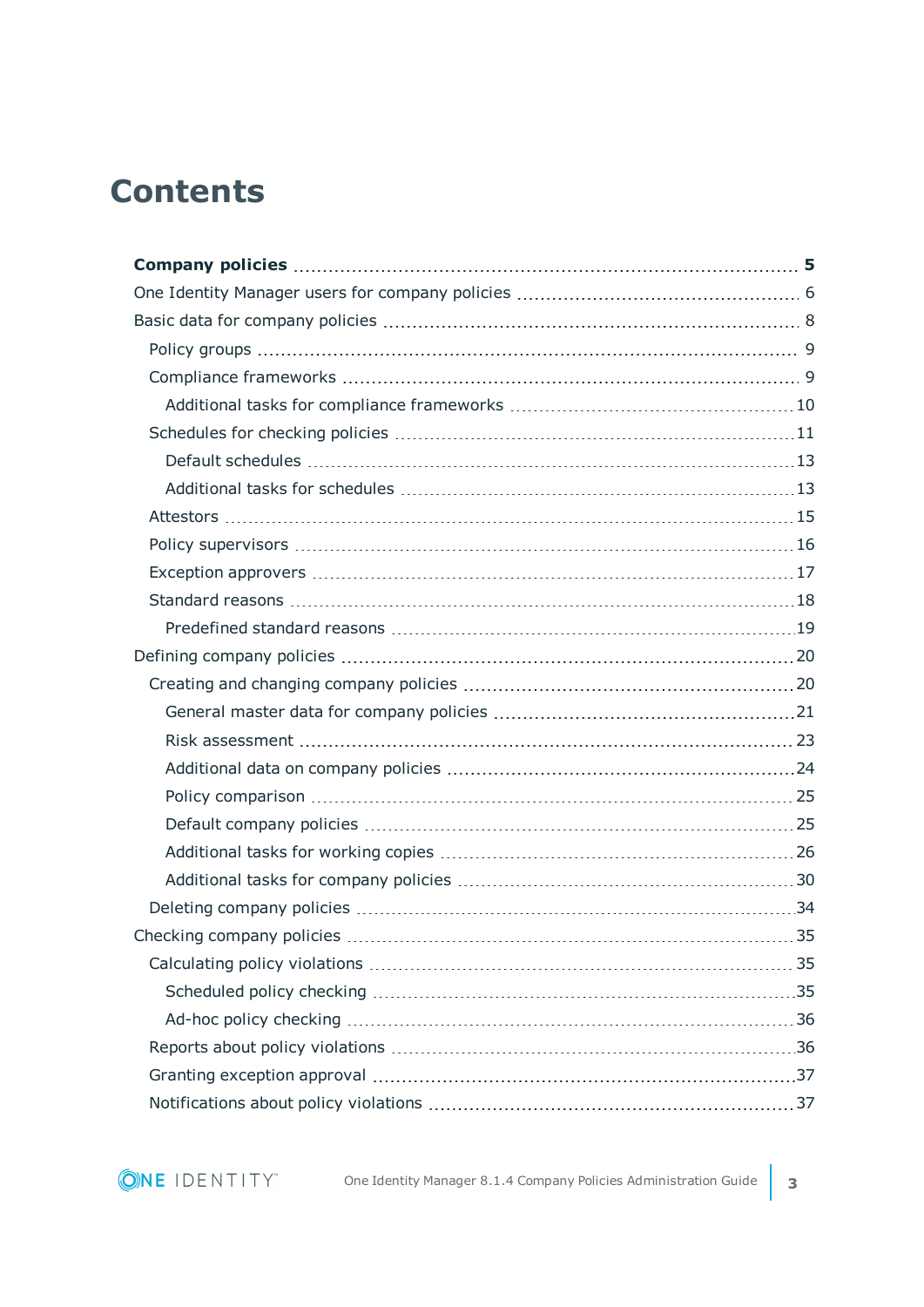| Notifications about policy violations without exception approval 39 |  |
|---------------------------------------------------------------------|--|
|                                                                     |  |
|                                                                     |  |
|                                                                     |  |
|                                                                     |  |
|                                                                     |  |
|                                                                     |  |
|                                                                     |  |
|                                                                     |  |
|                                                                     |  |
|                                                                     |  |
|                                                                     |  |
|                                                                     |  |
|                                                                     |  |
| Appendix: General Configuration Parameter for Company Policies  49  |  |
|                                                                     |  |
|                                                                     |  |
|                                                                     |  |
|                                                                     |  |

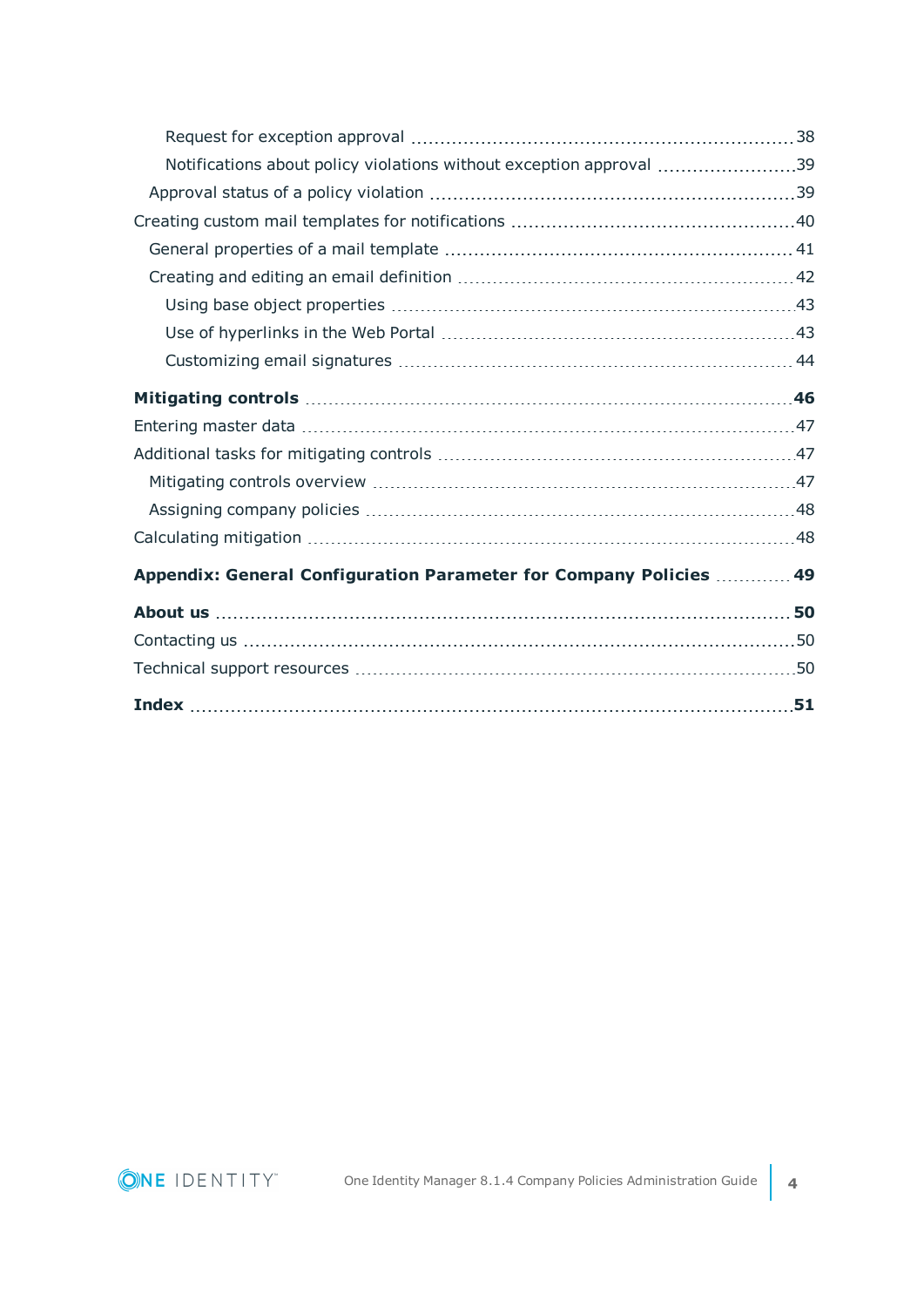# **Company policies**

#### <span id="page-4-0"></span>**Table 1: General configuration parameters for company policies**

| <b>Configuration Meaning</b><br>parameter |                                                                                                                                                                                                                             |
|-------------------------------------------|-----------------------------------------------------------------------------------------------------------------------------------------------------------------------------------------------------------------------------|
| <b>QER   Policy</b>                       | Preprocessor relevant configuration parameter for controlling company<br>policy validation. Changes to the parameter require recompiling the<br>database. If the parameter is enabled, you can use the model<br>components. |

Companies have varying requirements that they need for regulating internal and external employee access to company resources. They also have to demonstrate that they adhere to legal requirements. Such requirements can be defined as policies.

One Identity Manager allows you to manage these company policies and thus to assess the risk involved. Assuming the appropriate data is stored in the One Identity Manager database, One Identity Manager determines all the company resources that violate these company policies. You can also define company policies for the purpose of providing reports that do not have any connection with One Identity Manager.

Adherence to company policies is checked regularly using scheduled tasks. You can incorporate company policies into the regular attestation of your company resources to decide on further handling of any violated ones. Risk assessment can be run for all company policies. Different reports and statistics provide you with an overview of violated policies.

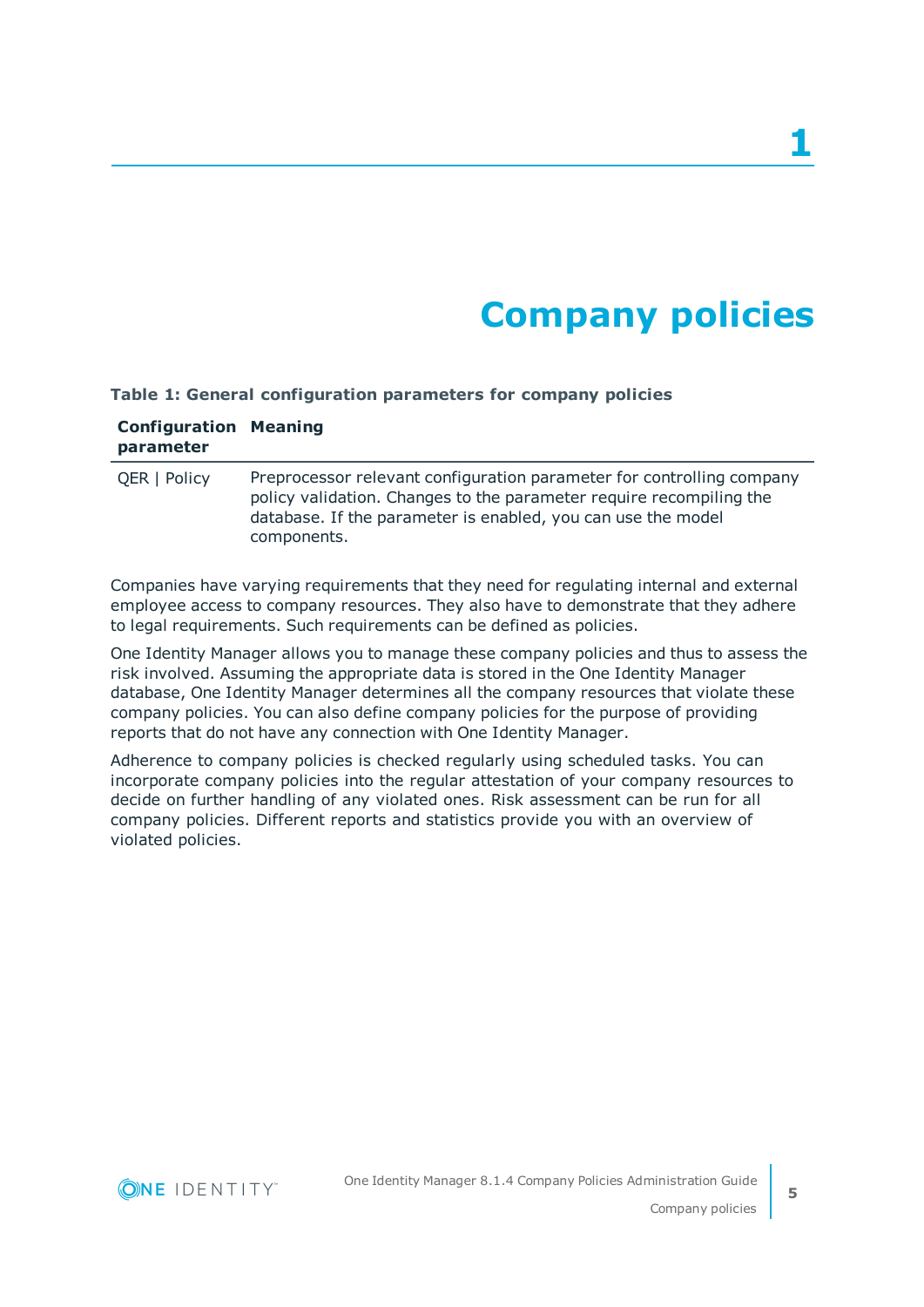



Example of company policies are:

- All cost centers are assigned a manager.
- All departments are assigned employees.
- All employees are attested.
- Deactivated employees do not have any enabled user accounts.

#### *To be able to map company policies*

<span id="page-5-0"></span>• In the Designer, set the "QER | Policy" configuration parameter.

# **One Identity Manager users for company policies**

The following users are used for setting up and administration of company policies.

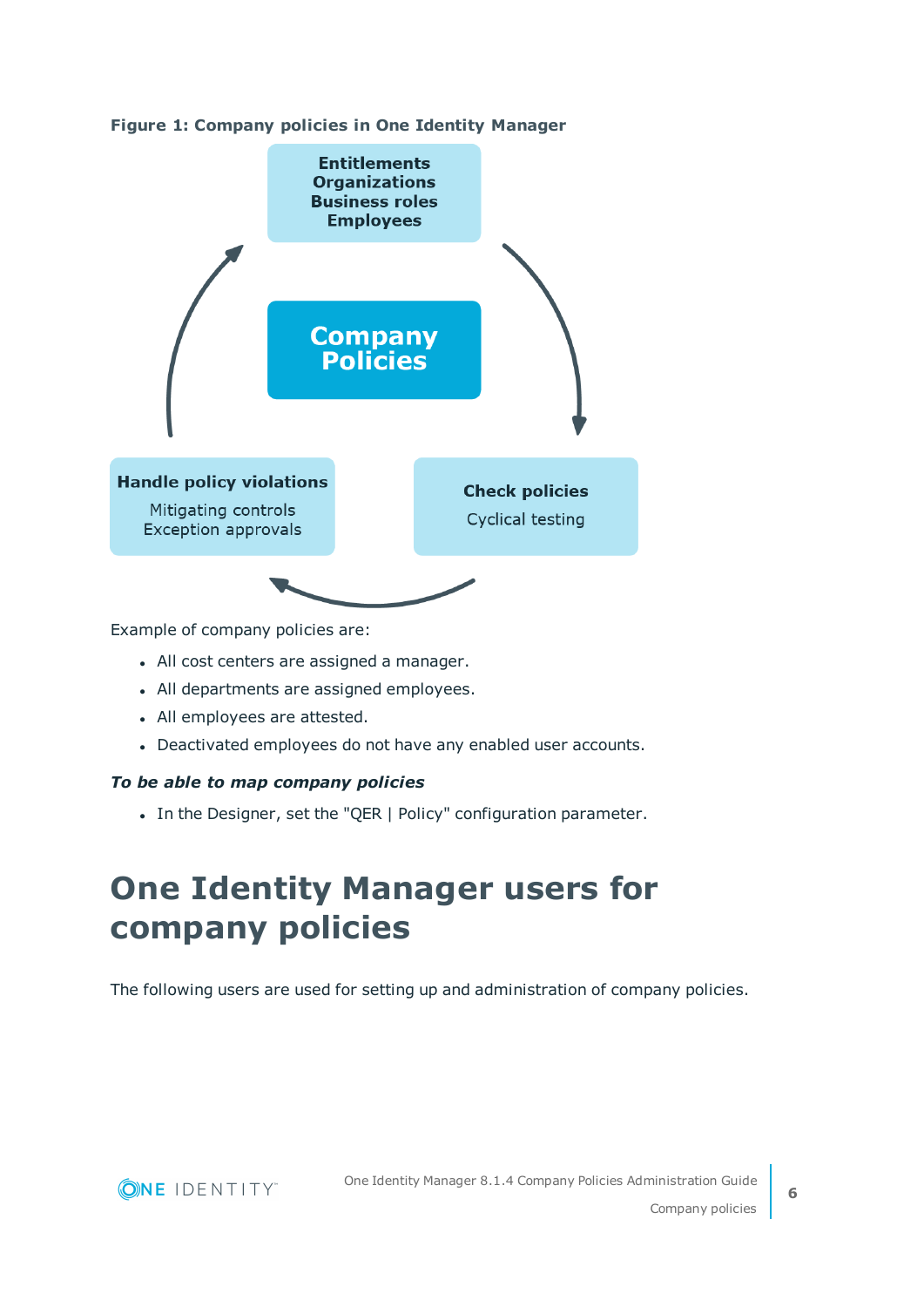#### **Table 2: Users**

| <b>User</b>                               | <b>Tasks</b>                                                                                                                                                              |
|-------------------------------------------|---------------------------------------------------------------------------------------------------------------------------------------------------------------------------|
| Company<br>policy admin-<br>istrators     | Administrators must be assigned to the Identity & Access<br>Governance   Company policies   Administrators application role.                                              |
|                                           | Users with this application role:                                                                                                                                         |
|                                           | • Enter base data for setting up company policies.                                                                                                                        |
|                                           | • Set up policies and assign policy supervisors to them.                                                                                                                  |
|                                           | • Can calculation policies and view policy violations if required.                                                                                                        |
|                                           | • Set up reports about policy violations.                                                                                                                                 |
|                                           | • Enter mitigating controls.                                                                                                                                              |
|                                           | • Create and edit risk index functions.                                                                                                                                   |
|                                           | • Administer application roles for policy supervisors, exception<br>approvers and attestors.                                                                              |
|                                           | • Set up other application roles as required.                                                                                                                             |
| Policy super-<br>visors                   | Policy supervisors must be assigned to the Identity & Access<br>Governance   Company policies   Policy supervisors application<br>role or another child application role. |
|                                           | Users with this application role:                                                                                                                                         |
|                                           | • Are responsible for the contents of company policies.                                                                                                                   |
|                                           | • Edit working copies of company policies.                                                                                                                                |
|                                           | • Enable and disable company policies.                                                                                                                                    |
|                                           | • Can calculation policies and view policy violations if required.                                                                                                        |
|                                           | • Assign mitigating controls.                                                                                                                                             |
| One Identity<br>Manager<br>administrators | • Create customized permissions groups for application roles for<br>role-based login to administration tools in the Designer as<br>required.                              |
|                                           | • Create system users and permissions groups for non role-based<br>login to administration tools in the Designer as required.                                             |
|                                           | • Enable or disable additional configuration parameters in the<br>Designer as required.                                                                                   |
|                                           | • Create custom processes in the Designer as required.                                                                                                                    |
|                                           | • Create and configure schedules as required.                                                                                                                             |
|                                           | • Create and configure password policies as required.                                                                                                                     |
| Exception<br>approvers                    | Exception approvers must be assigned to the Identity & Access<br>Governance   Company policies   Exception approvers<br>application role or a child application role.     |

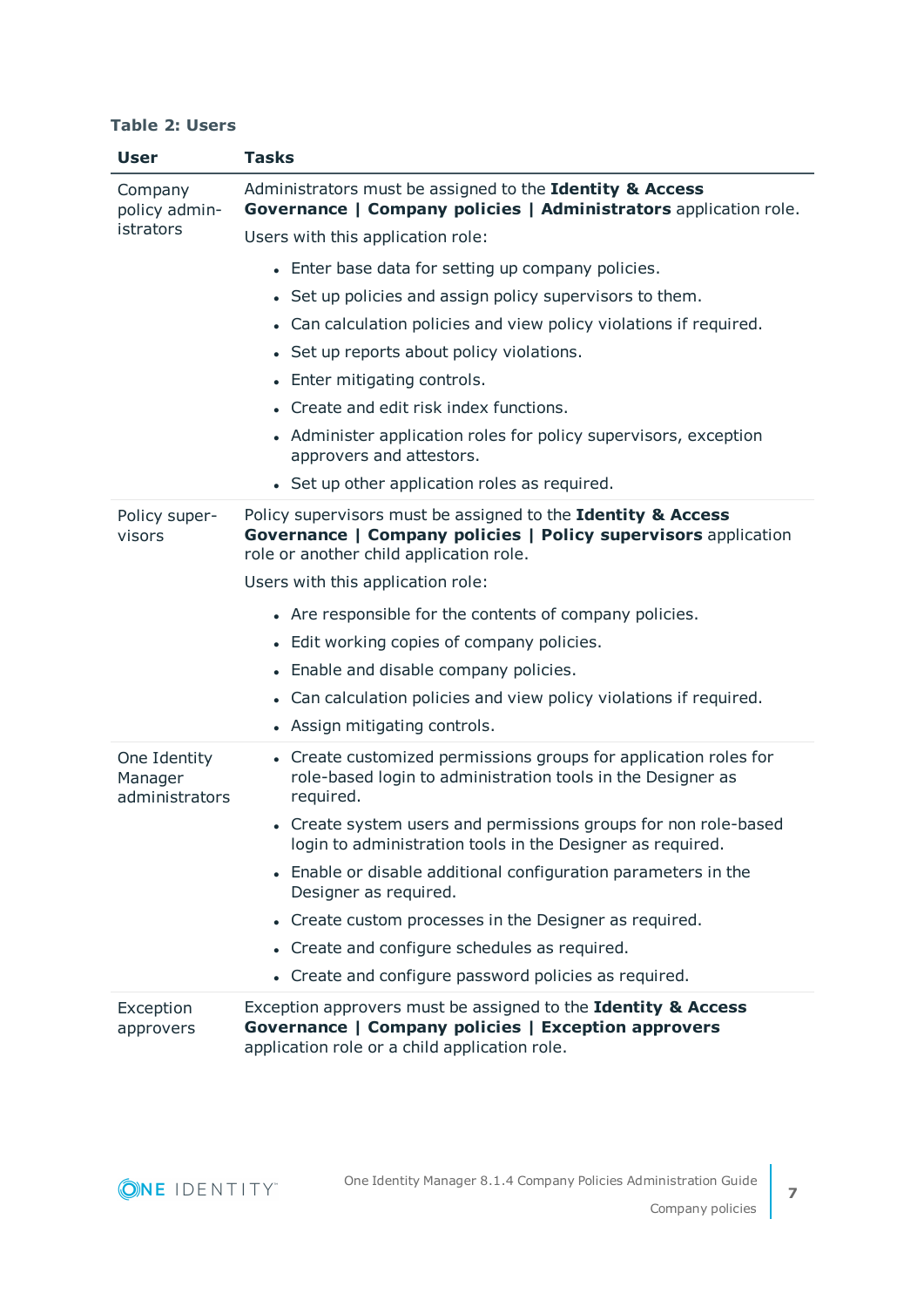| <b>User</b>                           | <b>Tasks</b>                                                                                                                                                                                                                          |
|---------------------------------------|---------------------------------------------------------------------------------------------------------------------------------------------------------------------------------------------------------------------------------------|
|                                       | Users with this application role:                                                                                                                                                                                                     |
|                                       | • Edit policy violations.                                                                                                                                                                                                             |
|                                       | • Can grant exception approval or revoke it.                                                                                                                                                                                          |
| Company<br>policy                     | Attestors must be assigned to the Identity & Access Governance  <br><b>Company policies   Attestors application role.</b>                                                                                                             |
| attestors                             | Users with this application role:                                                                                                                                                                                                     |
|                                       | • Attest company policies and exception approvals in the Web Portal<br>for which they are responsible.                                                                                                                                |
|                                       | • Can view the master data for these company policies but not edit<br>them.                                                                                                                                                           |
|                                       | NOTE: This application role is available if the module Attestation<br>Module is installed.                                                                                                                                            |
| Compliance<br>and security<br>officer | Compliance and security officers must be assigned to the Identity &<br><b>Access Governance   Compliance &amp; Security Officer application</b><br>role.                                                                              |
|                                       | Users with this application role:                                                                                                                                                                                                     |
|                                       | • View all compliance relevant information and other analysis in the<br>Web Portal. This includes attestation policies, company policies<br>and policy violations, compliance rules, and rule violations and risk<br>index functions. |
|                                       | • Edit attestation polices.                                                                                                                                                                                                           |
| <b>Auditors</b>                       | Auditors are assigned to the Identity & Access Governance  <br>Auditors application role.                                                                                                                                             |
|                                       | Users with this application role:                                                                                                                                                                                                     |
|                                       | • See the Web Portal all the relevant data for an audit.                                                                                                                                                                              |

# <span id="page-7-0"></span>**Basic data for company policies**

Various basic data is required to create company policies, run policy checks and handle policy violations.

| Policy groups | Policy groups on page 9                               |
|---------------|-------------------------------------------------------|
|               | Compliance frameworks Compliance frameworks on page 9 |
| Schedules     | Schedules for checking policies on page 11            |

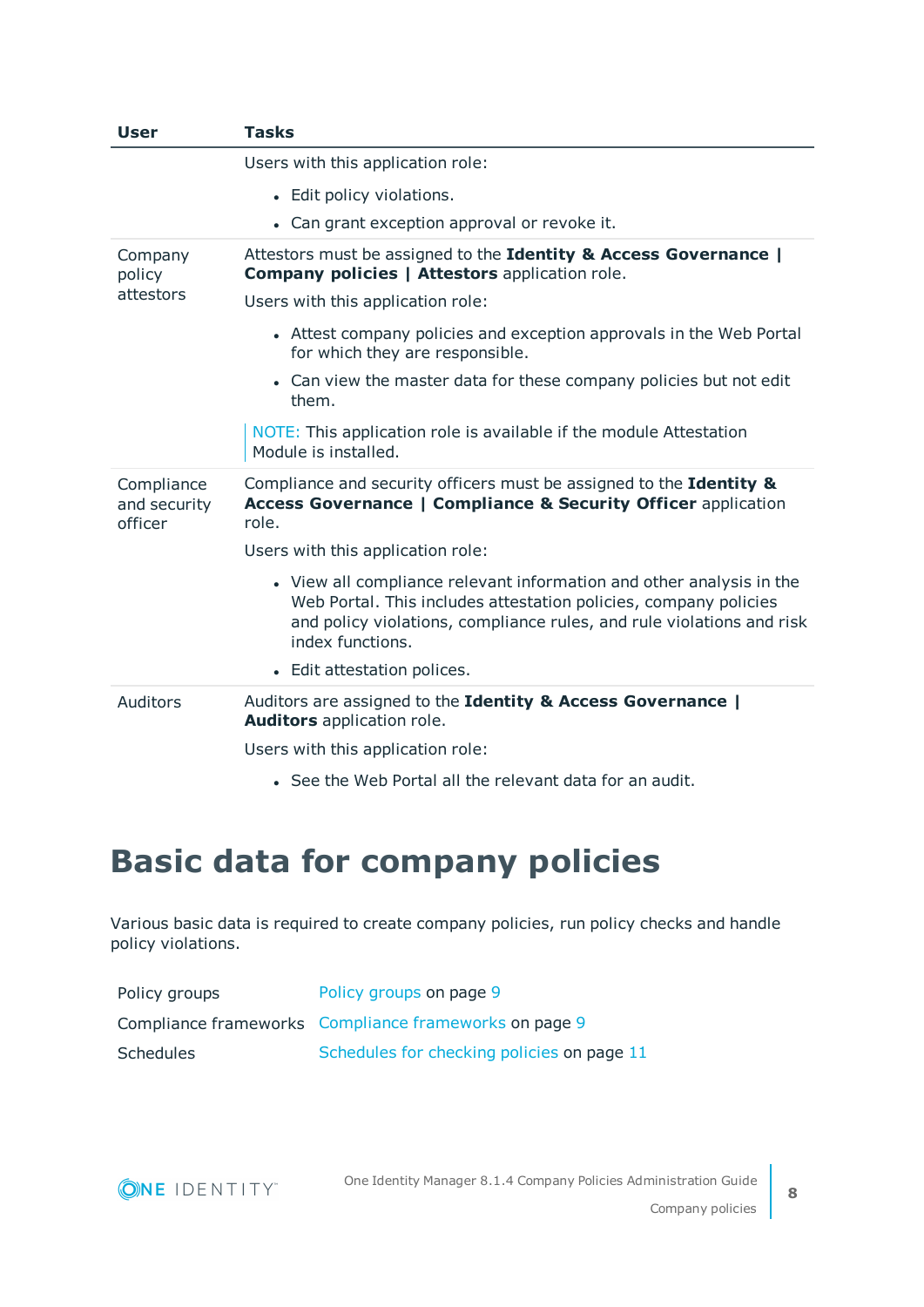| Attestors                  | Attestors on page 15           |
|----------------------------|--------------------------------|
| Policy supervisors         | Policy supervisors on page 16  |
| <b>Exception approvers</b> | Exception approvers on page 17 |
| <b>Standard Reasons</b>    | Standard reasons on page 18    |

## <span id="page-8-0"></span>**Policy groups**

Use policy groups to group together company policies by functionality. You can use policy to groups to structure company policies hierarchically.

### *To edit a policy group*

- 1. Select the **Company Policies | Basic configuration data | Policy groups** category.
- 2. Select a policy group in the result list. Select the **Change master data** task.

- OR -

Click  $\mathbf{1}$  in the result list.

- 3. Edit the master data for the policy group.
- 4. Save the changes.

Enter the following data for a policy group

#### **Table 3: General master data for a policy group**

| <b>Property</b> | <b>Description</b>                                                                                                           |
|-----------------|------------------------------------------------------------------------------------------------------------------------------|
| Group<br>name   | Name of the policy group.                                                                                                    |
| Parent<br>group | Policy group above this one in a hierarchy.<br>To organize policy groups hierarchically, select the parent rule group in the |
|                 | menu.                                                                                                                        |

In the **Policy violation overview** report, you can get an overview of all policy violations for a policy group.

## <span id="page-8-1"></span>**Compliance frameworks**

Compliance frameworks are used for classifying attestation policies, compliance rules, and company policies according to regulatory requirements.

Compliance frameworks can be organized hierarchically. To do this, assign a parent framework to the compliance frameworks.

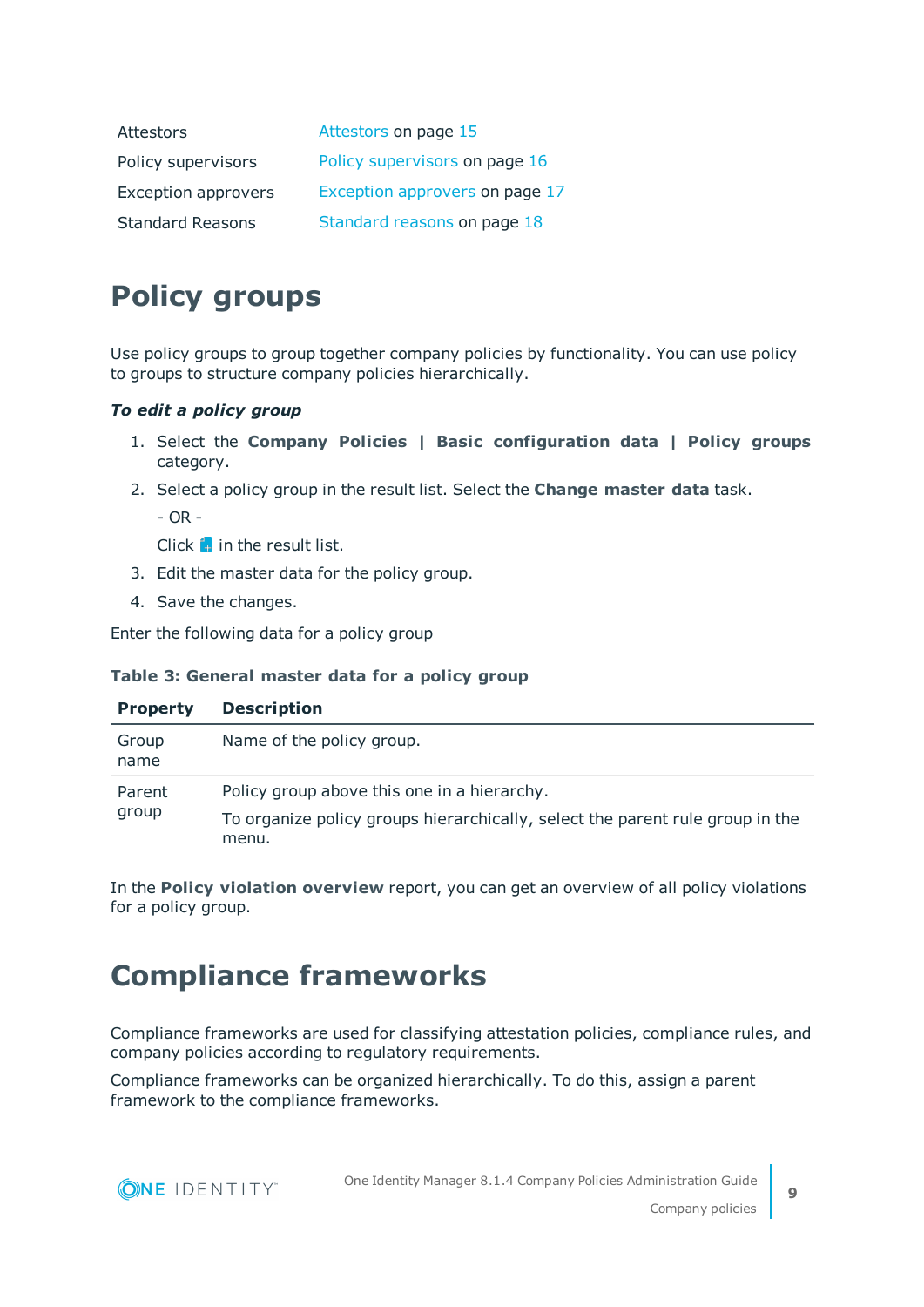### *To edit compliance frameworks*

- 1. Select the **Company Policies | Basic configuration data | Compliance frameworks** category.
- 2. Select a Compliance Framework in the result list and run the **Change master data** task.
	- OR -

Click **New** in the result list toolbar.

- 3. Edit the compliance framework master data.
- 4. Save the changes.

Enter the following properties for compliance frameworks.

| <b>Property</b>         | <b>Description</b>                                                                                                                                                    |
|-------------------------|-----------------------------------------------------------------------------------------------------------------------------------------------------------------------|
| Compliance<br>framework | Name of the compliance framework.                                                                                                                                     |
| Parent framework        | Parent compliance framework in the framework hierarchy. Select<br>an existing compliance framework in the menu to organize compli-<br>ance frameworks hierarchically. |
| Manager/supervisor      | Application role whose members are allowed to edit all company<br>rules assigned to this compliance framework                                                         |
| Description             | Text field for additional explanation.                                                                                                                                |

#### **Table 4: Compliance framework properties**

## <span id="page-9-0"></span>**Additional tasks for compliance frameworks**

After you have entered the master data, you can run the following tasks.

You can obtain a summary of all a compliance framework's policy violations in the **Policy violation overview** report.

### <span id="page-9-1"></span>**Compliance framework overview**

You can see the most important information about a compliance framework on the overview form.

#### *To obtain an overview of a compliance framework*

- 1. Select **Company Policies | Basic configuration data | Compliance frameworks**.
- 2. Select the compliance framework from the result list.
- 3. Select the **Compliance framework overview** task.

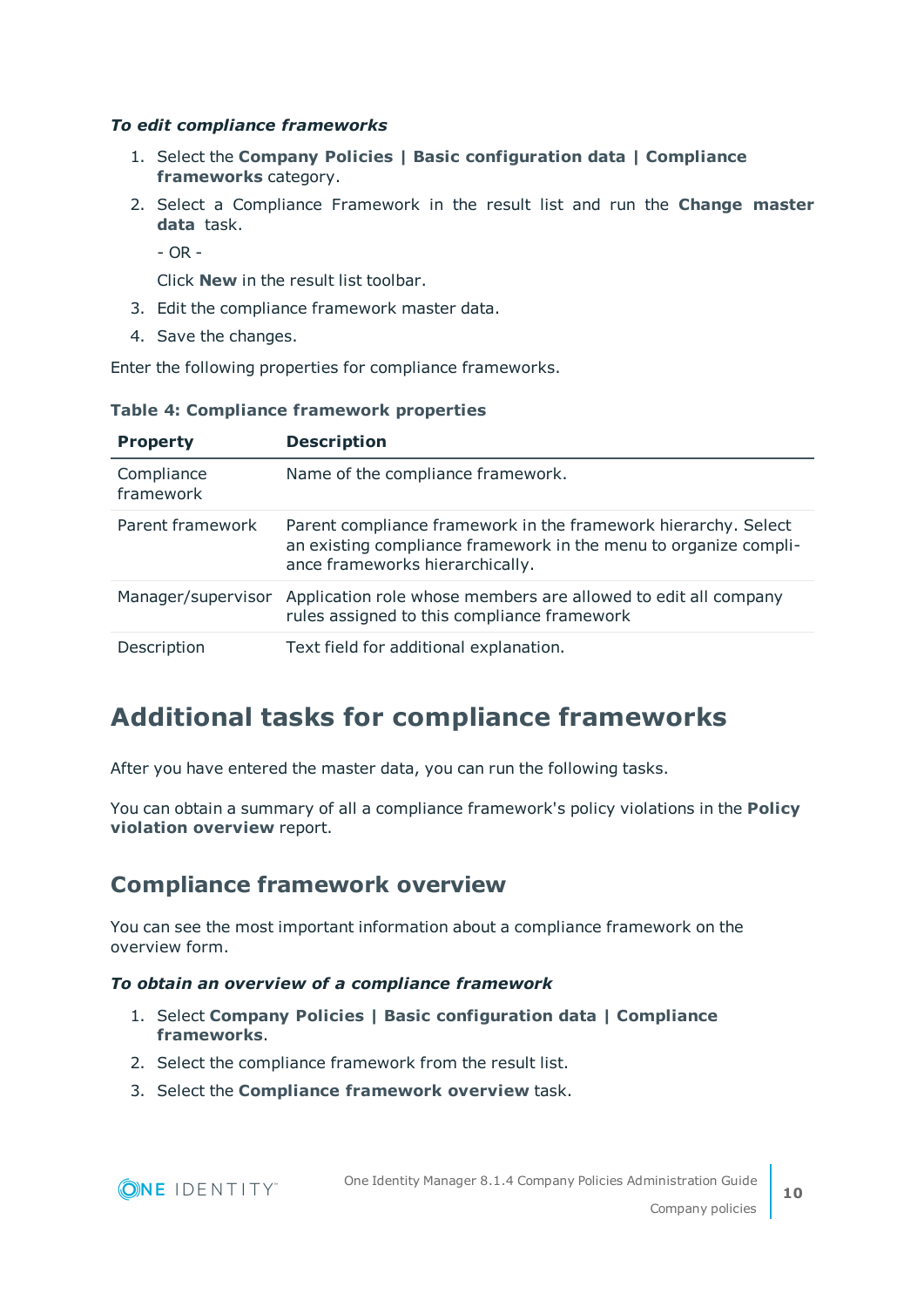### <span id="page-10-1"></span>**Assigning company policies**

Use this task to assign company policies to the selected compliance framework.

### *To assign company policies to compliance frameworks*

- 1. Select the **Company Policies | Basic configuration data | Compliance frameworks** category.
- 2. Select the compliance framework from the result list.
- 3. Select the **Assign company policies** task.
- 4. In the **Add assignments** pane, double-click the company policies you want to assign.

- OR -

In the **Remove assignments** pane, double-click the company policies whose assignment is to be deleted.

<span id="page-10-0"></span>5. Save the changes.

## **Schedules for checking policies**

Regular testing of company policies is managed through schedules. In the default installation of One Identity Manager, the "Policy check" schedule is assigned to every new company policy. This schedule generates a processing task at regular intervals for the DBQueue Processor for every company policy. You can configure your own schedule to check policies on a cycle which suits your requirements. Ensure that the schedules are assigned to the policies.

### *To edit schedules*

- 1. Select the **Company Policies | Basic configuration data | Schedules** category. The result list shows all schedules configured for the QERPolicy table.
- 2. Select a schedule in the result list and run the **Change master data** task.
	- $-$  OR  $-$

Click  $\mathbf{f}$  in the result list.

- 3. Edit the schedule's master data.
- 4. Save the changes.

Enter the following properties for a schedule.

#### **Table 5: Schedule properties**

#### **Property Meaning**

Name Schedule ID. Translate the given text using the  $\bullet$  button.

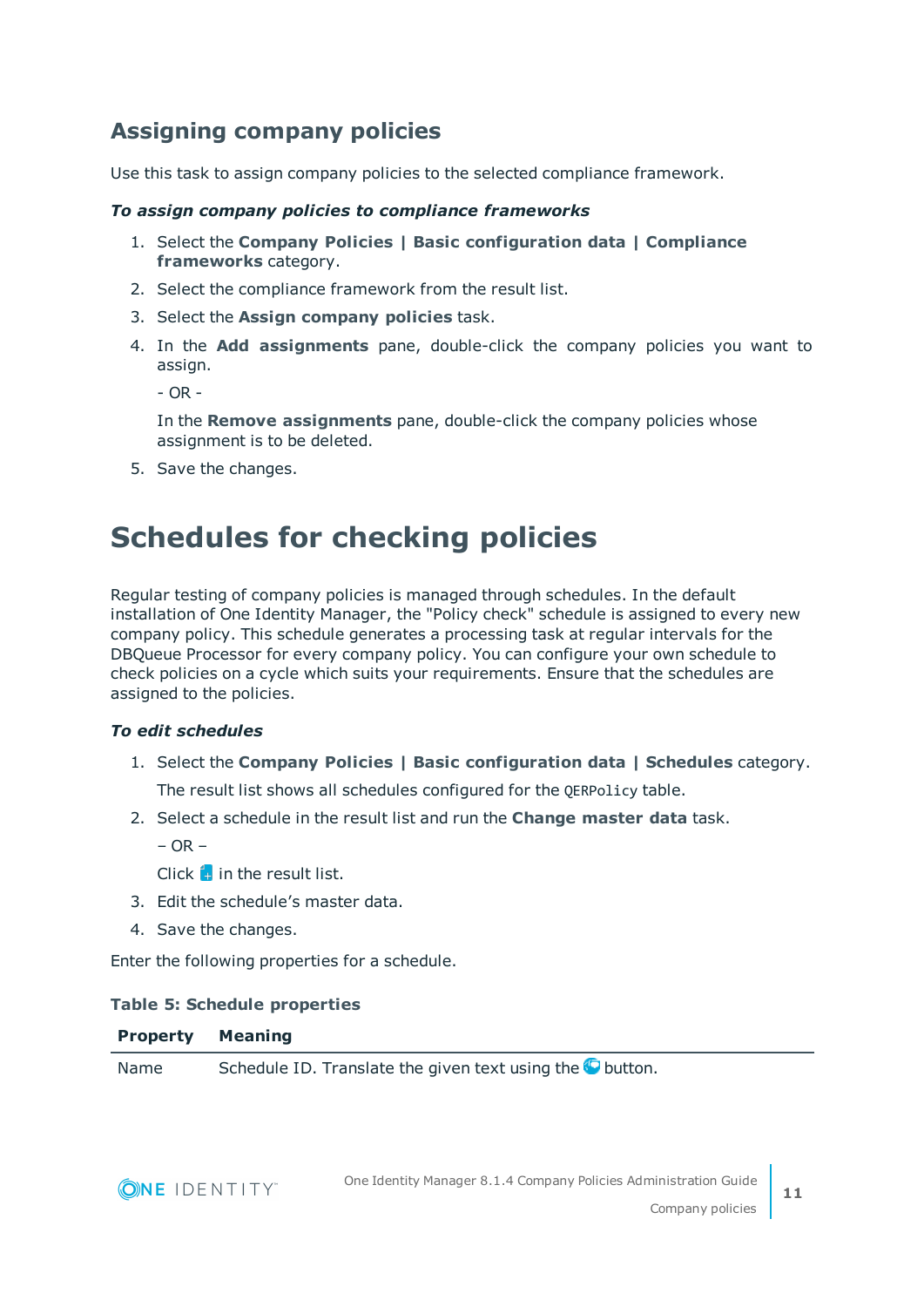| Detailed description of the schedule. Translate the given text using the<br>button.                                                                                                                                                                              |
|------------------------------------------------------------------------------------------------------------------------------------------------------------------------------------------------------------------------------------------------------------------|
| Specifies whether the schedule is enabled or not.                                                                                                                                                                                                                |
| NOTE: Only active schedules are run.                                                                                                                                                                                                                             |
| Unique identifier for the time zone that is used for running the schedule.<br>Choose between <b>Universal Time Code</b> or one of the time zones in the<br>menu.                                                                                                 |
| NOTE:                                                                                                                                                                                                                                                            |
| When you add a new schedule, the time zone is preset to that of the client<br>from which you started the Manager.                                                                                                                                                |
| The day on which the schedule should be run for the first time. If this day<br>conflicts with the defined interval type, the first run is on the next available<br>day based on the start date.                                                                  |
| Period within which the schedule is run.                                                                                                                                                                                                                         |
| • If the schedule will be run for an unlimited period, select the<br><b>Unlimited duration option.</b>                                                                                                                                                           |
| • To set a validity period, select the Limited duration option and enter<br>the day the schedule will be run for the last time in End (date).                                                                                                                    |
| Interval in which the task is run. Permitted interval types are Every<br>minute, Hourly, Daily, Weekly, Monthly, and Yearly.                                                                                                                                     |
| For the <b>Weekly</b> interval type, specify the precise weekday. For the<br>Monthly interval type, specify the day of the month (1st to 31st day of the<br>month). For the Yearly interval type, specify the day of the year (1st to<br>366th day of the year). |
| NOTE: If the schedule is not going to be run until next month because the<br>interval type is Monthly with sub-interval 29, 30, or 31, the last day of<br>the current month is used.                                                                             |
| Example:                                                                                                                                                                                                                                                         |
| A schedule that is run on the 31st day of each month is run on 30th April.<br>In February, the schedule is run on the 28th (or 29th in leap year).                                                                                                               |
| Schedules with the interval type Yearly with sub interval 366 are only<br>run in leap year.                                                                                                                                                                      |
| Fixed start type for the Daily, Weekly, Monthly, and Yearly interval<br>types. Enter the time in local format for the chosen time zone.                                                                                                                          |
| For the interval types Every minute and Hourly, the start time is calcu-<br>lated from the rate of occurrence and the interval type.                                                                                                                             |
| Rate of occurrence for running the schedule within the selected time                                                                                                                                                                                             |
|                                                                                                                                                                                                                                                                  |

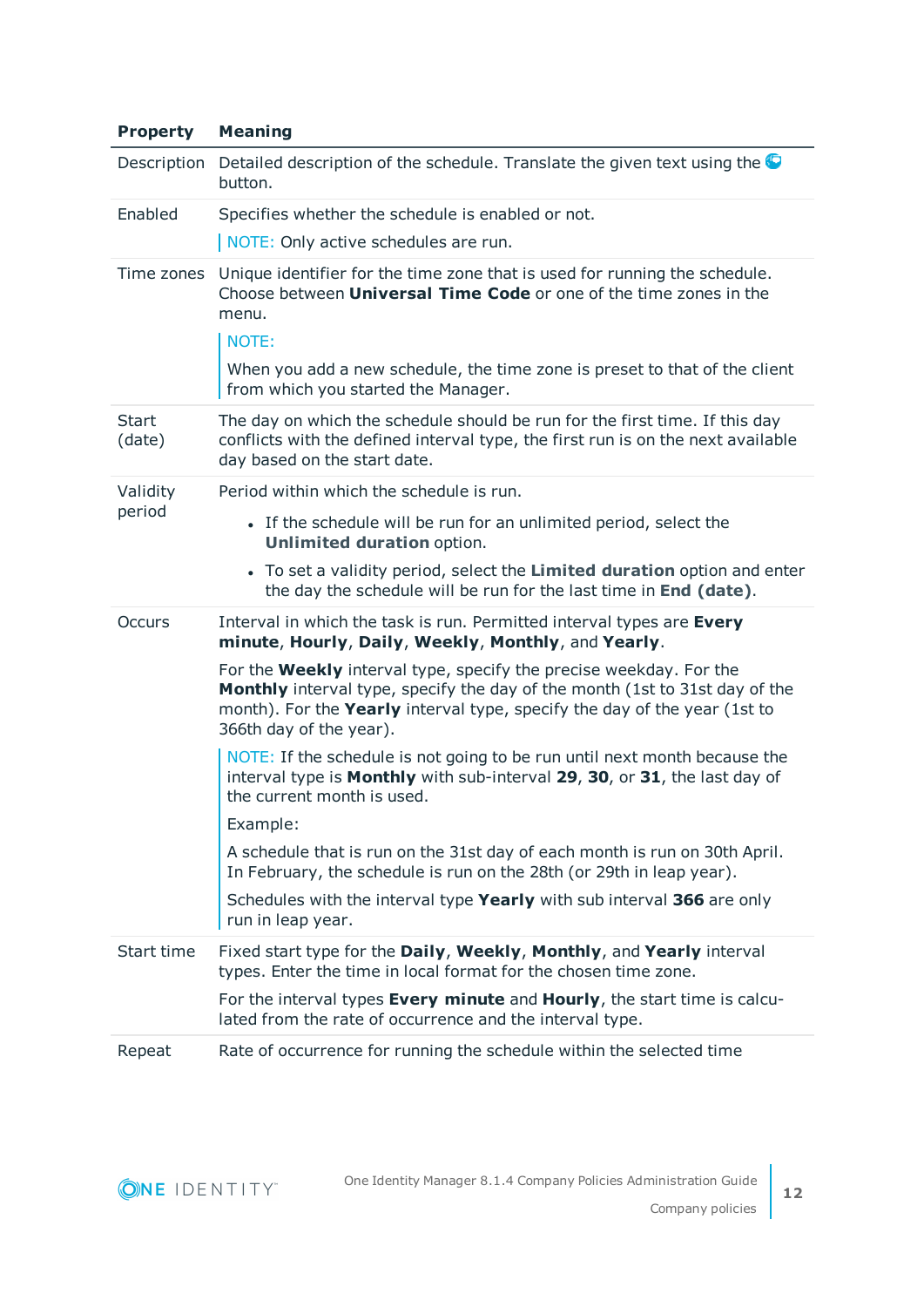| <b>FIVPELLY</b>                               | <b>TIGATILIY</b>                                                                                                                                                                                                                                                                                                                                                                                                            |
|-----------------------------------------------|-----------------------------------------------------------------------------------------------------------------------------------------------------------------------------------------------------------------------------------------------------------------------------------------------------------------------------------------------------------------------------------------------------------------------------|
| every                                         | interval. For the <b>Weekly</b> interval type, select at least one weekday.                                                                                                                                                                                                                                                                                                                                                 |
| Last<br>planned<br>run/Next<br>planned<br>run | Execution time calculated by the DBQueue Processor. Execution times are<br>recalculated whilst the schedule is running. The time of the next run is calcu-<br>lated from the interval type, rate of occurrence, and the start time.<br>NOTE: One Identity Manager provides the start information in the time<br>zone of the client where the program was started. Changes due to daylight<br>saving are taken into account. |

## <span id="page-12-0"></span>**Default schedules**

**Property Meaning**

One Identity Manager supplies the following schedules for checking policies, by default.

| <b>Schedule</b>      | <b>Description</b>                                                                                                                      |
|----------------------|-----------------------------------------------------------------------------------------------------------------------------------------|
| Default              | Default schedule for checking policies.                                                                                                 |
| schedule<br>policies | To check policies, this schedule generates a processing task for the<br>DBQueue Processor at regular intervals for each company policy. |

**Table 6: Default schedules**

### **Related topics**

• [Calculating](#page-34-1) policy violations on page 35

## <span id="page-12-1"></span>**Additional tasks for schedules**

After you have entered the master data, you can run the following tasks.

### <span id="page-12-2"></span>**Schedule overview**

You can see the most important information about a schedule on the overview form.

### *To obtain an overview of a schedule*

- 1. Select the **Company Policies | Basic configuration data | Schedules** category.
- 2. Select the schedule in the result list.
- 3. Select the **Schedule overview** task.

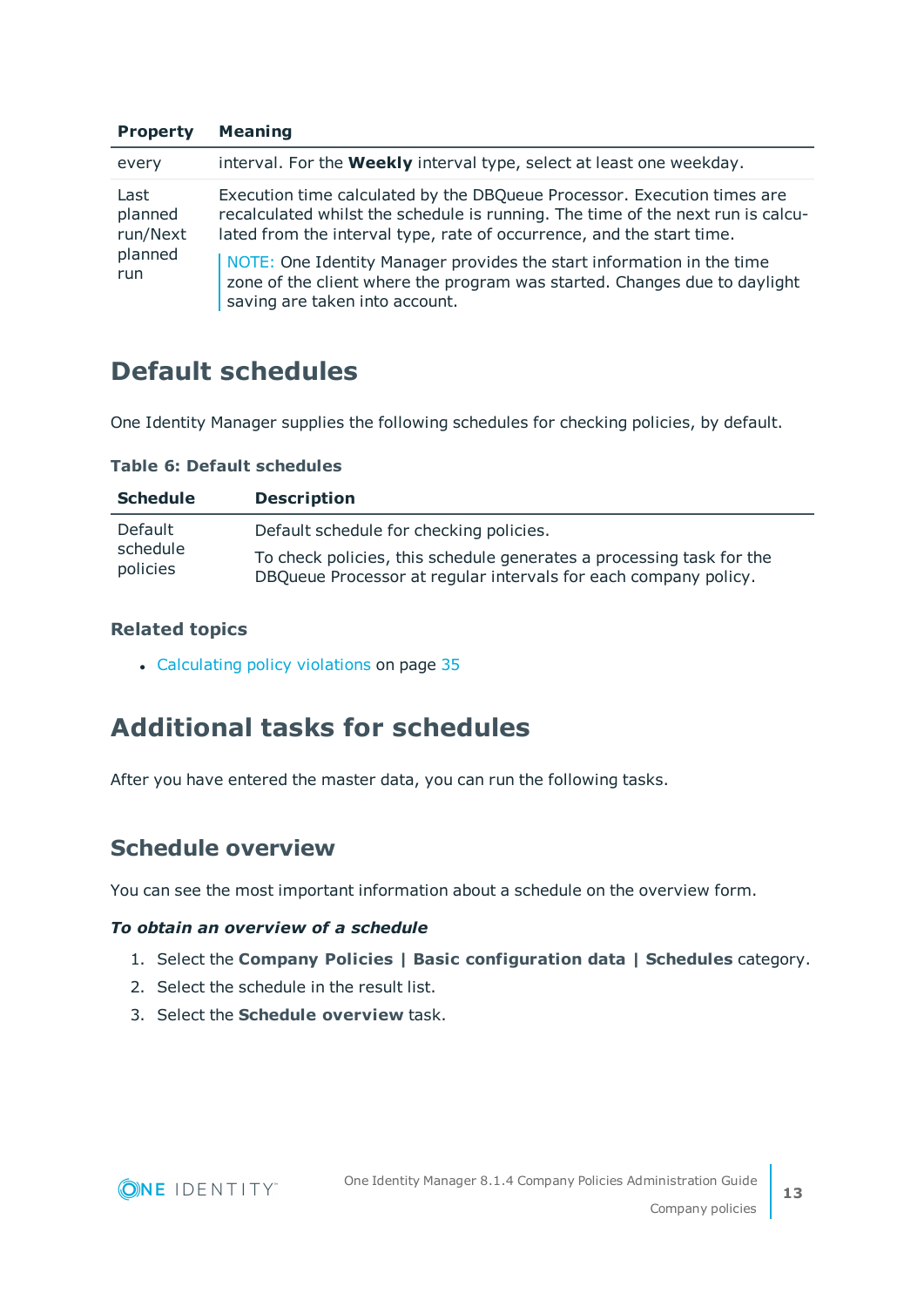### <span id="page-13-0"></span>**Assigning company policies**

Use this task to assign company policies to the selected schedule that will run them. By default, a company policy is assigned to the "default schedule policies" schedule. Using the assignment form you can assign the selected schedule to any of the company polices.

### *To assign a schedule to a company policy*

- 1. Select the **Company Policies | Basic configuration data | Schedules** category.
- 2. Select the schedule in the result list.
- 3. Select **Assign company policies**.
- 4. In the **Add assignments** pane, double-click the company policies you want to assign.
- 5. Save the changes.

#### *To change an assignment*

- 1. Select the **Company Policies | Basic configuration data | Schedules** category.
- 2. Select the schedule in the result list.
- 3. Select the **Assign company policies** task.
- 4. Select the **Show objects already assigned to other objects** menu item in the assignment form's context menu.

This shows company policies that are already assigned in other schedules.

5. In the **Add assignments** pane, double-click on one of these company policies.

The company policy is assigned to the currently selected schedule.

- 6. Save the changes.
- 7. To put the changes into effect, enable the working copy.

NOTE: Assignments cannot be removed. Assignment of a schedule is compulsory for company policies.

### **Related topics**

- [Enabling](#page-27-0) working copies on page 28
- Default [schedules](#page-12-0) on page 13
- [Additional](#page-23-0) data on company policies on page 24

### <span id="page-13-1"></span>**Starting schedules immediately**

#### *To start a schedule immediately*

- 1. Select the **Company Policies | Basic configuration data | Schedules** category.
- 2. Select the schedule in the result list.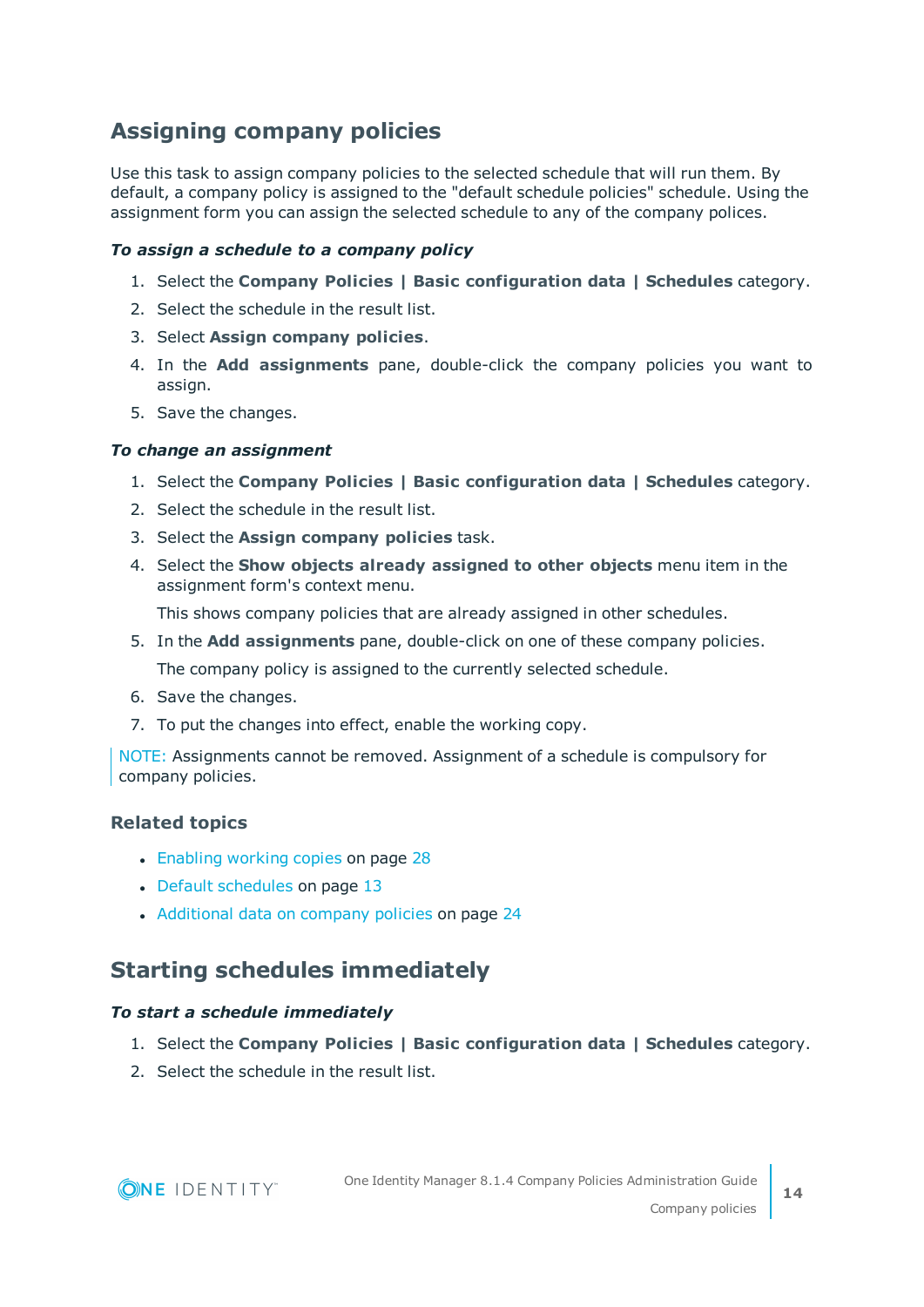3. Select the **Start immediately** task.

A message appears confirming that the schedule was started.

## <span id="page-14-0"></span>**Attestors**

Installed modules: Attestation Module

Employees that can be used to attest attestation procedures can be assigned to company policies. To do this, assign an application role for attestors to a company policy on the master data form. Assign employees to this application role that are authorized to attest company policies.

A default application role for attestors is available in One Identity Manager. You may create other application roles as required. For detailed information about application roles, see the *One Identity Manager Authorization and Authentication Guide*.

### **Table 7: Default application roles for attestors**

| <b>User</b>       | <b>Tasks</b>                                                                                                              |
|-------------------|---------------------------------------------------------------------------------------------------------------------------|
| Company<br>policy | Attestors must be assigned to the Identity & Access Governance  <br><b>Company policies   Attestors application role.</b> |
| attestors         | Users with this application role:                                                                                         |
|                   | • Attest company policies and exception approvals in the Web Portal<br>for which they are responsible.                    |
|                   | • Can view the master data for these company policies but not edit<br>them.                                               |
|                   | NOTE: This application role is available if the module Attestation<br>Module is installed.                                |

### *To edit attestors*

- 1. Select the **Company Policies | Basic configuration data | Attestors** category.
- 2. Select the **Change master data** task.

 $-$  OR  $-$ 

Select an application role in the result list. Select the **Change master data** task.

 $-$  OR  $-$ 

 $C$ lick  $\frac{1}{2}$  in the result list.

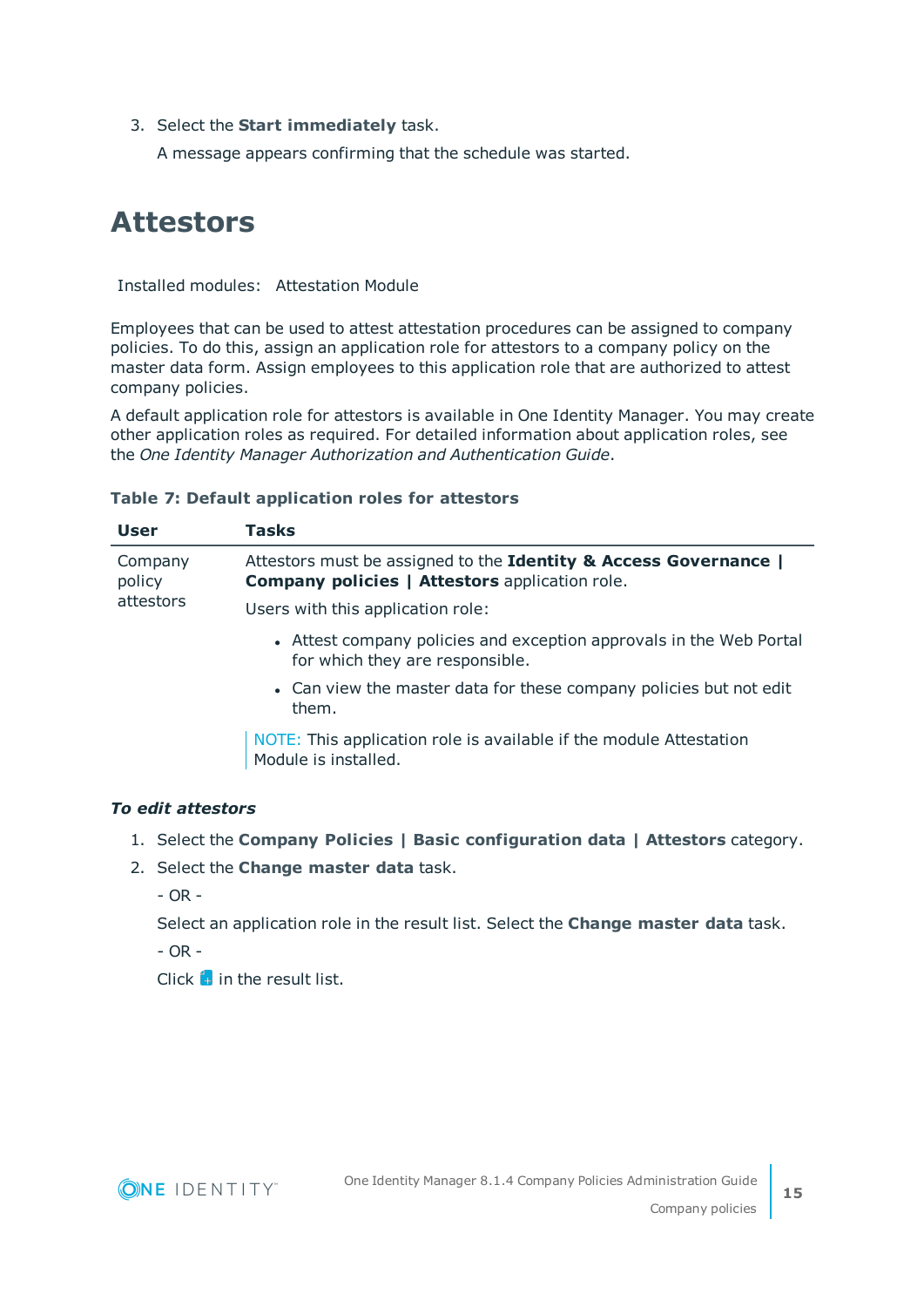3. Edit the application role's master data.

### **Property Value**

Parent application role Assign the **Identity & Access Governance | Company policies | Attestors** application role or a child application role.

- 4. Save the changes.
- 5. Select the **Assign employees** task, to add members to the application role.
- 6. In the **Add assignments** pane, assign employees.

- OR -

In the **Remove assignments** pane, remove employees.

<span id="page-15-0"></span>7. Save the changes.

## **Policy supervisors**

Employees who are responsible for the contents of company policies can be assigned to these company policies. To do this, assign an application role for policy supervisors to a company policy on the master data form.

A default application role for policy supervisors is available in One Identity Manager. You may create other application roles as required. For detailed information about application roles, see the *One Identity Manager Authorization and Authentication Guide*.

### **Table 8: Default application role for rule supervisors**

| User   | <b>Tasks</b>                                                                                                                                                                          |
|--------|---------------------------------------------------------------------------------------------------------------------------------------------------------------------------------------|
| Policy | Policy supervisors must be assigned to the Identity & Access<br>supervisors Governance   Company policies   Policy supervisors application role<br>or another child application role. |
|        | Users with this application role:                                                                                                                                                     |
|        | • Are responsible for the contents of company policies.                                                                                                                               |
|        | • Edit working copies of company policies.                                                                                                                                            |
|        | • Enable and disable company policies.                                                                                                                                                |
|        | • Can calculation policies and view policy violations if required.                                                                                                                    |
|        | • Assign mitigating controls.                                                                                                                                                         |
|        |                                                                                                                                                                                       |
|        |                                                                                                                                                                                       |

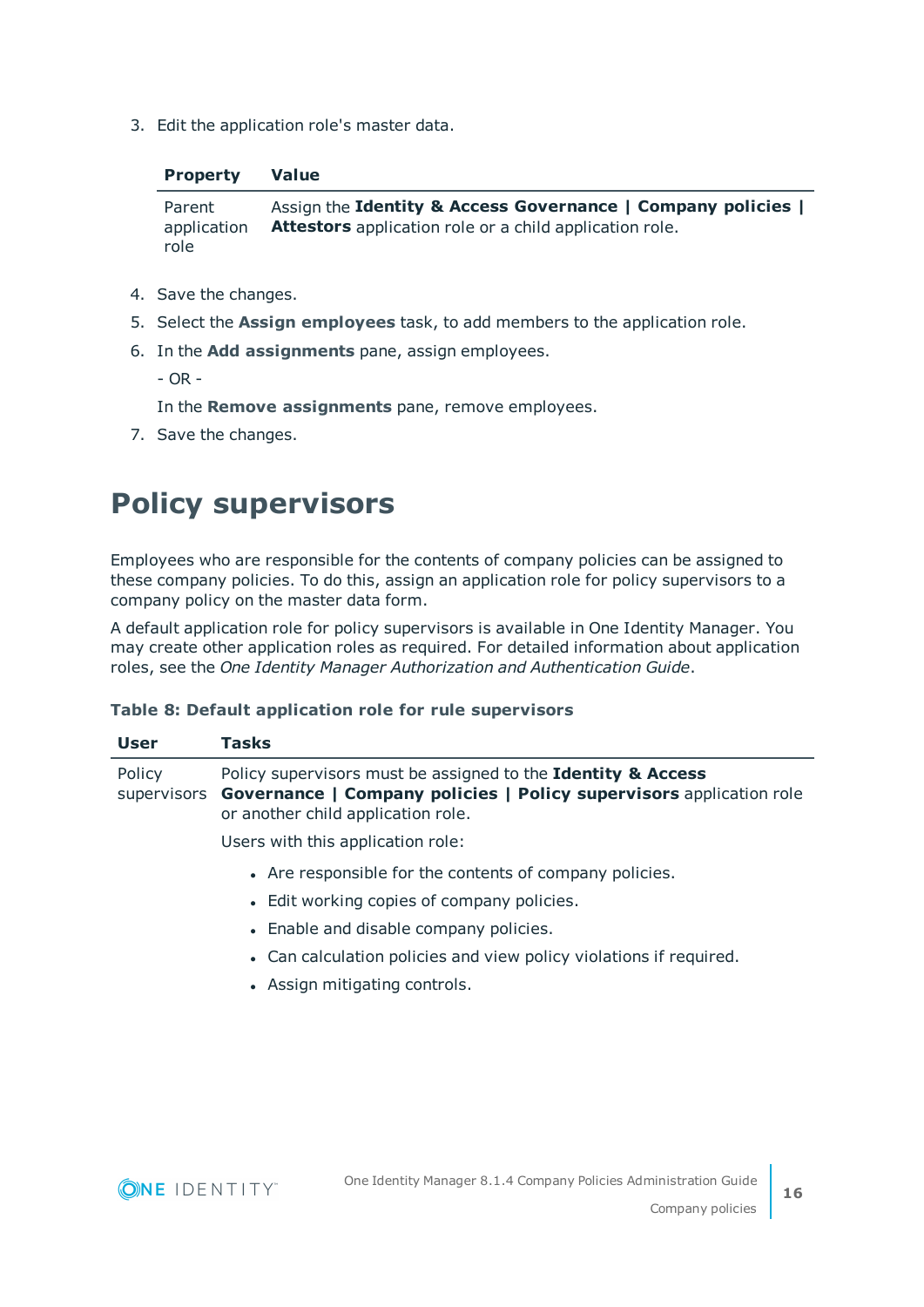### *To edit a policy supervisor*

- 1. Select the **Company Policies | Basic configuration data | Policy supervisors** category.
- 2. Select the **Change master data** task.

- OR -

Select an application role in the result list. Select the **Change master data** task.

- OR -

Click  $\mathbf{1}$  in the result list.

3. Edit the application role's master data.

### **Property Value**

Parent application Policy supervisors application role or a child application role. role Assign the **Identity & Access Governance | Company policies |**

- 4. Save the changes.
- 5. Select the **Assign employees** task, to add members to the application role.
- 6. In the **Add assignments** pane, assign employees.

 $-$  OR  $-$ 

In the **Remove assignments** pane, remove employees.

<span id="page-16-0"></span>7. Save the changes.

## **Exception approvers**

Employees who can issue exception approvals for policy violations can be assigned to company policies. To do this, assign an application role for exception approvers to a company policy on the master data form.

A default application role for exception approvers is available in One Identity Manager. You may create other application roles as required. For detailed information about application roles, see the *One Identity Manager Authorization and Authentication Guide*.

### **Table 9: Default application role for exception approvers**

| User | Tasks                                                                                                                                                                                                                                     |
|------|-------------------------------------------------------------------------------------------------------------------------------------------------------------------------------------------------------------------------------------------|
|      | Exception Exception approvers must be assigned to the <b>Identity &amp; Access</b><br>approvers Governance   Company policies   Exception approvers application<br>role or a child application role.<br>Heare with this application role: |

Users with this application role:



**17**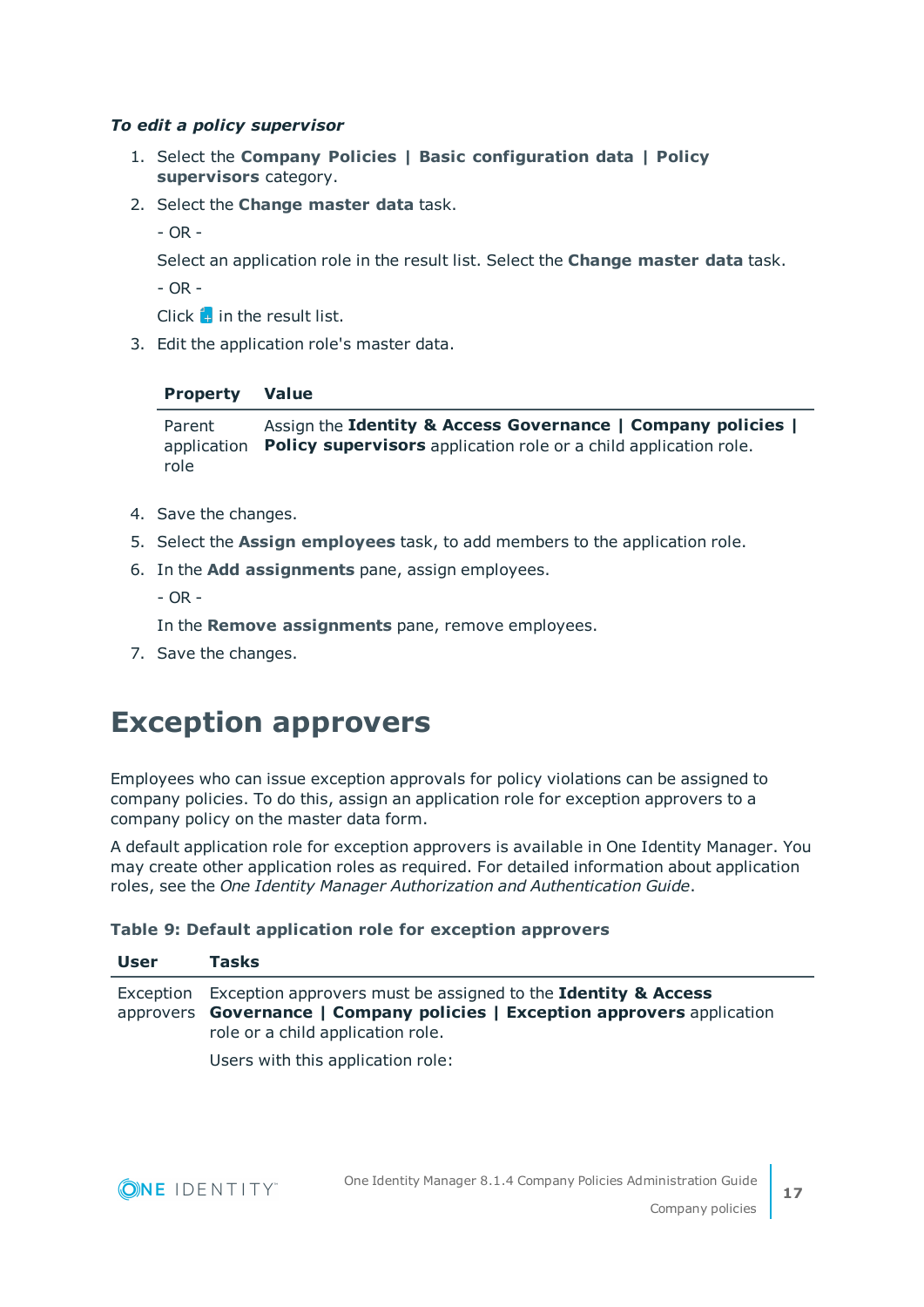#### **User Tasks**

- Edit policy violations.
- Can grant exception approval or revoke it.

#### *To edit exception approvers*

- 1. Select the **Company Policies | Basic configuration data | Exception approvers** category.
- 2. Select the **Change master data** task.
	- $OR -$

Select an application role in the result list. Select the **Change master data** task.

 $-$  OR  $-$ 

Click  $\pm$  in the result list.

3. Edit the application role's master data.

#### **Eigenschaft Wert**

Parent applic-Assign the **Identity & Access Governance | Company policies** ation role **| Exception approvers** application role or a child application role.

- 4. Save the changes.
- 5. Select the **Assign employees** task, to add members to the application role.
- 6. In the **Add assignments** pane, assign employees.
	- OR -

In the **Remove assignments** pane, remove employees.

7. Save the changes.

#### **Related topics**

<span id="page-17-0"></span>• Granting [exception](#page-36-0) approval on page 37

## **Standard reasons**

For exception approvals, you can specify reasons in the Web Portal that explain the individual approval decisions. You can freely formulate this text. You also have the option to predefine reasons. The exception approvers can select a suitable text from these standard reasons in the Web Portal and store it with the policy violation.

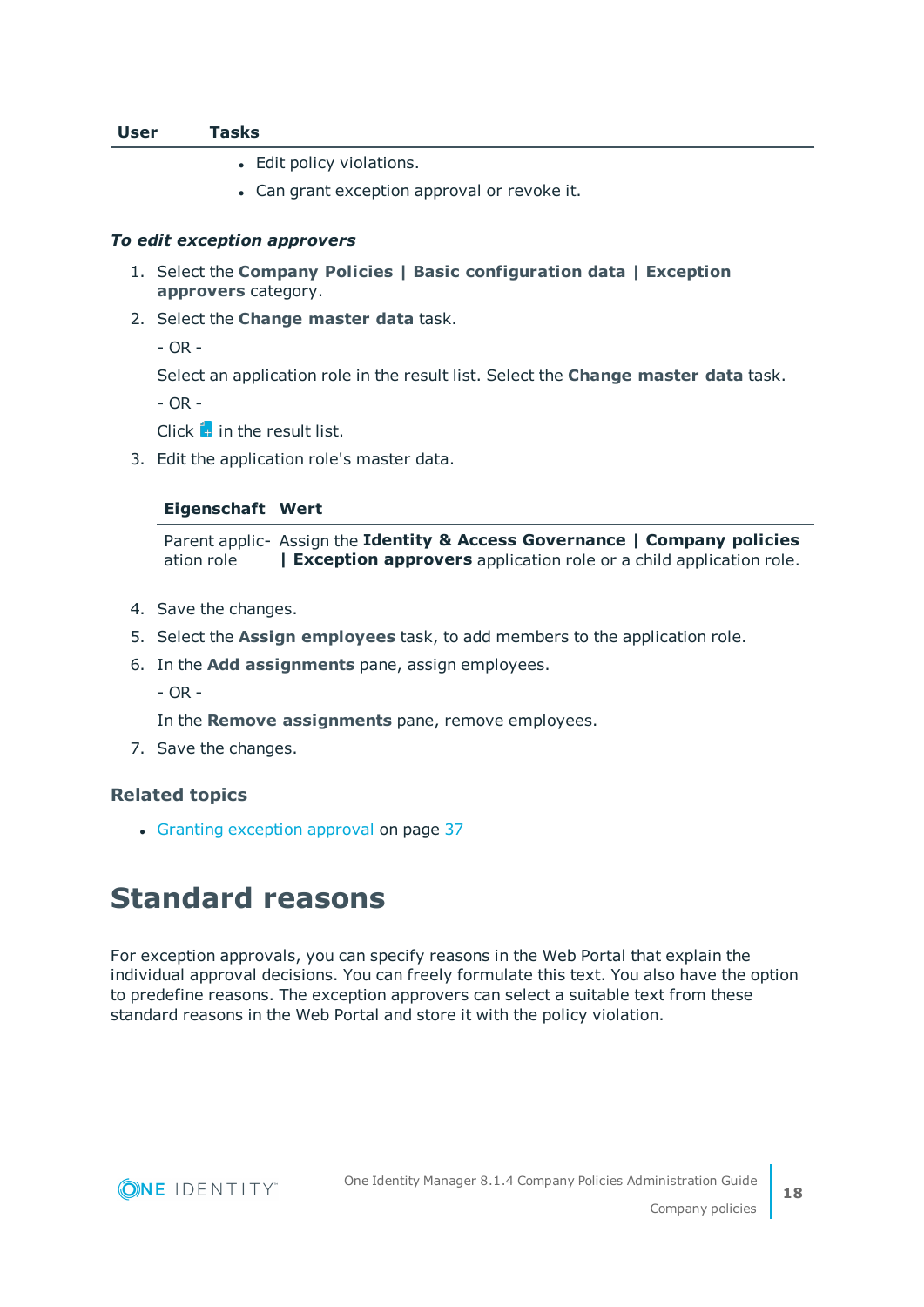### *To edit standard reasons*

- 1. Select the **Company policies | Basic configuration data | Standard reasons** category.
- 2. Select a standard reason in the result list and run the **Change master data** task.
	- OR -

Click  $\mathbf{t}$  in the result list.

- 3. Edit the master data for a standard reason.
- 4. Save the changes.

Enter the following properties for the standard reason.

### **Table 10: General master data for a standard reason**

| <b>Property</b>                | <b>Description</b>                                                                                                                                                                                                                                                                          |
|--------------------------------|---------------------------------------------------------------------------------------------------------------------------------------------------------------------------------------------------------------------------------------------------------------------------------------------|
| Standard<br>reason             | Reason text as displayed in the Web Portal.                                                                                                                                                                                                                                                 |
|                                | Description Text field for additional explanation.                                                                                                                                                                                                                                          |
| Automatic<br>Approval          | Specifies whether the reason text is only used for automatic approvals by<br>One Identity Manager for policy violations. This standard reason cannot be<br>selected by exception approvals in the Web Portal.<br>Do not set the option if the you want to select the standard reason in the |
|                                | Web Portal.                                                                                                                                                                                                                                                                                 |
| Additional<br>text<br>required | Specifies whether an additional reason should be entered in free text for the<br>exception approval.                                                                                                                                                                                        |
| Usage type                     | Usage type of standard reason. Assign one or more usage types to allow<br>filtering of the standard reasons in the Web Portal.                                                                                                                                                              |

## <span id="page-18-0"></span>**Predefined standard reasons**

One Identity Manager supplies predefined standard reasons. These standard reasons are added to the policy violations by One Identity Manager, if approval is automatic.

### *To display predefined standard reasons*

<sup>l</sup> Select the **Company Policies | Basic configuration data | Standard reasons | Predefined** category.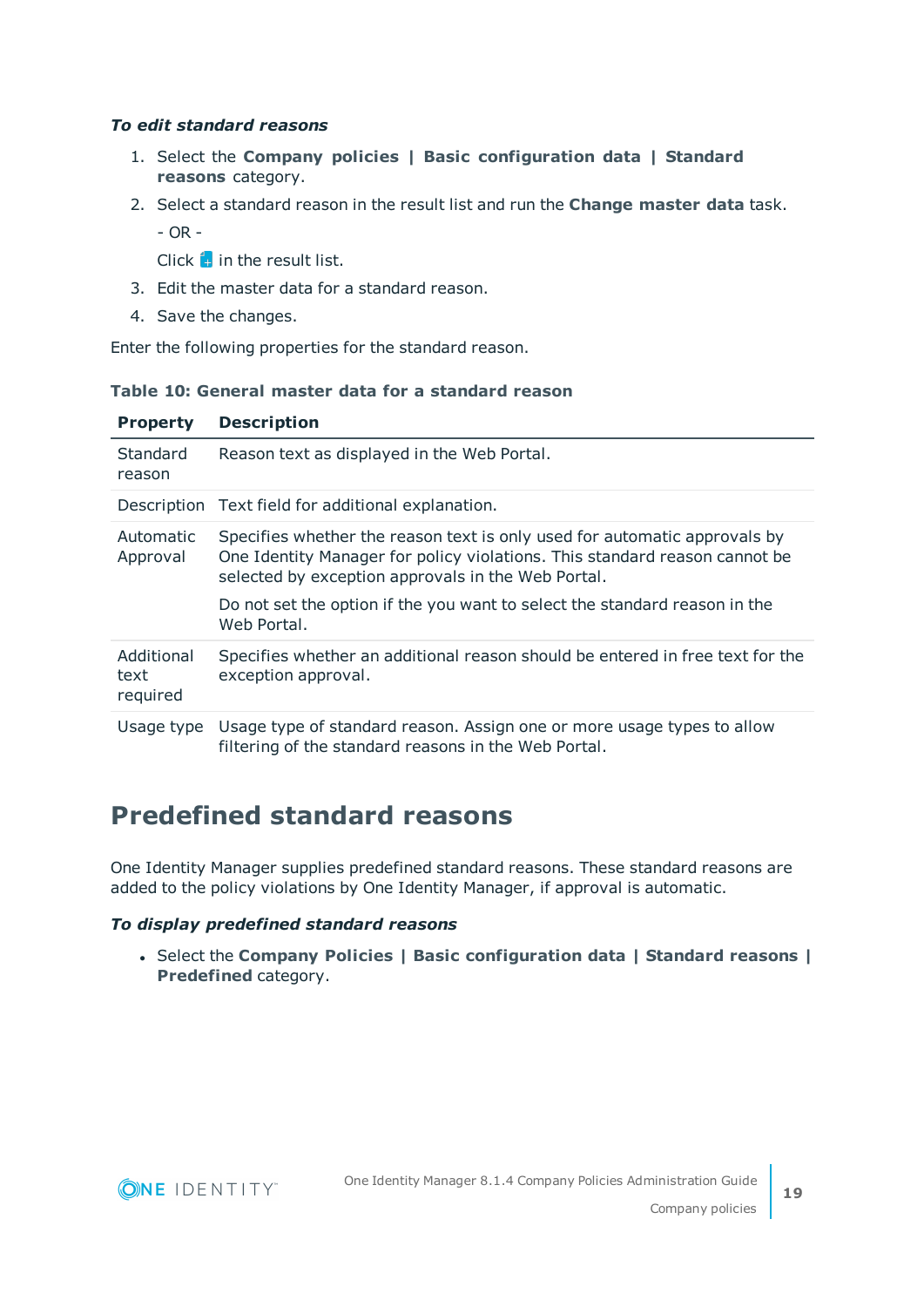# <span id="page-19-0"></span>**Defining company policies**

Company policies include more properties in One Identity Manager apart from just technical descriptions, for example, risk assessment of a policy violation and accountability. Classification of company policies by compliance framework and structuring in policy groups is also possible.

## <span id="page-19-1"></span>**Creating and changing company policies**

A working copy is added for every company policy. Edit the working copies to create company policies and change them. Changes to the company policy do not take effect until the working copy is enabled.

NOTE: One Identity Manager users with the **Identity & Access Governance | Identity Audit | Policy supervisors** application role can edit existing working copies that they are entered as being responsible for in the master data.

#### <span id="page-19-3"></span>*To create a new company policy*

- 1. Select the **Company Policies | Policies** category.
- 2. Click  $\mathbf{r}$  in the result list.
- 3. Enter the company policy's master data.
- 4. Save the changes.

This adds a working copy.

5. Select the **Enable working copy** task. Confirm the security prompt with **OK**.

This adds an enabled company policy. The working copy is retained and can be used to make changes later.

#### <span id="page-19-2"></span>*To edit an existing company policy*

- 1. Select the **Company Policies | Policies** category.
	- a. Select the company policy in the result list.
	- b. Select the **Create working copy** task.

The data from the existing working copy are overwritten by the data from the original company policy after a security prompt. The working copy is opened and can be edited.

- OR -

### Select **Company policies | Policies | Working copies of policies**.

- a. Select a working copy in the result list.
- b. Select the **Change master data** task.
- 2. Edit the working copy's master data.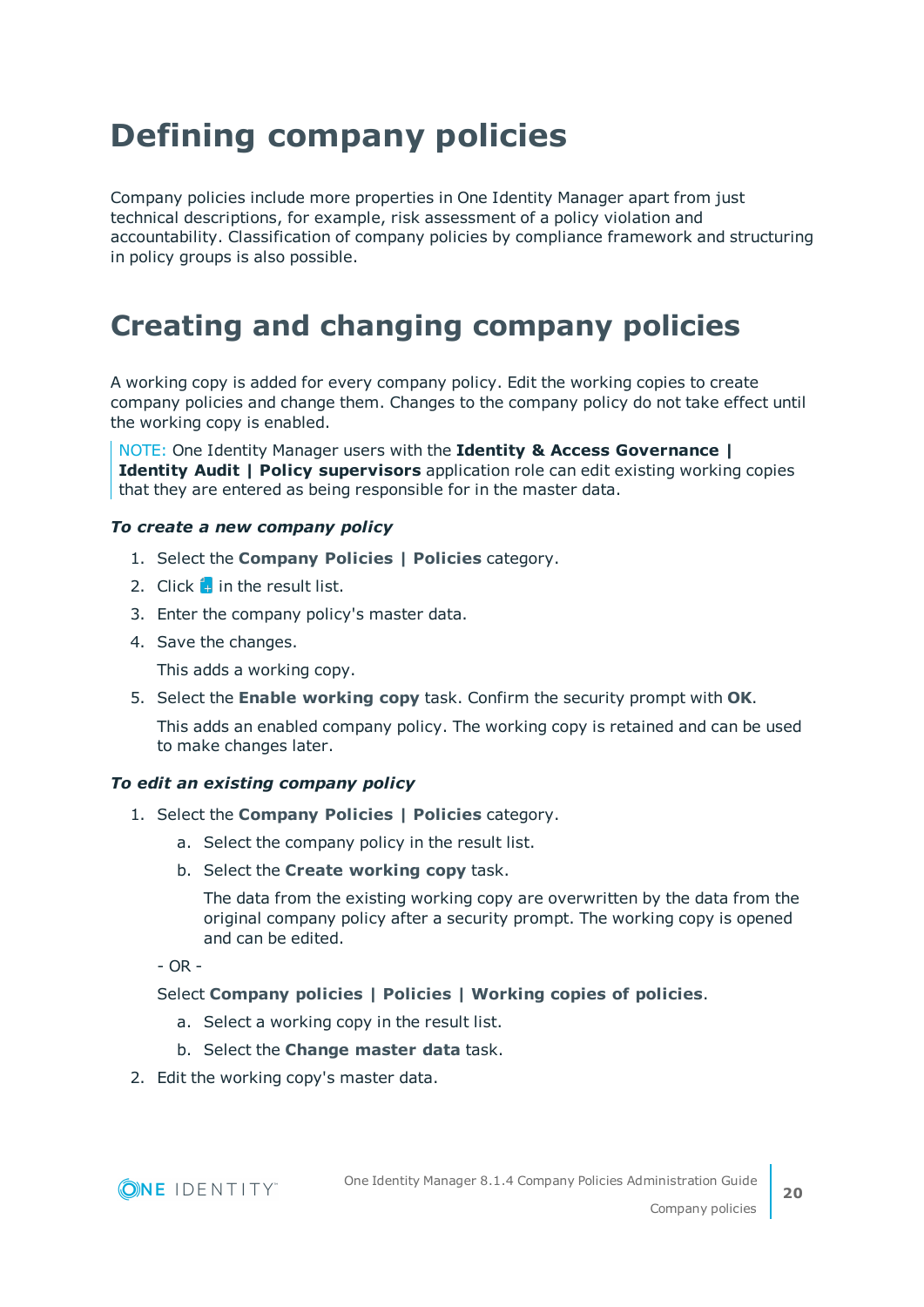- 3. Save the changes.
- 4. Select the **Enable working copy** task. Confirm the security prompt with **OK**.

Changes to the working copy are transferred to the company policy. This can reenable a disabled company policy if required.

### <span id="page-20-0"></span>**General master data for company policies**

Enter the following data for a company policy.

| <b>Property</b>                  | <b>Description</b>                                                                                                                                                                                                             |
|----------------------------------|--------------------------------------------------------------------------------------------------------------------------------------------------------------------------------------------------------------------------------|
| Policy                           | Name of the company policy.                                                                                                                                                                                                    |
| Description                      | Text field for additional explanation.                                                                                                                                                                                         |
| Main version<br>number           | Current state of the company policy as a version number. The version<br>number is incremented in One Identity Manager's default installation each<br>time you make a change to the condition.                                  |
| Working<br>copy                  | Specifies whether this is a working copy of the company policy.                                                                                                                                                                |
| Deactivated                      | Specifies whether the company policy is disabled or not.                                                                                                                                                                       |
|                                  | Only company policies that are enabled are included in policy checking.<br>Use the Enable policy or Disable policy tasks to enable or disable a<br>company policy. The working copy company policy is always disabled.         |
| Policy group                     | Policy group to which the company policy belongs, based on its content.<br>Select a policy group from the menu. To create a new policy group, click $\mathbf{\hat{L}}$<br>. Enter a name and description for the policy group. |
| Policy super-<br>visors          | Application role whose members are responsible for the company policy,<br>in terms of content.                                                                                                                                 |
|                                  | To create a new application role, click $\mathbf{L}$ . Enter the application role name<br>and assign a parent application role.                                                                                                |
| Exception<br>approval<br>allowed | Specifies whether exception approval is permitted when the policy is<br>violated. Assignments that cause the policy to be violated can be approved<br>and issued anyway with this.                                             |
| Exception<br>approvers           | Application role, whose members are entitled to grant exception approval<br>for violations to this company policy.                                                                                                             |
|                                  | To create a new application role, click $\mathbf{L}$ . Enter the application role name<br>and assign a parent application role.                                                                                                |
| Exception<br>approvers           | Information, which the exception approver may require for making a<br>decision. This advice should describe the risks and side effects of an                                                                                   |

### **Table 11: General master data for company policies**

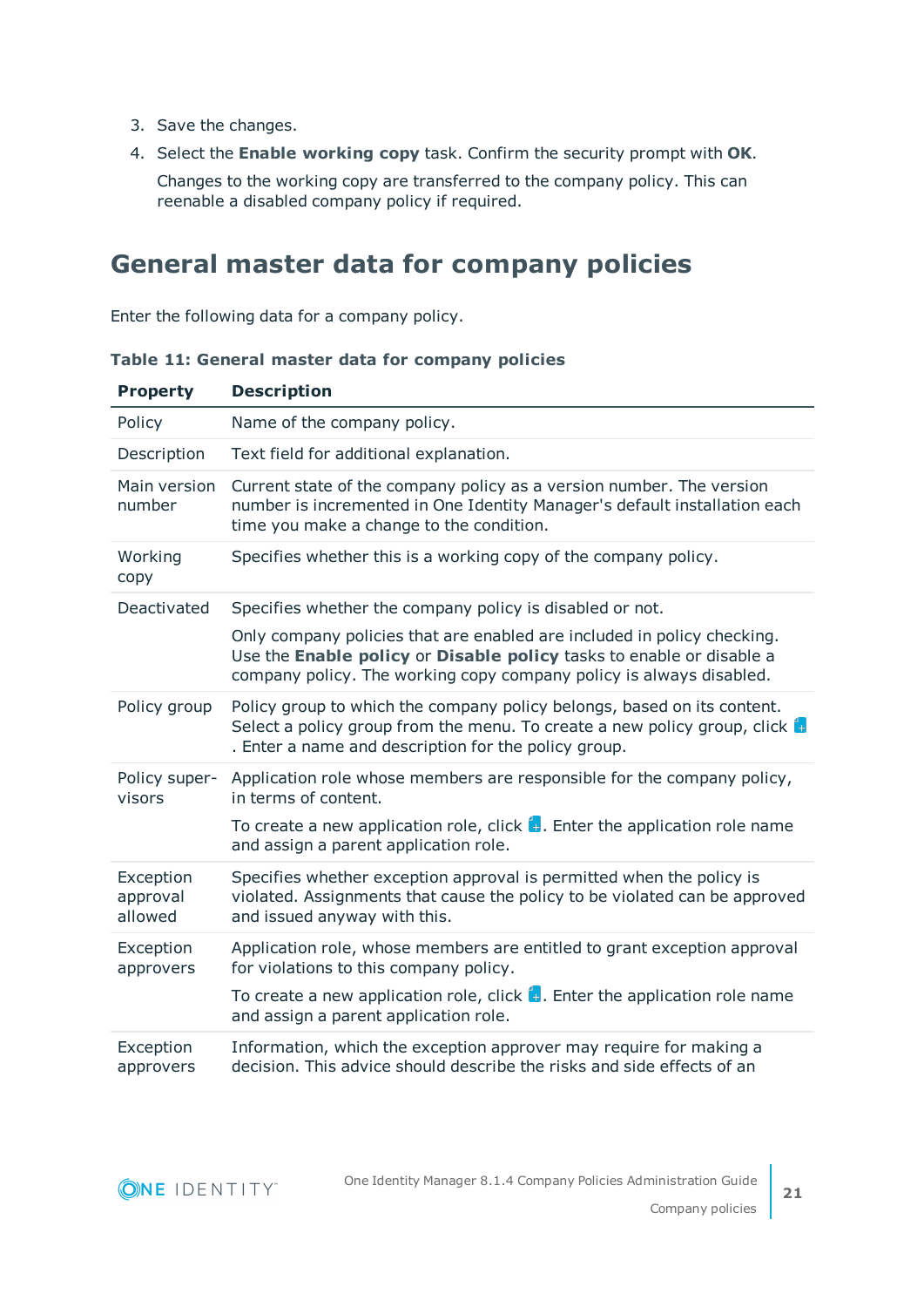| <b>Property</b>      | <b>Description</b>                                                                                                                                                                                                                                      |
|----------------------|---------------------------------------------------------------------------------------------------------------------------------------------------------------------------------------------------------------------------------------------------------|
| info                 | exception.                                                                                                                                                                                                                                              |
| Attestors            | Applications role whose members are authorized to approve attestation<br>cases for company policies and policy violations.                                                                                                                              |
|                      | To create a new application role, click $\mathbf{L}$ . Enter the application role name<br>and assign a parent application role.                                                                                                                         |
| Without<br>condition | Specifies whether the company policy a direct relationship to the One<br>Identity Manager data model or not. If this option is set, the Edit<br>condition button is disabled.                                                                           |
|                      | If the option is not set, a condition must be entered that finds all the<br>objects that violate the policy.                                                                                                                                            |
| Base table           | Base table referenced by the company policy.                                                                                                                                                                                                            |
|                      | Based on this table, the system determines which objects violate the<br>company policy.                                                                                                                                                                 |
| Edit connec-<br>tion | Starts the WHERE clause wizard. Use the WHERE clause wizard to set up a<br>condition that finds all the objects in the base table that violate the<br>company policy. Use the Expert view button to enter the condition in SQL<br>syntax straight away. |
| Condition            | Data query that finds all the objects that violate the company policy. This<br>option is only available if the <b>Show condition</b> task has been run before-<br>hand.                                                                                 |

### **Detailed information about this topic**

- Enabling and [disabling](#page-30-0) policies on page 31
- Policy [groups](#page-8-0) on page 9
- $\cdot$  Policy [supervisors](#page-15-0) on page 16
- Exception [approvers](#page-16-0) on page  $17$
- [Attestors](#page-14-0) on page 15
- Showing [conditions](#page-28-0) on page 29

### **Related topics**

• One Identity Manager User Guide for One Identity Manager Tools User Interface

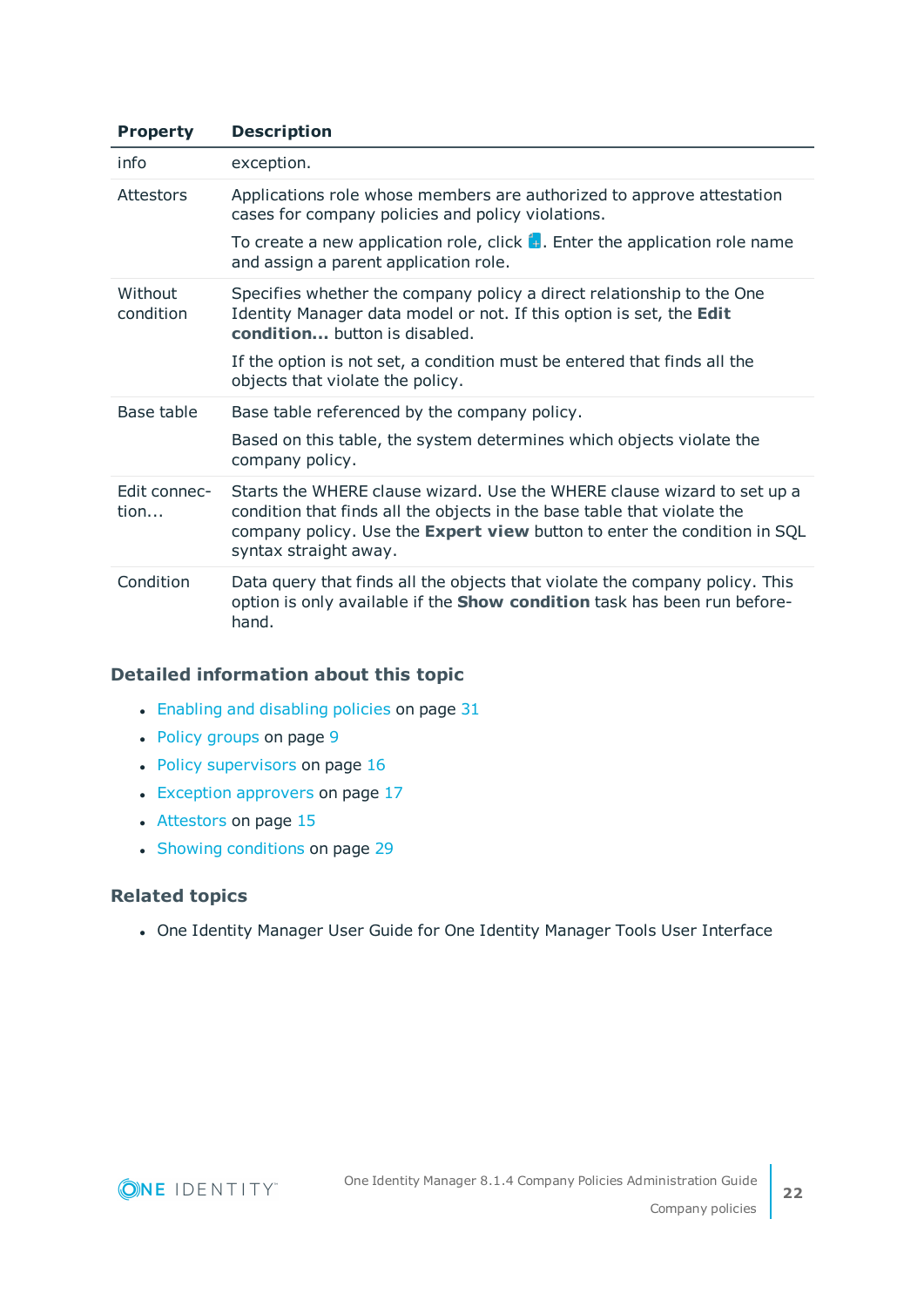### <span id="page-22-0"></span>**Risk assessment**

#### **Table 12: Configuration parameter for risk assessment**

| Configuration<br>parameter    | <b>Effect when set</b>                                                                                                                                                                 |
|-------------------------------|----------------------------------------------------------------------------------------------------------------------------------------------------------------------------------------|
| QER   Calcu-<br>lateRiskIndex | Preprocessor relevant configuration parameter controlling system<br>components for calculating an employee's risk index. Changes to the<br>parameter require recompiling the database. |
|                               | If the parameter is enabled, values for the risk index can be entered<br>and calculated.                                                                                               |

You can use One Identity Manager to evaluate the risk of policy violations. To do this, enter a risk index for the company policy. The risk index specifies the risk involved for the company if the company policy is violated. The risk index is given as a number in the range 0 to 1. By doing this you specify whether a policy violation is not considered a risk for the company (risk index  $= 0$ ) or whether every policy violation poses a problem (risk index  $= 1$ ).

You can use the Report Editor to assess policy violations depending on the risk index by creating various reports.

To assess the risk of a policy violation enter values for grading company policies on the **Assessment criteria** tab.

| <b>Property</b>         | <b>Description</b>                                                                                                                                                                                                                         |
|-------------------------|--------------------------------------------------------------------------------------------------------------------------------------------------------------------------------------------------------------------------------------------|
| Severity<br>code        | Specifies the impact on the company of violations to this company policy.<br>Use the slider to enter a value between 0 and 1.<br>0 means no impact<br>1 means that every policy violation is a problem.                                    |
|                         |                                                                                                                                                                                                                                            |
| Significance            | Provides a verbal description of the impact on the company of violations<br>to this company policy. In the default installation value list is displayed<br>with the entries {NONE, 'low', 'average', 'high', 'critical'}.                  |
| Risk index              | Specifies the risk for the company of violations to this company policy.<br>Use the slider to enter a value between 0 and 1.<br>0 means no risk                                                                                            |
|                         | 1 means every rule violation is a problem.                                                                                                                                                                                                 |
|                         | The field is only visible if the "QER   CalculateRiskIndex" configuration<br>parameter is set.                                                                                                                                             |
| Risk index<br>(reduced) | Show the risk index taking mitigating controls into account. The risk index<br>for a company policy is reduced by the significance reduction value for all<br>assigned mitigating controls. The risk index (reduced) is calculated for the |

### **Table 13: Assessment criteria for a rule**

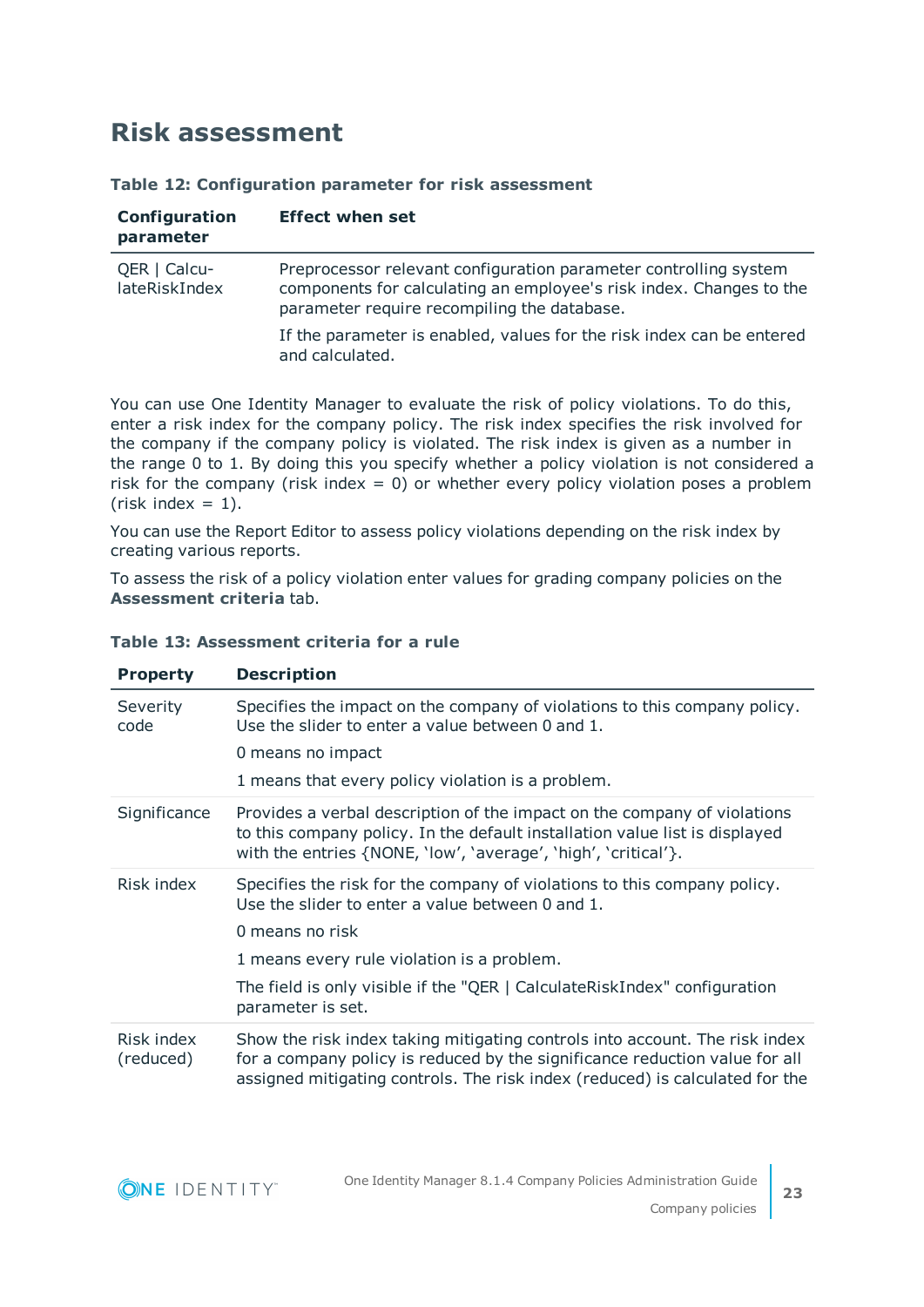| <b>Property</b>               | <b>Description</b>                                                                                                                                                      |
|-------------------------------|-------------------------------------------------------------------------------------------------------------------------------------------------------------------------|
|                               | original company policy. To copy the value to a working copy, run the task<br><b>Create working copy.</b>                                                               |
|                               | The field is only visible if the "QER   CalculateRiskIndex" configuration<br>parameter is set. The value is calculated by One Identity Manager and<br>cannot be edited. |
| Transparency<br>index         | Specifies how traceable assignments are that are checked by this<br>company policy. Use the slider to enter a value between 0 and 1.                                    |
|                               | 0 means no transparency                                                                                                                                                 |
|                               | 1 means full transparency                                                                                                                                               |
| Max. number<br>of rule viola- | Number of policy violations allowed for this company policy.                                                                                                            |

tions

### **Detailed information about this topic**

- [Mitigating](#page-45-0) controls on page 46
- One Identity Manager Risk Assessment Administration Guide
- Report Editor in the One Identity Manager Configuration Guide

### **Related topics**

 $\cdot$  [Creating](#page-30-1) a working copy on page 31

## <span id="page-23-0"></span>**Additional data on company policies**

You can enter additional comments about the company policy and revision data on the **Extended** tab.

| <b>Property</b> | <b>Description</b>                                                                                                                                                         |
|-----------------|----------------------------------------------------------------------------------------------------------------------------------------------------------------------------|
| Policy number   | Additional identifier for the company policy.                                                                                                                              |
| notes           | Implementation Text field for additional explanation. You can use implementation notes<br>to enter explanations about the content of the policy condition, for<br>example. |
| <b>Status</b>   | Status of the company policy with respect to its audit status.                                                                                                             |
| Schedule        | Schedule for starting policy checks on a regular basis.<br>The "Default schedule policies" schedule is assigned by default. You can<br>assign your own schedule.           |

### **Table 14: General master data for company policies**

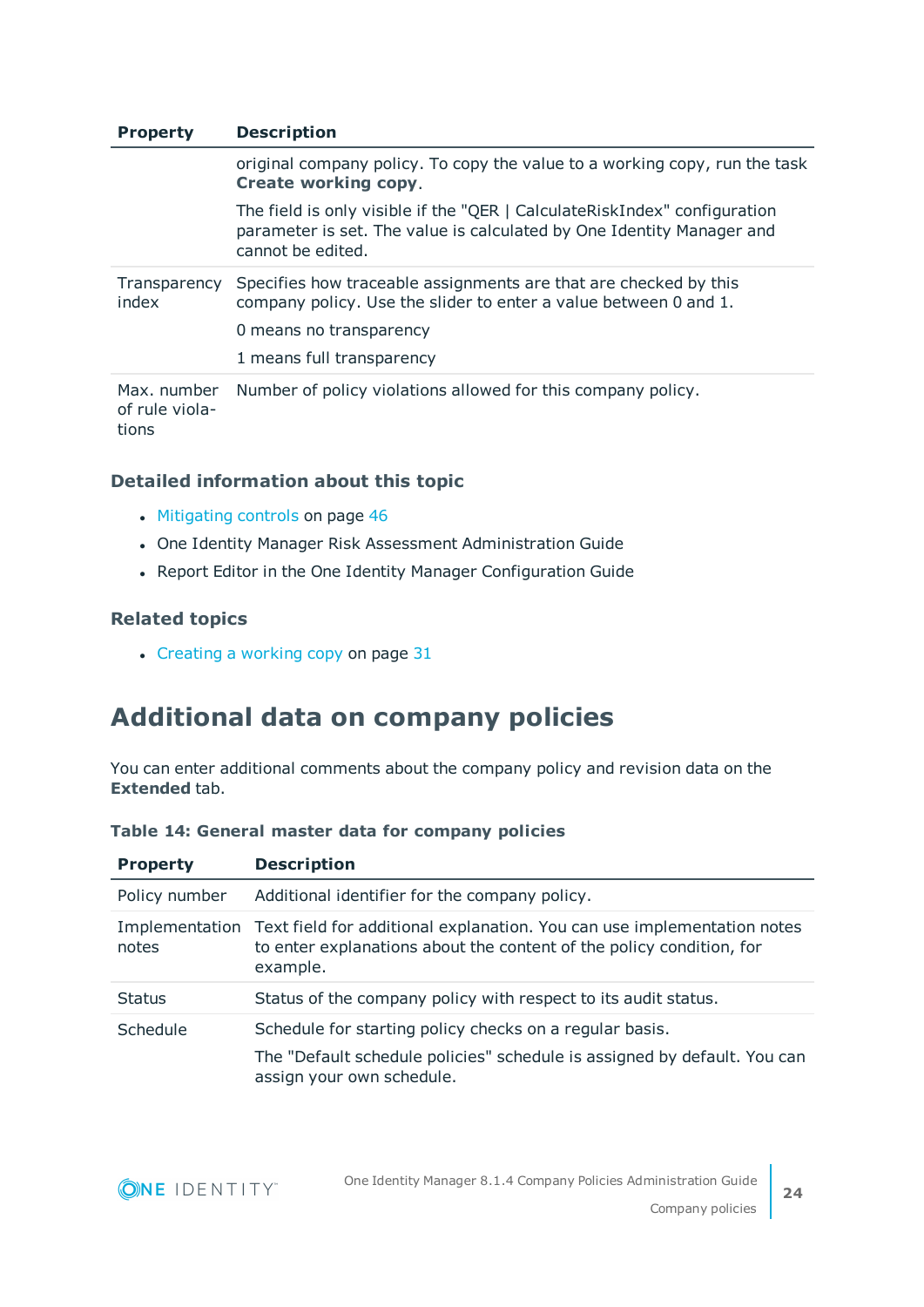### **Related topics**

• [Calculating](#page-34-1) policy violations on page 35

## <span id="page-24-0"></span>**Policy comparison**

You can compare the results of a working copy with the original policy. The comparison values are then displayed on the **Policy comparison** tab.

| <b>Policy</b><br>violations | Lists all employees who, as a result of the change, would (not)<br>violate the company policy as follows |
|-----------------------------|----------------------------------------------------------------------------------------------------------|
| <b>Newly</b><br>added       | would violate the policy for the first time                                                              |
| Identical                   | would still violate the policy                                                                           |
| No longer<br>included       | would no longer violate the policy                                                                       |

### **Table 15: Results of a policy comparison**

TIP: All working copies with a different condition to that of the original company policy are displayed in the **Company policies | Policies | Working copies of policies | Modified working copies** category.

### **Detailed information about this topic**

• [Comparing](#page-28-1) a company policy working copy with the original on page 29

## <span id="page-24-1"></span>**Default company policies**

One Identity Manager provides various default company polices as working copies. In order to include these company polices in the policy check, enable the working copies.

#### *To use a default company policy*

- 1. Select the **Company policies | Policies | Working copies of policies | Predefined** category.
- 2. Select the company policy in the result list.
- 3. Select the **Enable working copy** task.
- 4. Confirm the security prompt with **OK**.

You can customize the following default company policy properties:

- Manager/supervisor
- Exception approval allowed

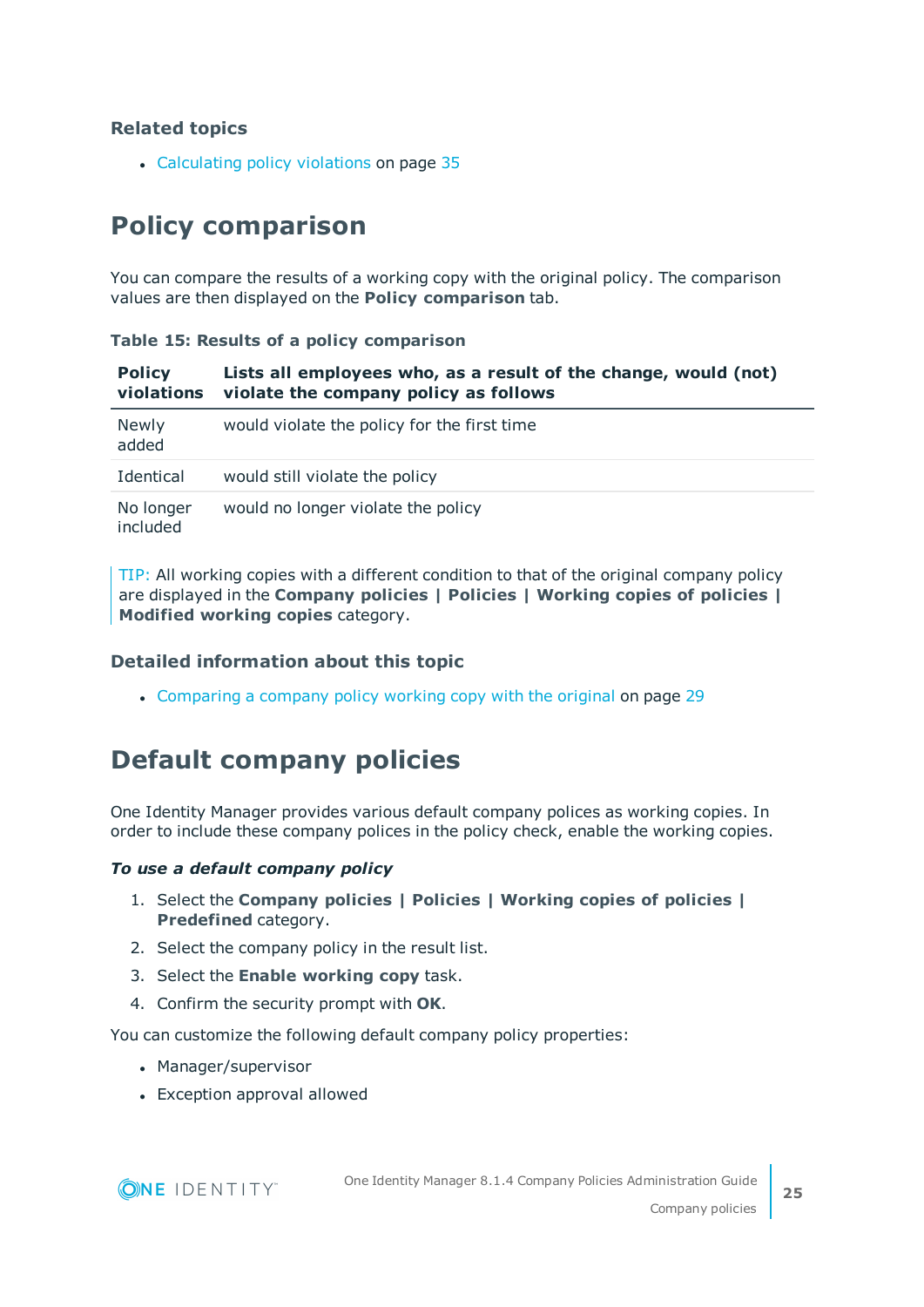- Exception approvers
- Exception approvers info
- Attestors

TIP: If you want to edit more properties, create a copy of a default company policy. You can changes more properties in the working copy.

### <span id="page-25-0"></span>**Additional tasks for working copies**

After you have entered the master data, you can run the following tasks.

### <span id="page-25-3"></span>**Overview of the working copy**

You can see the most important information about a working copy on the overview form.

### *To obtain an overview of a working copy*

- 1. Select the **Company policies | Policies | Working copies of policies** category.
- 2. Select the company policy in the result list.
- <span id="page-25-1"></span>3. Select the **Company policy overview** task.

### **Assigning compliance frameworks**

Use this task to specify which compliance frameworks are relevant for the selected company policy. Compliance frameworks are used to classify company policies according to regulatory requirements.

#### *To assign compliance frameworks to a company policy*

- 1. Select the **Company policies | Policies | Working copies of policies** category.
- 2. Select the working copy in the result list.
- 3. Select the **Assign compliance frameworks** task.
- 4. In the **Add assignments** pane, double-click on a compliance framework to assign it.  $-$  OR  $-$

In the **Remove assignments** pane, double-click on the compliance framework for which you want to delete the assignment.

<span id="page-25-2"></span>5. Save the changes.

### **Assigning mitigating controls**

Mitigating controls describe controls that are implemented if a company policy was violated. The next policy check should not find any rule violations once the controls have



**26**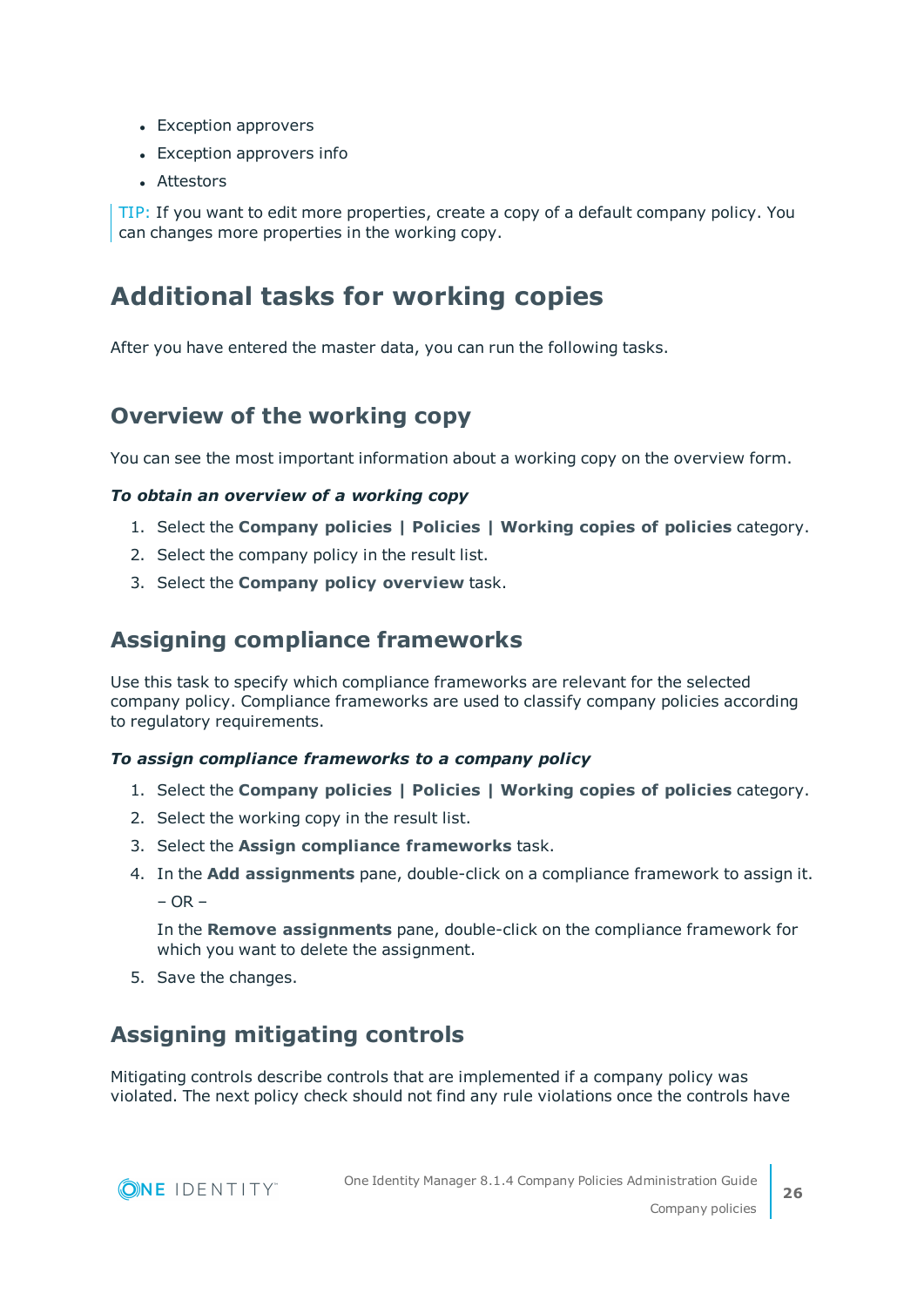been applied. Specify which mitigating controls apply to the selected company policy.

### *To assign mitigating controls to a company policy*

- 1. Select the **Company policies | Policies | Working copies of policies** category.
- 2. Select the working copy in the result list.
- 3. Select the **Assign mitigating controls** task.
- 4. In the **Add assignments** pane, assign mitigating controls.

 $-$  OR  $-$ 

In the **Remove assignments** pane, remove mitigating control assignments.

5. Save the changes.

### **Detailed information about this topic**

• [Mitigating](#page-45-0) controls on page 46

### <span id="page-26-0"></span>**Maintaining exception approvers**

Use this task to maintain exception approvers for the selected company policy. You can assign employees to the application role for exception approvers on the master data form and remove them from it.

NOTE: Changes apply to all the company policies assigned to this application role.

### *To authorize employees as exception approvers*

- 1. Select the **Company policies | Policies | Working copies of policies** category.
- 2. Select the working copy in the result list.
- 3. Select the **Maintain exception approvers** task.
- 4. In the **Add assignments** pane, double-click on the employees you want to assign be assigned to the application role.

 $-$  OR  $-$ 

In the **Remove assignments** pane, double-click on the compliance rules that you want to remove.

5. Save the changes.

### **Related topics**

- General master data for [company](#page-20-0) policies on page 21
- Exception [approvers](#page-16-0) on page 17



**27**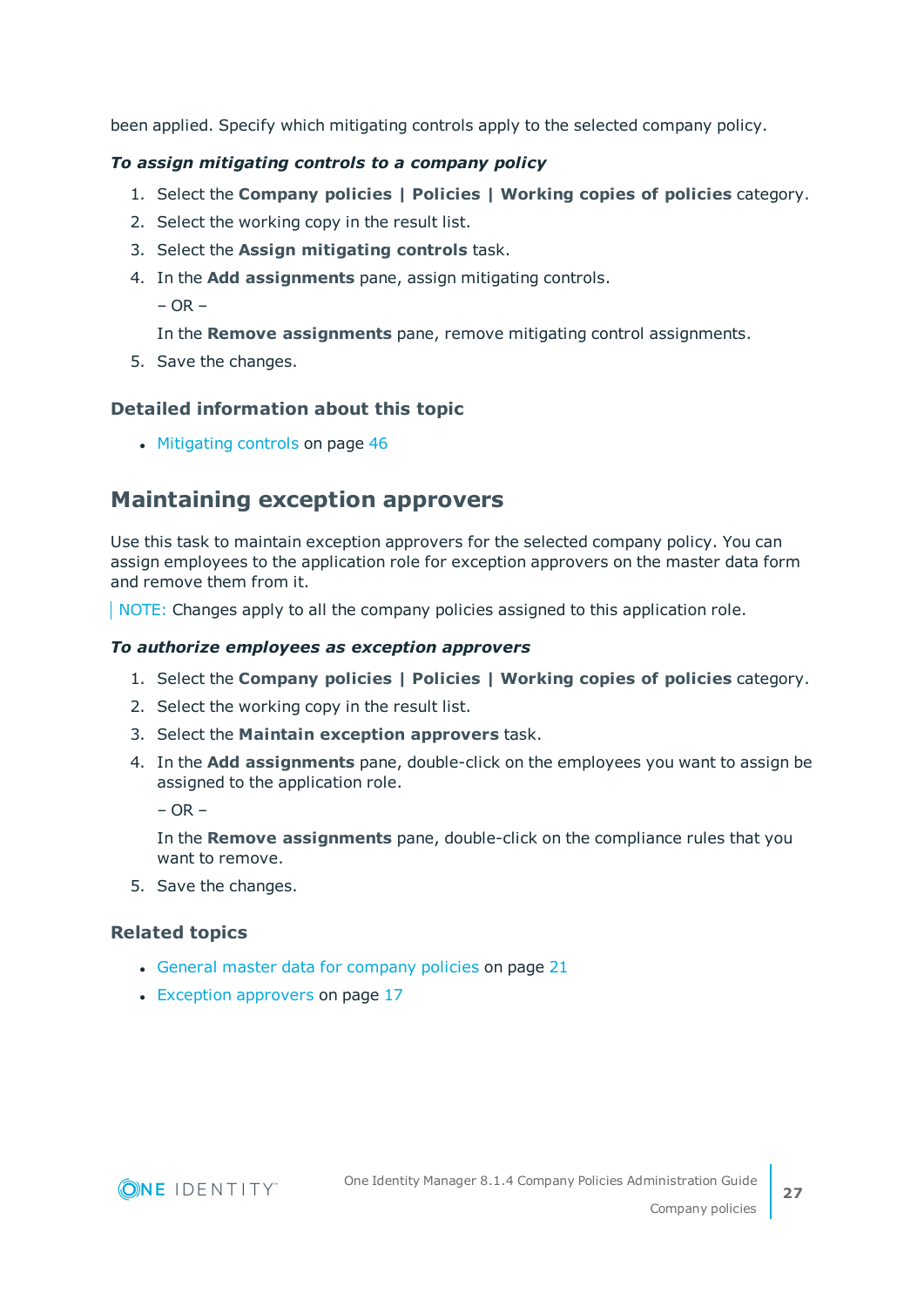### <span id="page-27-1"></span>**Maintaining policy supervisors**

Use this task to maintain policy supervisors for the selected company policy. You can assign employees to the application role for policy supervisors on the master data form and remove them from it.

NOTE: Changes apply to all the company policies assigned to this application role.

### *To authorize employees as policy supervisors*

- 1. Select the **Company policies | Policies | Working copies of policies** category.
- 2. Select the working copy in the result list.
- 3. Select the **Maintain supervisors** task.
- 4. In the **Add assignments** pane, double-click on the employees you want to assign be assigned to the application role.

 $-$  OR  $-$ 

In the **Remove assignments** pane, double-click on the compliance rules that you want to remove.

5. Save the changes.

### **Related topics**

- General master data for [company](#page-20-0) policies on page 21
- $\cdot$  Policy [supervisors](#page-15-0) on page 16

### <span id="page-27-0"></span>**Enabling working copies**

When you enable the working copy, the changes are transferred to the original company policy. A company policy is added to a new working copy. Only original company policies are included in policy checking.

#### *To enable a working copy*

- 1. Select the **Company policies | Policies | Working copies of policies** category.
- 2. Select the working copy in the result list.
- 3. Select the **Enable working copy** task.
- 4. Confirm the security prompt with **OK**.

TIP: All working copies with a different condition to that of the original company policy are displayed in the **Company policies | Policies | Working copies of policies | Modified working copies** category.

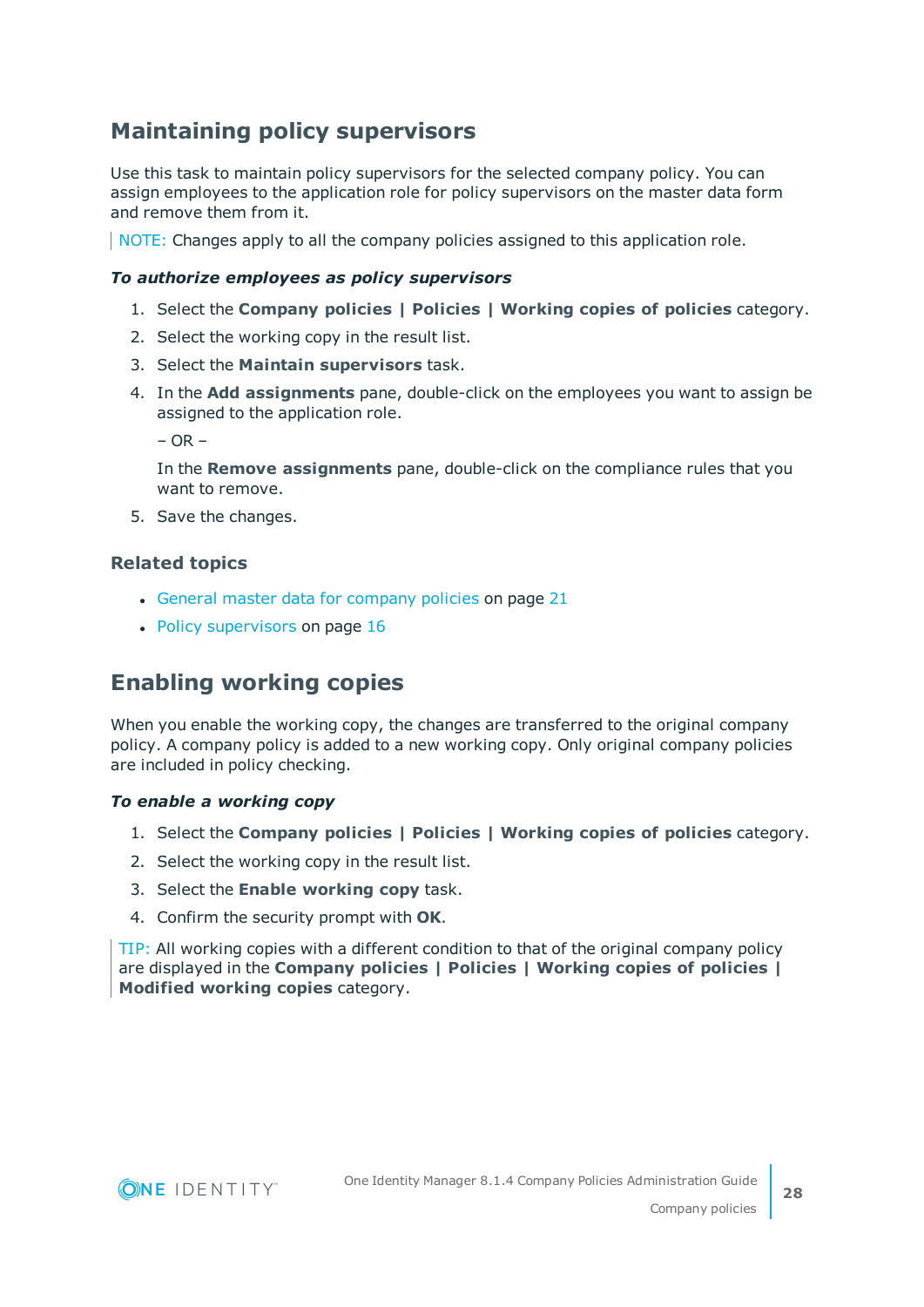### <span id="page-28-0"></span>**Showing conditions**

By default, the database query for finding objects that violate company policies, is not displayed on the master data form.

### *To show the database query on the master data form*

- 1. Select the **Company policies | Policies | Working copies of policies** category.
- 2. Select the working copy in the result list.
- 3. Select the **Change master data** task.
- 4. Select the **Show condition** task.

#### *To hide the database query on the master data form*

- 1. Select the **Company policies | Policies | Working copies of policies** category.
- 2. Select the working copy in the result list.
- 3. Select the **Change master data** task.
- <span id="page-28-2"></span>4. Select the **Hide condition** task.

### **Copying policies**

Company policies can be copied, for example, to reuse complex policy conditions. Working copies as well as active company policies can be used as copy templates.

#### *To copy a working copy*

- 1. Select the **Company policies | Policies | Working copies of policies** category.
- 2. Select the working copy in the result list.
- 3. Select the **Change master data** task.
- 4. Select the **Copy policy...** task.
- 5. Enter a name for the copy and click **OK**.

This creates a working copy with the given name.

- 6. Click **Yes** to immediately edit the copy's master data.
	- $OR -$

Click **No** to edit the copy's master data later.

### <span id="page-28-1"></span>**Comparing a company policy working copy with the original**

You can compare the results of a working copy with the original company policy. Company policies can only be compared when an original of the working copy exists.

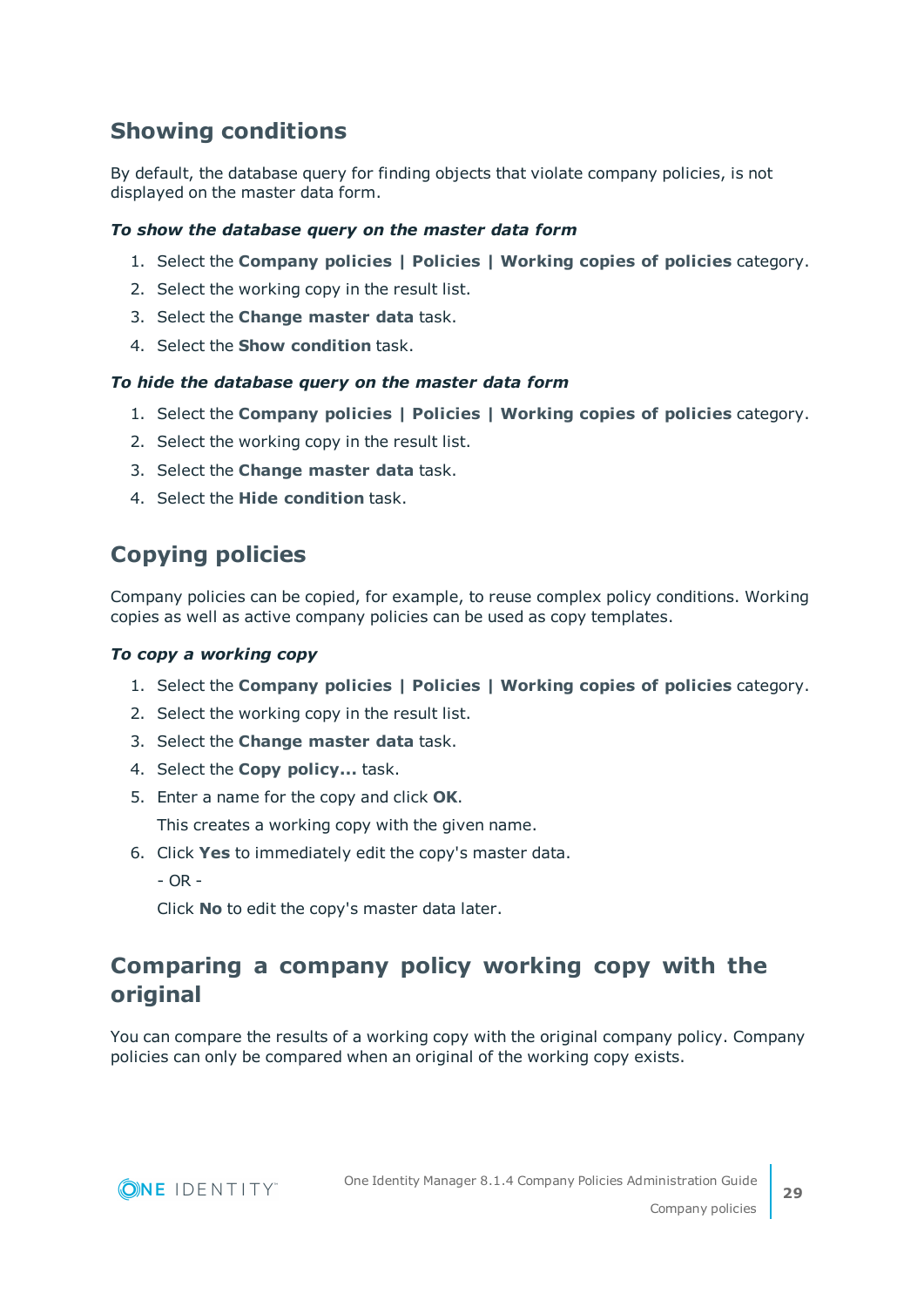### *To compare a company policy with the working copy*

- 1. Select the **Company policies | Policies | Working copies of policies** category.
- 2. Select the working copy in the result list.
- 3. Select the **Change master data** task.
- 4. Select the **Compare policy** task.

### **Table 16: Results of a policy comparison**

| <b>Policy</b><br>violations | Lists all employees who, as a result of the change, would (not)<br>violate the company policy as follows |
|-----------------------------|----------------------------------------------------------------------------------------------------------|
| Newly<br>added              | would violate the policy for the first time                                                              |
| Identical                   | would still violate the policy                                                                           |
| No longer<br>included       | would no longer violate the policy                                                                       |

### *To display the policy comparison as report*

<sup>l</sup> Select the **Show rule comparison** report.

### **Related topics**

• Policy [comparison](#page-24-0) on page 25

### <span id="page-29-1"></span>**Showing selected objects**

Use this task to show the list of objects found using the condition on the master data form.

### *To show a list of the objects found*

- 1. Select the **Company policies | Policies | Working copies of policies** category.
- 2. Select the company policy in the result list.
- 3. Select the **Change master data** task.
- 4. Select the **Show selected objects** task.

This shows the **Result** tab on the master data form, which displays a list of objects found through the database query.

## <span id="page-29-0"></span>**Additional tasks for company policies**

After you have entered the master data, you can run the following tasks.

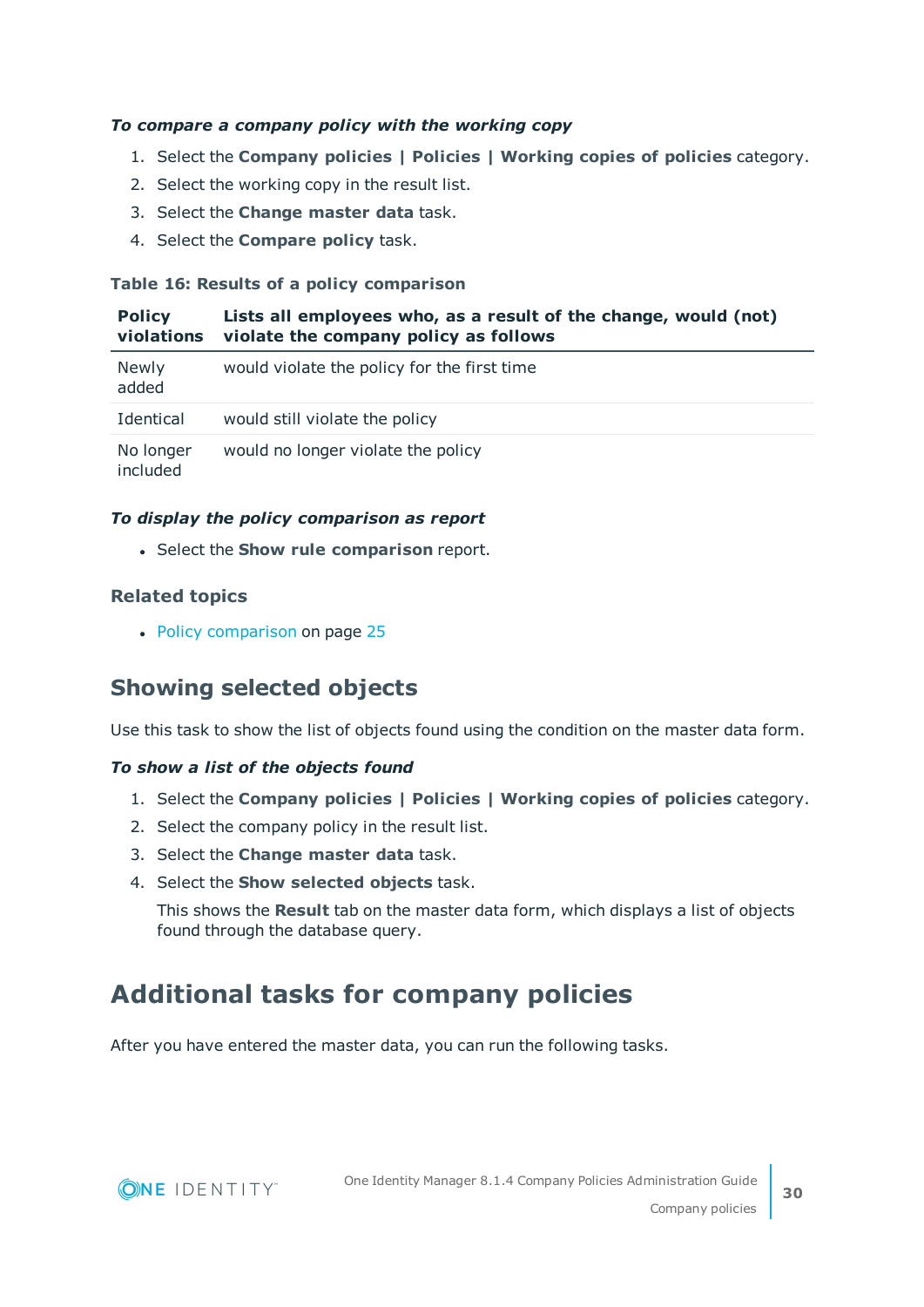### <span id="page-30-2"></span>**Overview of company policies**

You can see the most important information about a company policy on the overview form.

### *To obtain an overview of a company policy*

- 1. Select the **Company Policies | Policies** category.
- 2. Select the company policy in the result list.
- 3. Select the **Company policy overview** task.

### <span id="page-30-1"></span>**Creating a working copy**

To modify an existing company policy, you need to make a working copy of it. The working copy can be created from the enabled company policy. The data from the existing working copy are overwritten by the data from the enabled company policy after a security prompt.

### *To create a working copy*

- 1. Select the **Company Policies | Policies** category.
- 2. Select the company policy in the result list.
- 3. Select the **Create working copy** task.
- 4. Confirm the security prompt with **Yes**.

TIP: All working copies with a different condition to that of the original company policy are displayed in the **Company policies | Policies | Working copies of policies | Modified working copies** category.

### <span id="page-30-0"></span>**Enabling and disabling policies**

Enable the company policy so that policy violation can be found. To exclude company policies from policy testing, you can disable them. The DBQueue Processor then removes all information about policy violation for this company policy from the database. The working copy company policy is always disabled.

### *To enable company policies*

- 1. Select the **Company Policies | Policies** category.
- 2. Select the company policy in the result list.
- 3. Select the **Enable policy** task.

### *To disable company policies*

- 1. Select the **Company Policies | Policies** category.
- 2. Select the company policy in the result list.
- 3. Select the **Disable policy** task.

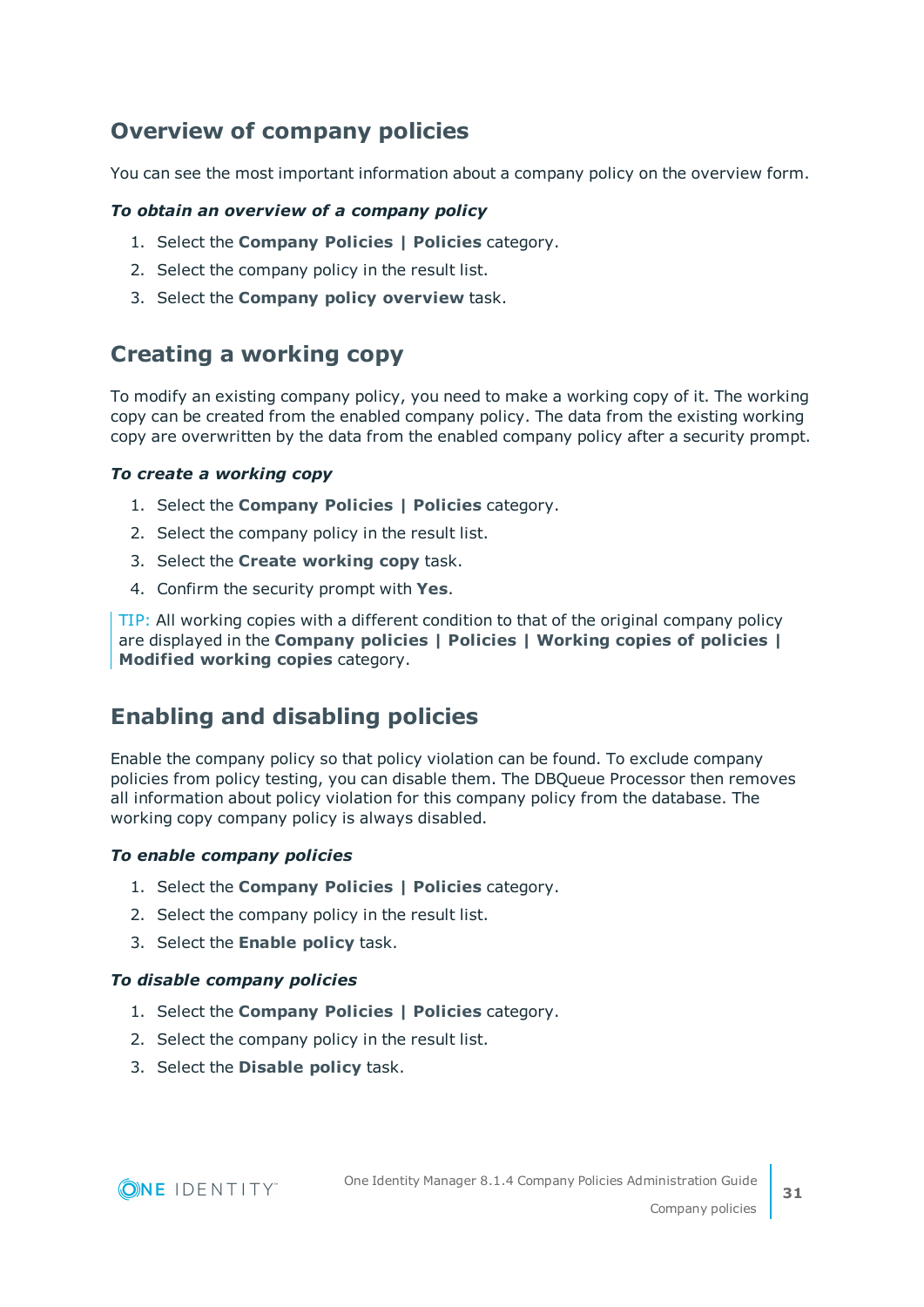### <span id="page-31-0"></span>**Showing conditions**

The database query for finding objects which violate company policies, is not displayed on the master data form by default.

### *To show the database query on the master data form*

- 1. Select the **Company Policies | Policies** category.
- 2. Select the company policy in the result list.
- 3. Select the **Change master data** task.
- 4. Select the **Show condition** task.

### *To hide the database query on the master data form*

- 1. Select the **Company Policies | Policies** category.
- 2. Select the company policy in the result list.
- 3. Select the **Change master data** task.
- <span id="page-31-2"></span>4. Select the **Hide condition** task.

### **Copying policies**

Company policies can be copied, for example, to reuse complex policy conditions. Working copies as well as active company policies can be used as copy templates.

### *To copy company policies*

- 1. Select the **Company Policies | Policies** category.
- 2. Select the company policy in the result list.
- 3. Select the **Change master data** task.
- 4. Select the **Copy policy...** task.
- 5. Enter a name for the copy and click **OK**.

This creates a working copy with the given name.

- 6. Click **Yes** to immediately edit the copy's master data.
	- $OR -$

Click **No** category.to edit the copy's master data later.

### <span id="page-31-1"></span>**Showing selected objects**

Use this task to show the list of objects found using the condition on the master data form.



**32**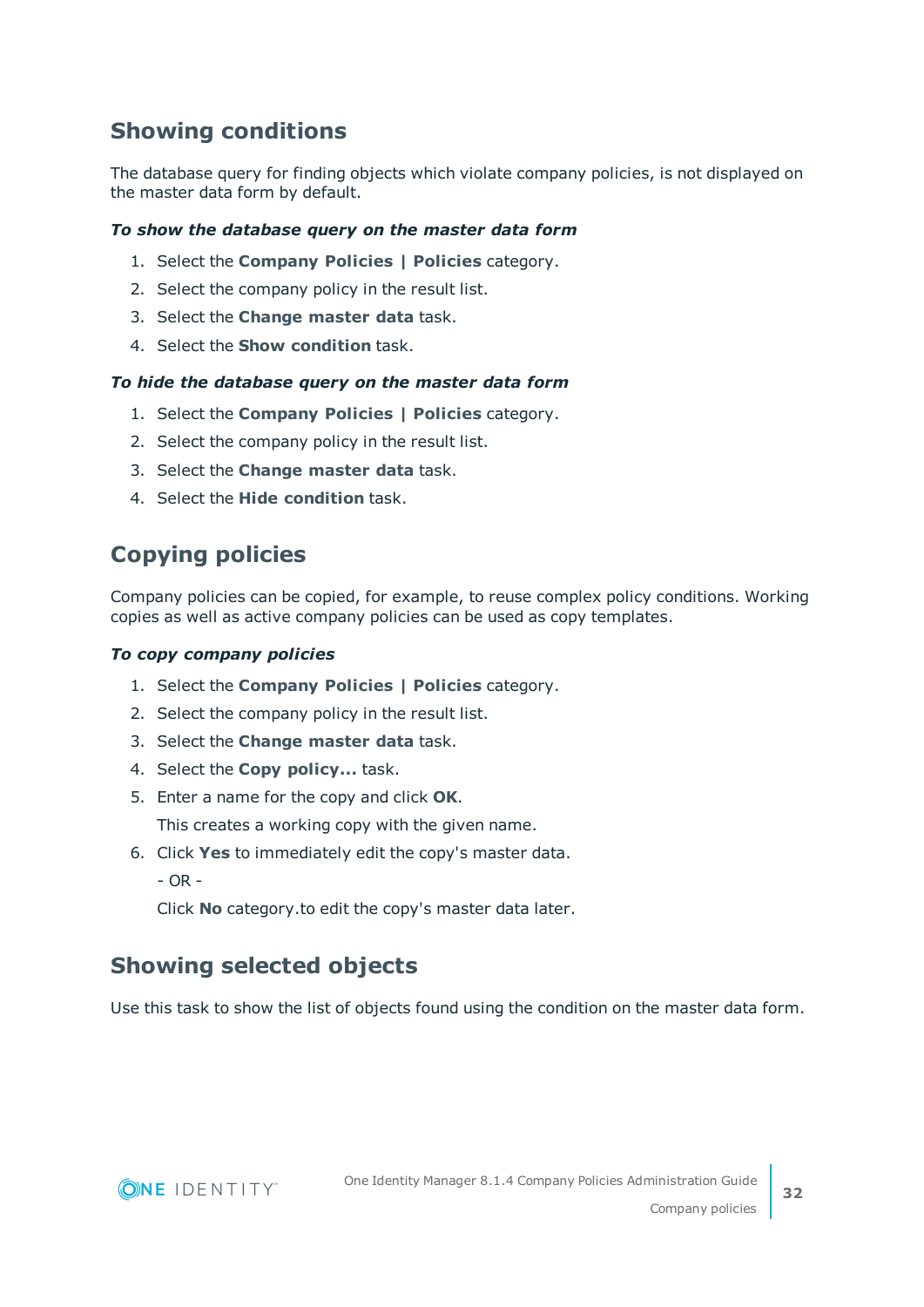### *To show a list of the objects found*

- 1. Select the **Company Policies | Policies** category.
- 2. Select the company policy in the result list.
- 3. Select the **Change master data** task.
- 4. Select the **Show selected objects** task.

This shows the **Result** tab on the master data form, which displays a list of objects found through the database query.

### <span id="page-32-1"></span>**Recalculating**

There are several tasks available for immediately checking a company policy. For [more](#page-34-0) [information,](#page-34-0) see Checking company policies on page 35.

### <span id="page-32-0"></span>**Maintaining exception approvers**

Use this task to maintain exception approvers for the selected company policy. You can assign employees to the application role for exception approvers on the master data form and remove them from it.

NOTE: Changes apply to all the company policies assigned to this application role.

#### *To authorize employees as exception approvers*

- 1. Select the **Company Policies | Policies** category.
- 2. Select the company policy in the result list.
- 3. Select the **Maintain exception approvers** task.
- 4. In the **Add assignments** pane, double-click on the employees you want to assign be assigned to the application role.

 $-$  OR  $-$ 

In the **Remove assignments** pane, double-click on the compliance rules that you want to remove.

5. Save the changes.

### **Related topics**

- General master data for [company](#page-20-0) policies on page 21
- Exception [approvers](#page-16-0) on page 17

### <span id="page-32-2"></span>**Maintaining policy supervisors**

Use this task to maintain policy supervisors for the selected company policy. You can assign employees to the application role for policy supervisors on the master data form and remove them from it.

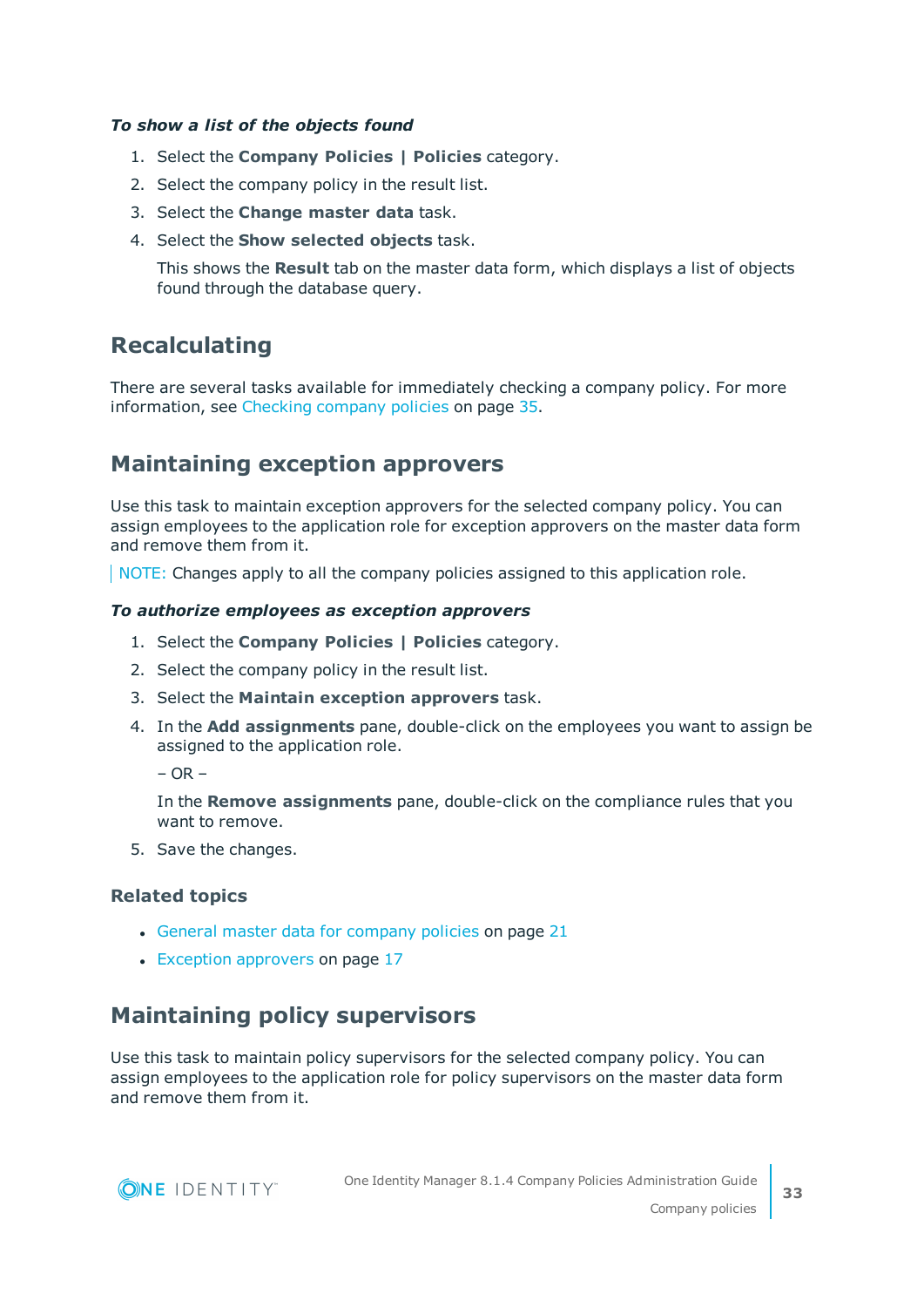NOTE: Changes apply to all the company policies assigned to this application role.

#### *To authorize employees as policy supervisors*

- 1. Select the **Company Policies | Policies** category.
- 2. Select the company policy in the result list.
- 3. Select the **Maintain supervisors** task.
- 4. In the **Add assignments** pane, double-click on the employees you want to assign be assigned to the application role.

– OR –

In the **Remove assignments** pane, double-click on the compliance rules that you want to remove.

5. Save the changes.

### **Related topics**

- General master data for [company](#page-20-0) policies on page 21
- $\cdot$  Policy [supervisors](#page-15-0) on page 16

## <span id="page-33-0"></span>**Deleting company policies**

IMPORTANT: All information about a company policy and policy violations is irrevocably deleted when the company policy is deleted! The data cannot be retrieved at a later date.

One Identity therefore recommends that you create a report about the company policy and its current violations before deleting it, if you want to retain the information (for audit reasons, for example).

You can delete a company policy, if no policy violations exist for it.

#### *To delete a company policy*

- 1. Select the **Company Policies | Policies** category.
- 2. Select the company policy to delete in the result list.
- 3. Select the **Disable policy** task.

Existing policy violations are removed by the DBQueue Processor.

4. After the DBQueue Processor has recalculated policy violations for the company policy, click  $\overline{\mathbf{x}}$  in the toolbar to delete the company policy.

The company policy and the working copy are deleted.

![](_page_33_Picture_23.jpeg)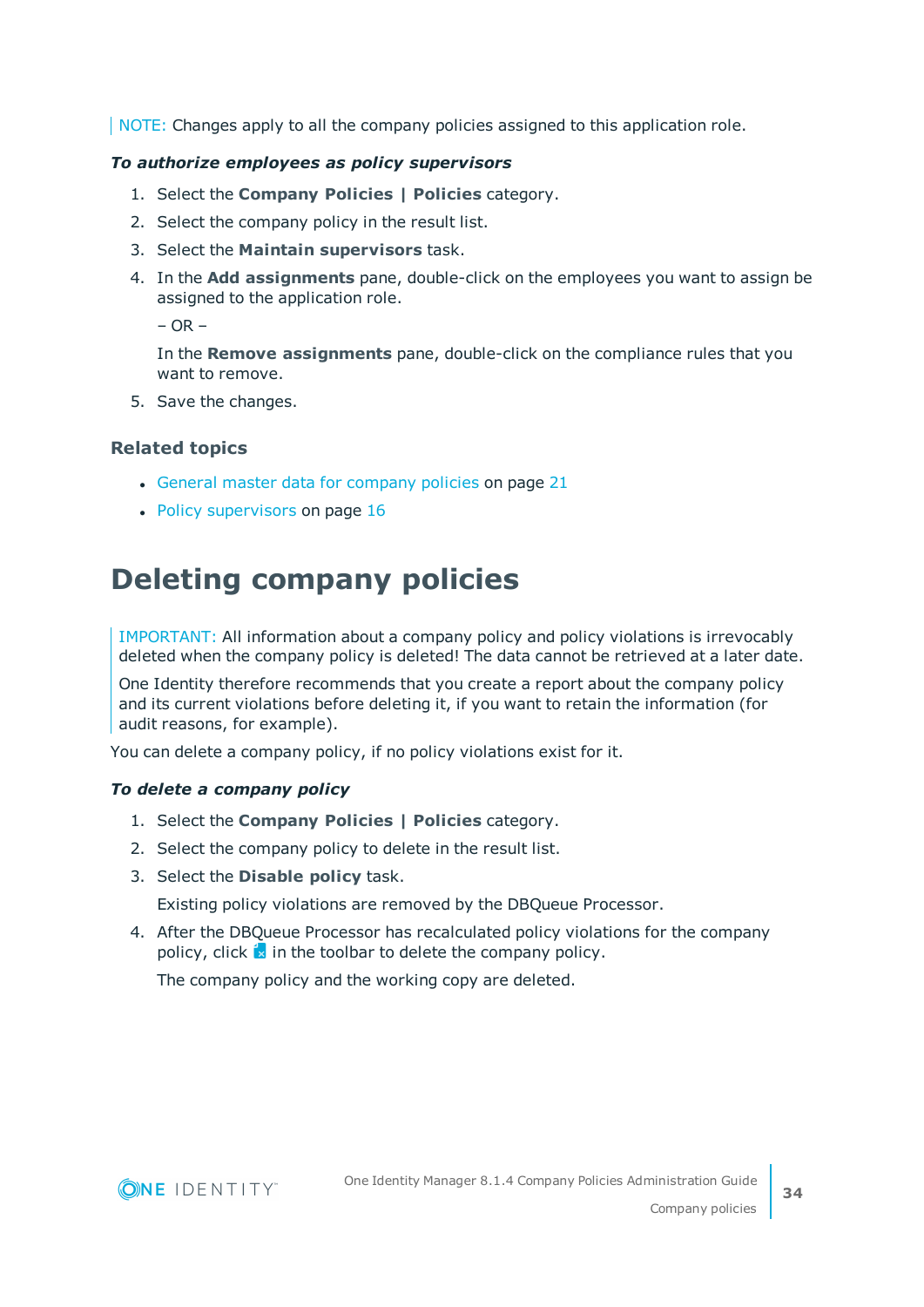# <span id="page-34-0"></span>**Checking company policies**

Processing tasks are created for the DBQueue Processor to check the validity of a company policy. The DBQueue Processor determines which employees satisfy the company policy and which employees violate the policy in the case of each company policy. The specified company policy approvers can check policy violations and if necessary grant exception approval.

# <span id="page-34-1"></span>**Calculating policy violations**

You can start policy checking in different ways to determine current policy violations in the One Identity Manager database:

- Scheduled policy checking
- Ad-hoc policy checking

Furthermore, company policy testing is triggered by different events:

- A company is enabled.
- A working copy is enabled.
- A company policy is enabled.

During policy checking, all objects are found that fulfill the condition defined in the company policy. Only enabled company policies are taken into account.

## <span id="page-34-2"></span>**Scheduled policy checking**

You can use the default schedule policies from One Identity Manager's default installation to test all company policies in full. This schedule generates processing tasks at regular intervals for the DBQueue Processor.

### *Prerequisites*

- The company policy is enabled.
- The schedule stored with the company policies is enabled.

### **Detailed information about this topic**

- [Schedules](#page-10-0) for checking policies on page 11
- $\cdot$  Enabling and [disabling](#page-30-0) policies on page 31

![](_page_34_Picture_19.jpeg)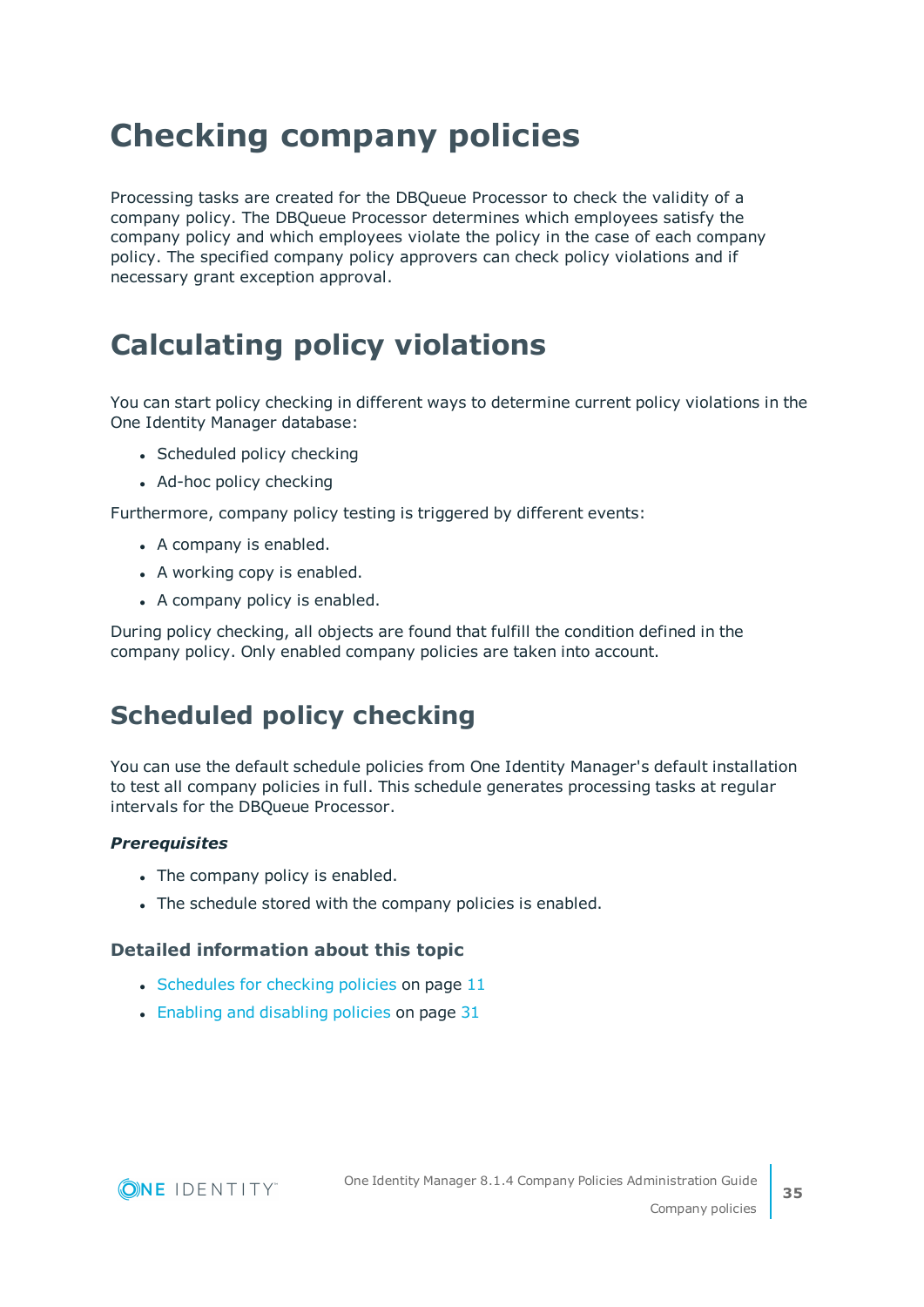## <span id="page-35-0"></span>**Ad-hoc policy checking**

Various tasks for immediate policy checking are available for an enabled company policy.

|  |  | Table 17: Additional tasks for company policies |  |  |  |  |
|--|--|-------------------------------------------------|--|--|--|--|
|--|--|-------------------------------------------------|--|--|--|--|

| Task            | <b>Description</b>                                             |
|-----------------|----------------------------------------------------------------|
|                 | Recalculate policy This immediately checks the company policy. |
| Recalculate all | All company policies are immediately checked.                  |

## <span id="page-35-1"></span>**Reports about policy violations**

One Identity Manager makes various reports available containing information about the selected base object and its relations to other One Identity Manager database objects. You can generate the following reports for all enabled company policies and compliance frameworks.

| <b>Report</b>                                                         | <b>Description</b>                                                                                                                                                                                                                                          |
|-----------------------------------------------------------------------|-------------------------------------------------------------------------------------------------------------------------------------------------------------------------------------------------------------------------------------------------------------|
| Policy<br>violation<br>overview                                       | This report groups together all policy violations for the selected policy. All<br>the objects that violate the company policy are listed. The result list is<br>grouped by:                                                                                 |
| (of a<br>company<br>policy)                                           | • Policy violations that still need to be decided<br>Policy violations without exception approval<br>$\bullet$<br>• Policy violation with exception approval                                                                                                |
| Policy<br>violation<br>overview<br>(of a policy<br>group)             | This report groups together all policy violations for the selected policy<br>group. All the objects that violate the company policy are listed. The<br>number of granted, denied, and not yet processed policy violations are<br>given in addition.         |
| Policy<br>violation<br>overview<br>(for a<br>compliance<br>framework) | This report groups together all policy violations for the selected compliance<br>framework. All the objects that violate the company policy are listed. The<br>number of granted, denied, and not yet processed policy violations are<br>given in addition. |

**Table 18: Reports about policy violations**

![](_page_35_Picture_8.jpeg)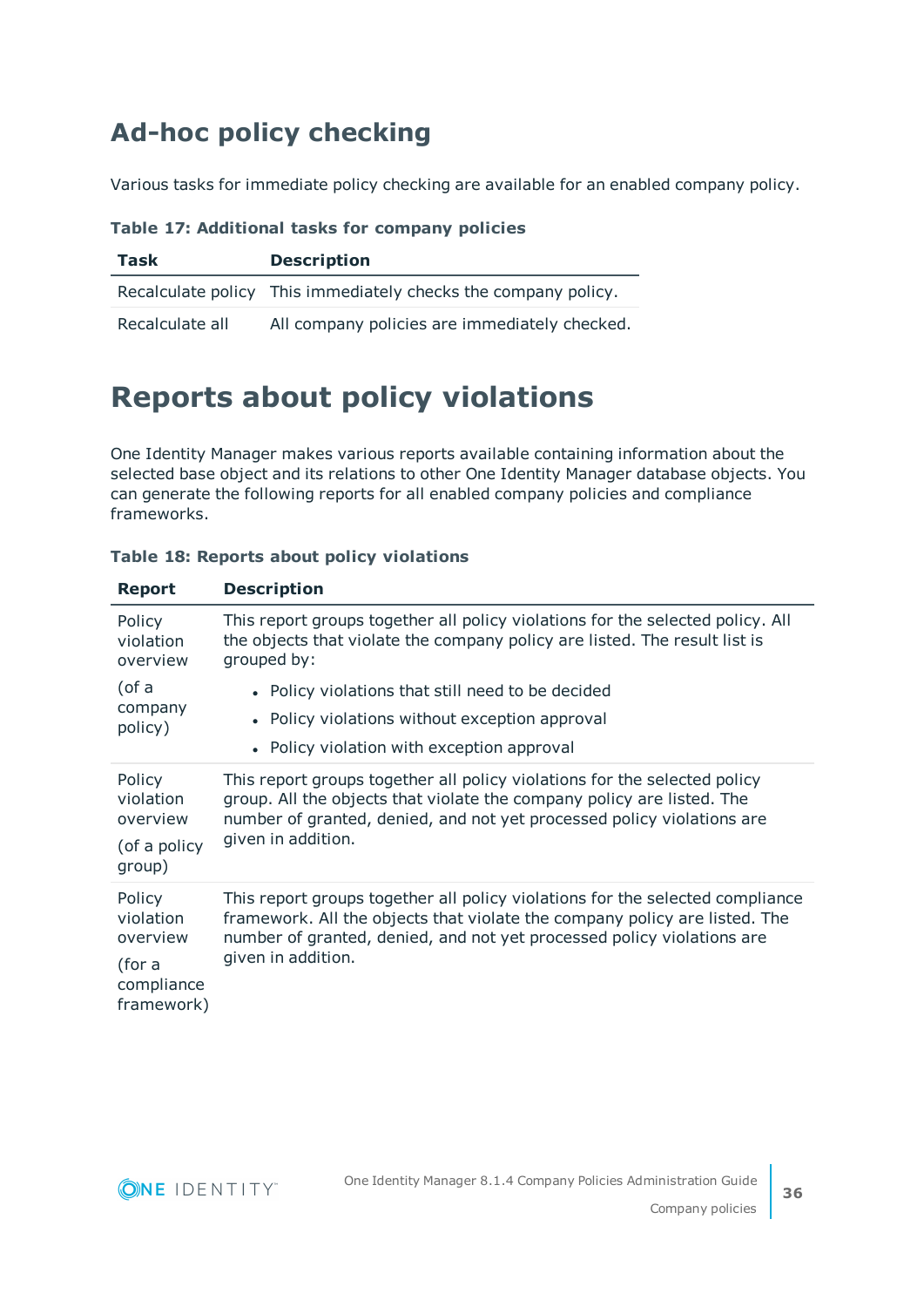## <span id="page-36-0"></span>**Granting exception approval**

There can be individual cases where it is not possible to adhere to company policy. Policy violations can only be accepted occasionally, but only if you take the required measures to ensure that these violations are regularly checked. For this purpose, you may grant exception approval for certain policy violations.

You store exception approvals with policy violations. You can see an overview of all unprocessed (new) company policies and policies that have been granted or denied on the overview form for a company policy.

### *Prerequisites*

- <sup>l</sup> The **Exception approval allowed** option is set for the company policy.
- The company policy is assigned an application role for exception approvers.
- Employees are assigned to this application role.

Use the Web Portal to grant exception approvals.

NOTE: If the **Exception approval allowed** option is not set, unedited policy violations for this company policy are automatically denied. Existing exception approvals are withdrawn.

### **Detailed information about this topic**

- General master data for [company](#page-20-0) policies on page 21
- One Identity Manager Web Portal User Guide

## <span id="page-36-1"></span>**Notifications about policy violations**

After policy checking, email notifications can be sent through new policy violations to exception approvers and policy supervisors. The notification procedure uses mail templates to create notifications. The mail text in a mail template is defined in several languages. This ensures that the language of the recipient is taken into account when the email is generated. Mail templates are supplied in the default installation with which you can configure the notification procedure.

Messages are not sent to the chief approval team by default. Fallback approvers are only notified if not enough approvers could be found for an approval step.

#### *To use notification in the request process*

**ONE IDENTITY** 

- 1. Ensure that the email notification system is configured in One Identity Manager. For more detailed information, see the *One Identity Manager Installation Guide*.
- 2. In the Designer, set the **QER | Policy | EmailNotification** configuration parameter.
- 3. In the Designer, set the **QER | Policy | EmailNotification |**

One Identity Manager 8.1.4 Company Policies Administration Guide Company policies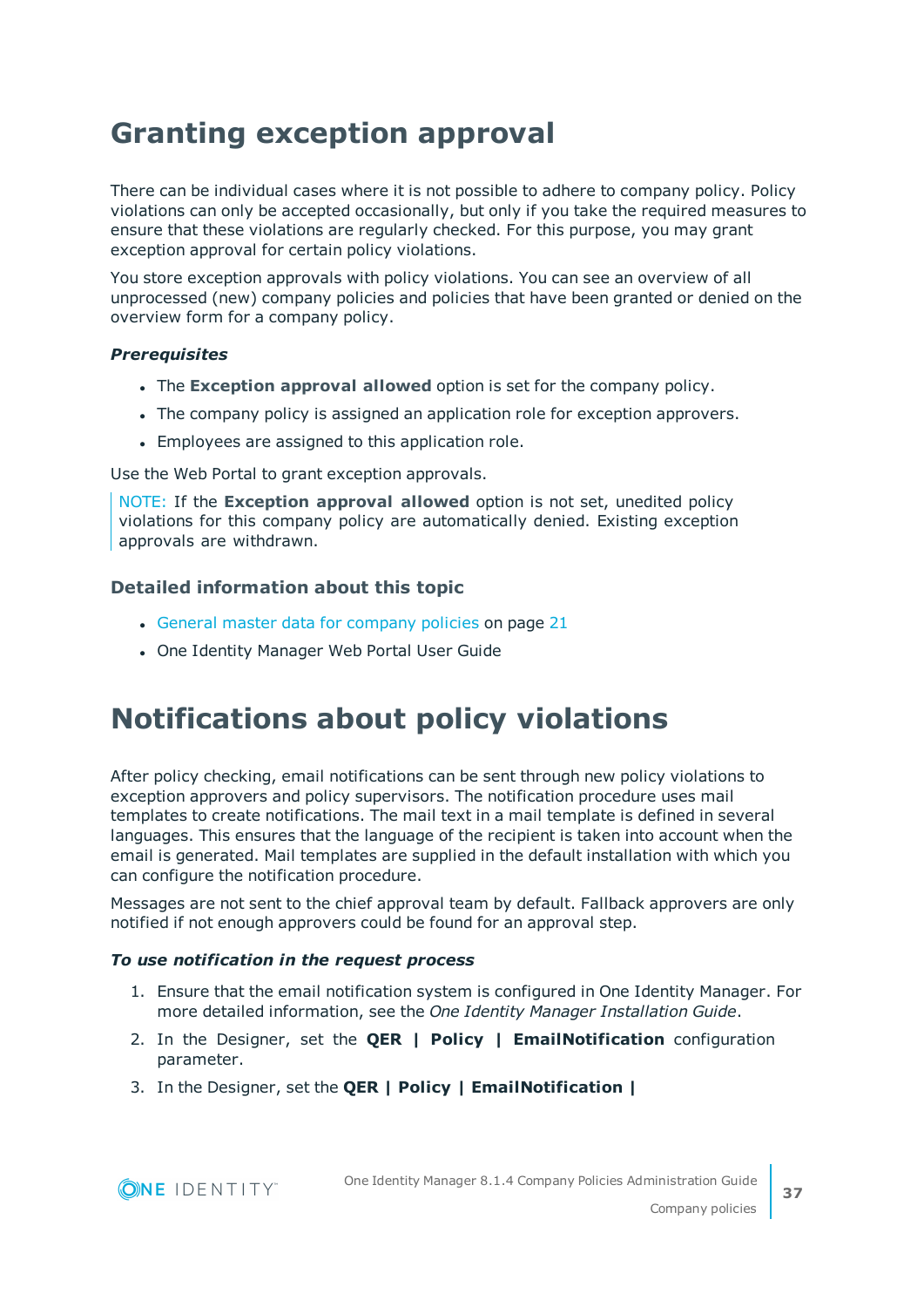**DefaultSenderAddress** configuration parameter and enter the sender address used to send the email notifications.

- 4. Ensure that all employees have a default email address. Notifications are sent to this address. For more detailed information, see the *One Identity Manager Identity Management Base Module Administration Guide*.
- 5. Ensure that a language can be determined for all employees. Only then can they receive email notifications in their own language. For more detailed information, see the *One Identity Manager Identity Management Base Module Administration Guide*.
- 6. Configure the notification procedure.

### **Related topics**

• Creating custom mail templates for [notifications](#page-39-0) on page 40

### <span id="page-37-0"></span>**Request for exception approval**

### **Table 19: Configuration parameters for notifications about policy violations**

| Configuration<br>parameter | <b>Meaning if Set</b>                                      |
|----------------------------|------------------------------------------------------------|
| QER   Policy   EmailNo-    | This configuration parameter contains the name of the mail |
| tification   NewEx-        | template, which is sent if an approval exception for a new |
| ceptionApproval            | policy violation is required.                              |

If new policy violations are discovered during a policy check, exception approvers are notified and prompted to make an approval decision.

### *Prerequisites*

- **.** The **Exception approval allowed** option is set for the company policy.
- <sup>l</sup> The company policy is assigned to an **Exception approvers** application role.
- Employees are assigned to this application role.

#### *To send demands for exception approval*

• Set configuration parameter "QER | Policy | EmailNotification | NewExceptionApproval" in Designer.

Notification, using the "Policies - new exception approval required" mail template, is sent to all exception approvers by default.

TIP: To use something other than the default mail template for these notifications, change the value of the configuration parameter.

![](_page_37_Picture_18.jpeg)

**38**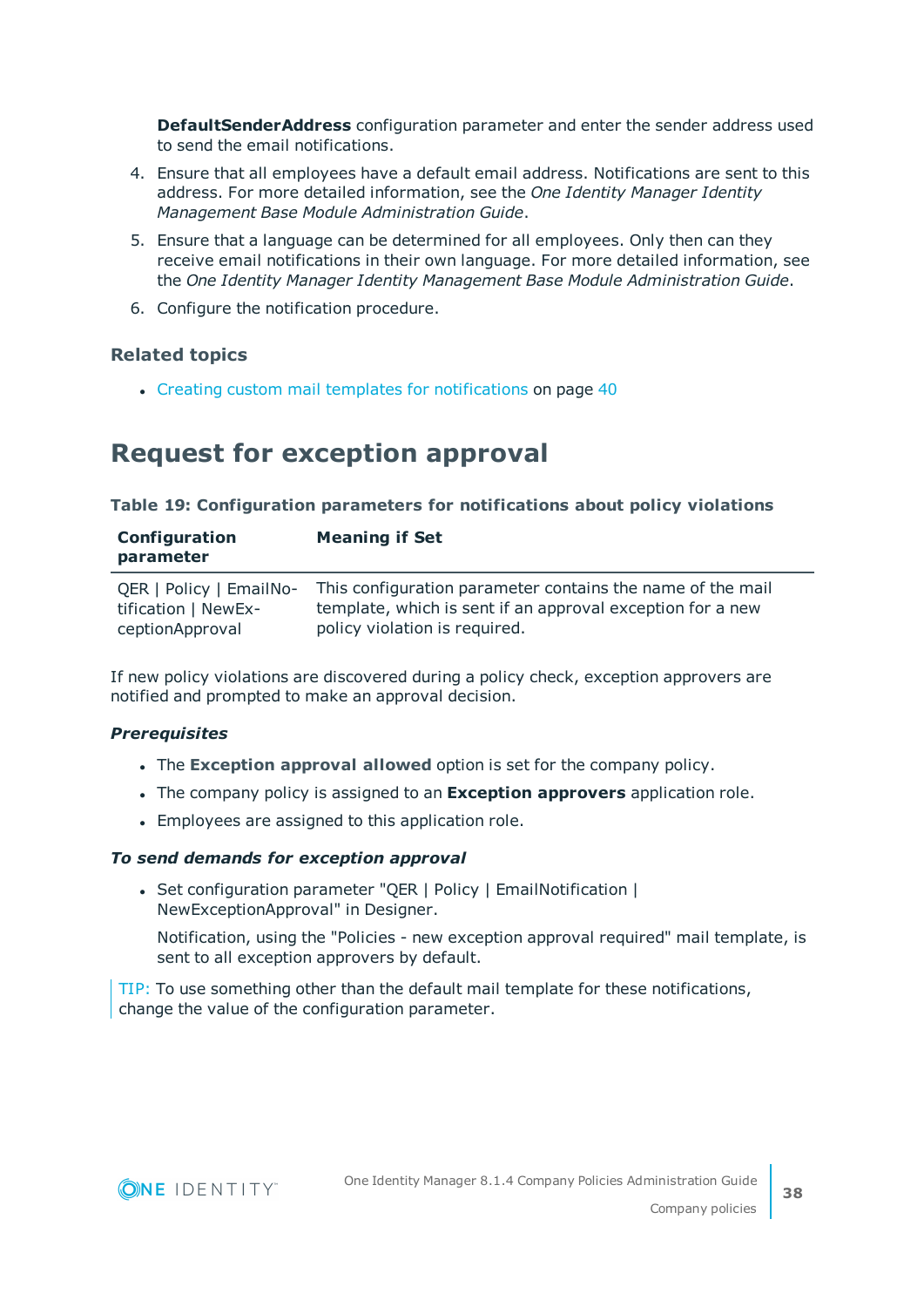## <span id="page-38-0"></span>**Notifications about policy violations without exception approval**

### **Table 20: Configuration parameters for notifications about policy violations**

| Configuration<br>parameter                      | <b>Meaning if Set</b>                                                                                                |
|-------------------------------------------------|----------------------------------------------------------------------------------------------------------------------|
| QER   Policy   EmailNo-<br>tification   NotPer- | This configuration parameter contains the name of the mail<br>template which is sent if a new roque policy violation |
| mittedViolation                                 | occurs.                                                                                                              |

Policy supervisors are notified if new policy violations are discovered during a policy check and these cannot be granted exception approval.

### *Prerequisites*

- **.** The **Exception approval allowed** option is not set for the company policy.
- <sup>l</sup> An application role for **Policy superviors** is assigned to the company policy.
- Employees are assigned to this application role.

### *To inform a policy supervisor about policy violations*

• Set "QER | Policy | EmailNotification | NotPermittedViolation" in Designer.

Notification, using the "Policy - prohibited violation occurred" mail template, is sent by default to all policy supervisors.

TIP: To use something other than the default mail template for these notifications, change the value of the configuration parameter.

## <span id="page-38-1"></span>**Approval status of a policy violation**

Edit policy violations in the Web Portal. You can also get an overview of the approval status of each policy violation in the Manager. To do this, open the overview form of the enabled company policy whose policy violations you want to look at. You will see new, granted, and denied policy violations here.

### *To display details of a policy violation*

- 1. Select the form element for the policy violation and make the list entries visible.
- 2. Click the policy violation you want to view.

This opens the policy violation master data form, which shows you an overview of the object that caused the violation, the approval status and the exception approver responsible.

![](_page_38_Picture_18.jpeg)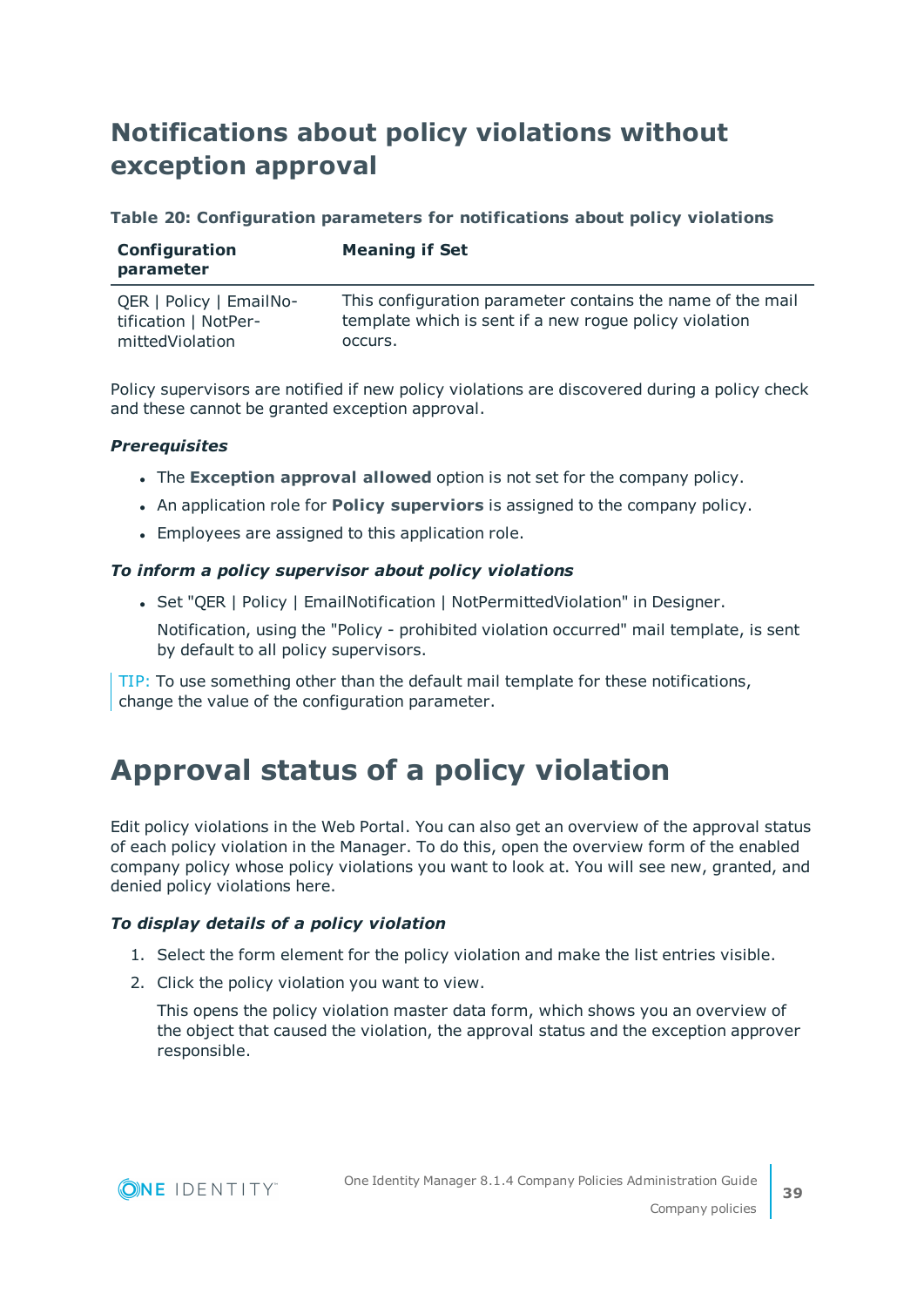### **Related topics**

 $\bullet$  [Overview](#page-30-2) of company policies on page 31

# <span id="page-39-0"></span>**Creating custom mail templates for notifications**

A mail template consists of general master data such as target format, importance, or mail notification confidentiality, and one or more mail definitions. Mail text is defined in several languages in the mail template. This ensures that the language of the recipient is taken into account when the email is generated.

In One Identity Manager, there is a Mail Template Editor to simplify writing notifications. You can use the Mail Template Editor to create and edit mail texts in WYSIWYG mode.

### *To edit mail templates*

1. In the Manager, select the **Company Policies | Basic configuration data | Mail templates** category.

This shows all the mail templates that can be used for policy checks in the result list.

2. Select a mail template in the result list and run the **Change master data** task.

 $-$  OR  $-$ 

Click  $\mathbf{t}$  in the result list.

This opens the mail template editor.

- 3. Edit the mail template.
- 4. Save the changes.

#### *To copy a mail template*

1. In the Manager, select the **Company Policies | Basic configuration data | Mail templates** category.

This shows all the mail templates that can be used for policy checks in the result list.

- 2. Select the mail template that you want to copy in the result list and run the **Change master data** task.
- 3. Select the **Copy mail template** task.
- 4. Enter the name of the new mail template in the **Name of copy** field.
- 5. Click **OK**.

#### *To display a mail template preview*

1. In the Manager, select the **Company Policies | Basic configuration data | Mail templates** category.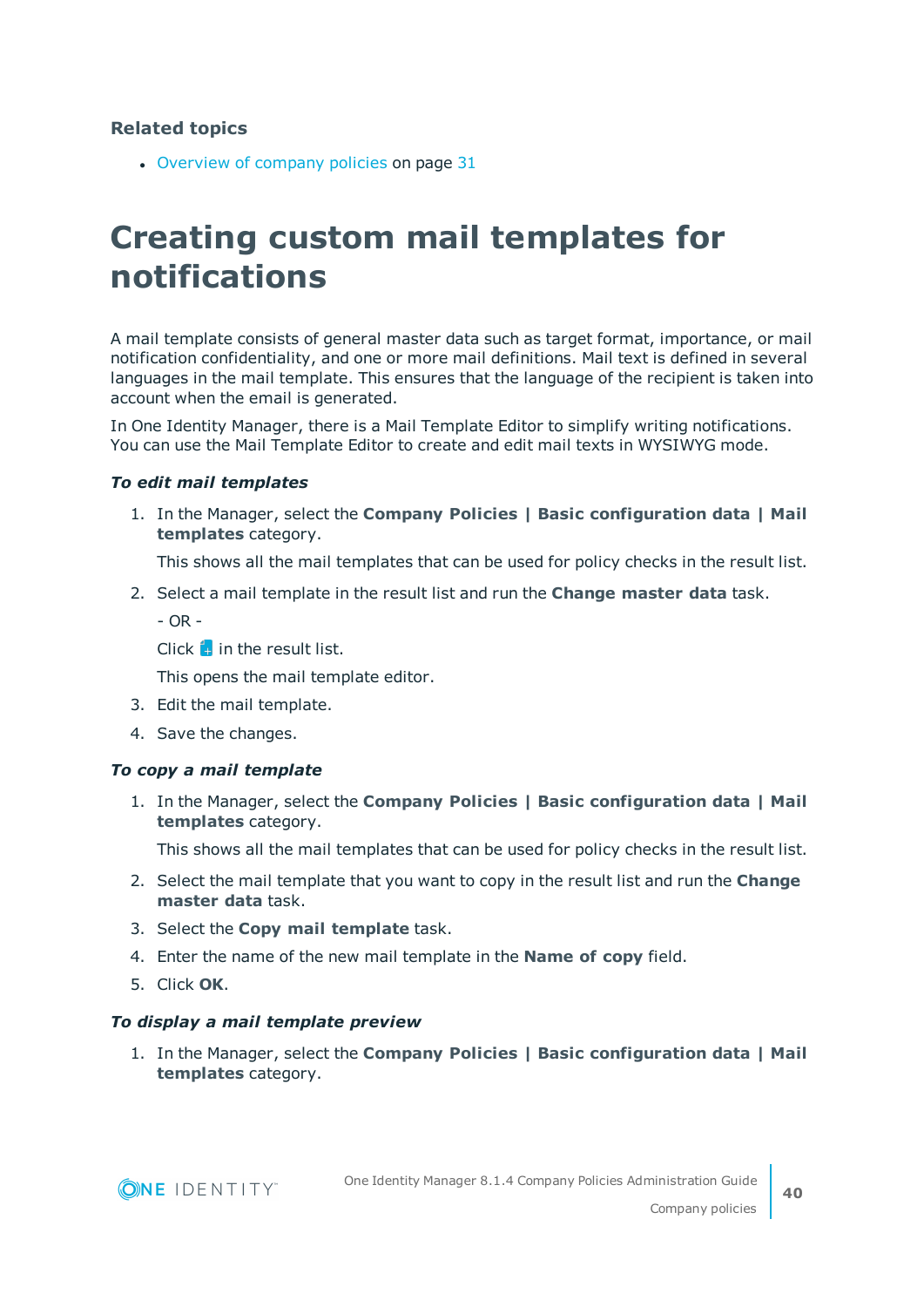This shows all the mail templates that can be used for policy checks in the result list.

- 2. Select a mail template in the result list and run the **Change master data** task.
- 3. Select the **Preview** task.
- 4. Select the base object.
- 5. Click **OK**.

#### *To delete a mail template*

1. In the Manager, select the **Company Policies | Basic configuration data | Mail templates** category.

This shows all the mail templates that can be used for policy checks in the result list.

- 2. Select the template in the result list.
- 3. Click  $\mathbf{\hat{x}}$  in the result list.
- <span id="page-40-0"></span>4. Confirm the security prompt with **Yes**.

## **General properties of a mail template**

The following general properties are displayed for a mail template:

| <b>Property</b>              | <b>Meaning</b>                                                                                                                                                                                                                                 |
|------------------------------|------------------------------------------------------------------------------------------------------------------------------------------------------------------------------------------------------------------------------------------------|
| Mail template                | Name of the mail template. This name will be used to display the mail<br>templates in the administration tools and in the Web Portal. Translate the<br>given text using the <b>O</b> button.                                                   |
| Base object                  | Mail template base object. A base object only needs to be entered if the<br>mail definition properties of the base object are referenced.<br>Use the QERPolicy or QERPolicyHasObject base object for notifications<br>about policy violations. |
| Report<br>(parameter<br>set) | Report, made available through the mail template.                                                                                                                                                                                              |
| Description                  | Mail template description. Translate the given text using the $\bullet$ button.                                                                                                                                                                |

#### **Table 21: Mail template properties**

Target format Format in which to generate email notification. Permitted values are:

- **HTML:** The email notification is formatted in HTML. Text formats, for example, different fonts, colored fonts, or other text formatting, can be included in HTML format.
- **TXT**: The email notification is formatted as text. Text format does not support bold, italics, or colored font, or other text formatting.

![](_page_40_Picture_18.jpeg)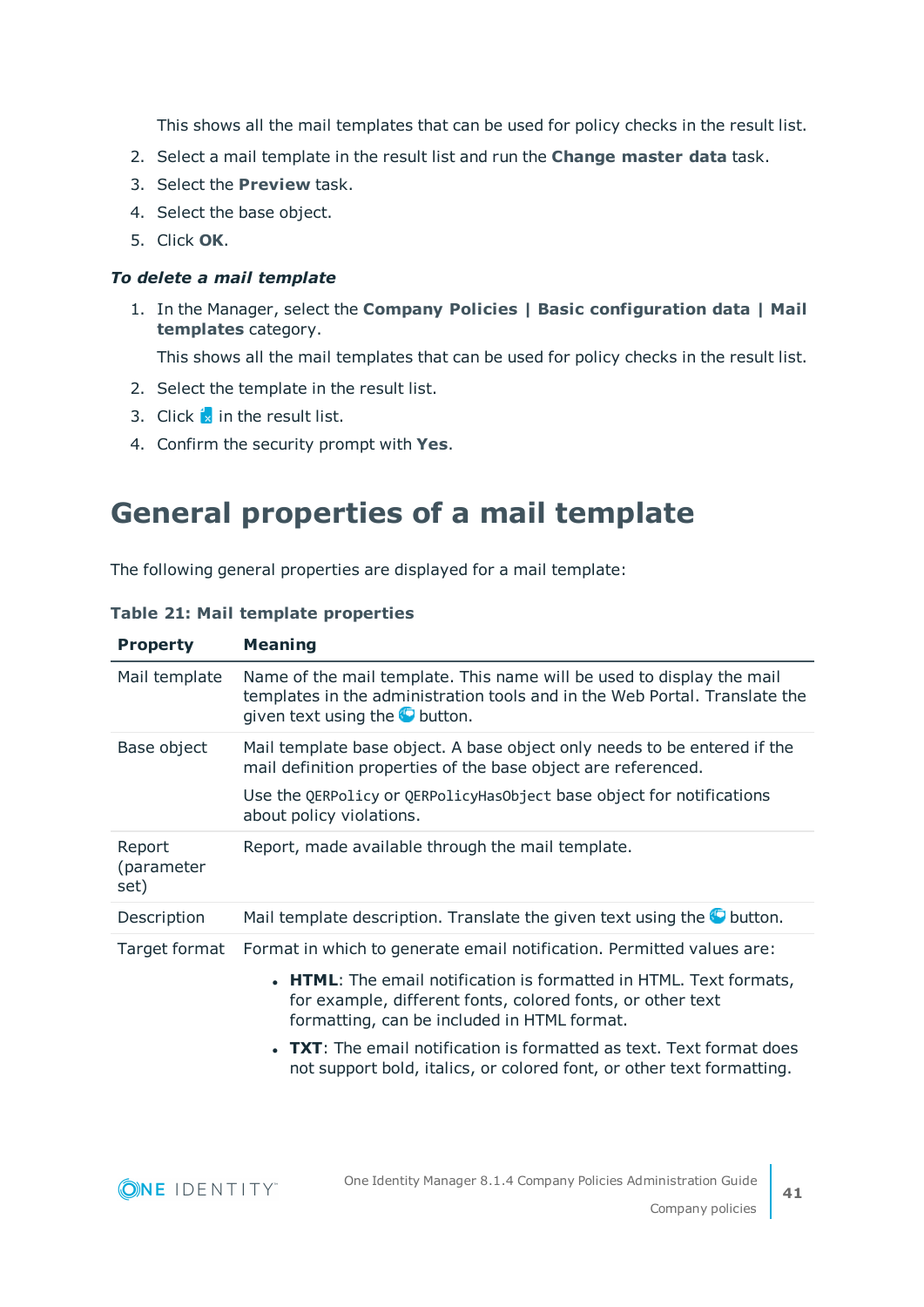| <b>Property</b>    | <b>Meaning</b>                                                                                                                                                                                                                                     |
|--------------------|----------------------------------------------------------------------------------------------------------------------------------------------------------------------------------------------------------------------------------------------------|
|                    | Images displayed directly in the message are not supported.                                                                                                                                                                                        |
| Design type        | Design in which to generate the email notification. Permitted values are:                                                                                                                                                                          |
|                    | • Mail template: The generated email notification contains the mail<br>body in accordance with the mail definition.                                                                                                                                |
|                    | • Report: The generated email notification contains the report<br>specified under Report (parameter set) as its mail body.                                                                                                                         |
|                    | • Mail template, report in attachment: The generated email notific-<br>ation contains the mail body in accordance with the mail definition.<br>The report specified under Report (parameter set) is attached to<br>the notification as a PDF file. |
| Importance         | Importance for the email notification. Permitted values are Low,<br>Normal, and High.                                                                                                                                                              |
| Confidentiality    | Confidentiality for the email notification. Permitted values are <b>Normal</b> ,<br>Personal, Private, and Confidential.                                                                                                                           |
| Can<br>unsubscribe | Specifies whether the recipient can unsubscribe email notification. If this<br>option is set, the emails can be unsubscribed through the Web Portal.                                                                                               |
| Deactivated        | Specifies whether this mail template is disabled.                                                                                                                                                                                                  |
| Mail definition    | Unique name for the mail definition.                                                                                                                                                                                                               |
| Language           | Language that applies to the mail template. The recipient's language<br>preferences are taken into account when an email notification is<br>generated.                                                                                             |
| Subject            | Subject of the email message.                                                                                                                                                                                                                      |
| Mail body          | Content of the email message.                                                                                                                                                                                                                      |

## <span id="page-41-0"></span>**Creating and editing an email definition**

Mail texts can be defined in these different languages in a mail template. This ensures that the language of the recipient is taken into account when the email is generated.

### *To create a new mail definition*

- 1. Open the mail template in the Mail Template Editor.
- 2. Click the **button next to the Mail definition** list.
- 3. In the result list, select the language for the mail definition in the **Language** menu.

All active languages are shown. To use another language, in the Designer, enable the corresponding countries. For more detailed information, see the *One Identity Manager Configuration Guide*.

![](_page_41_Picture_8.jpeg)

**42**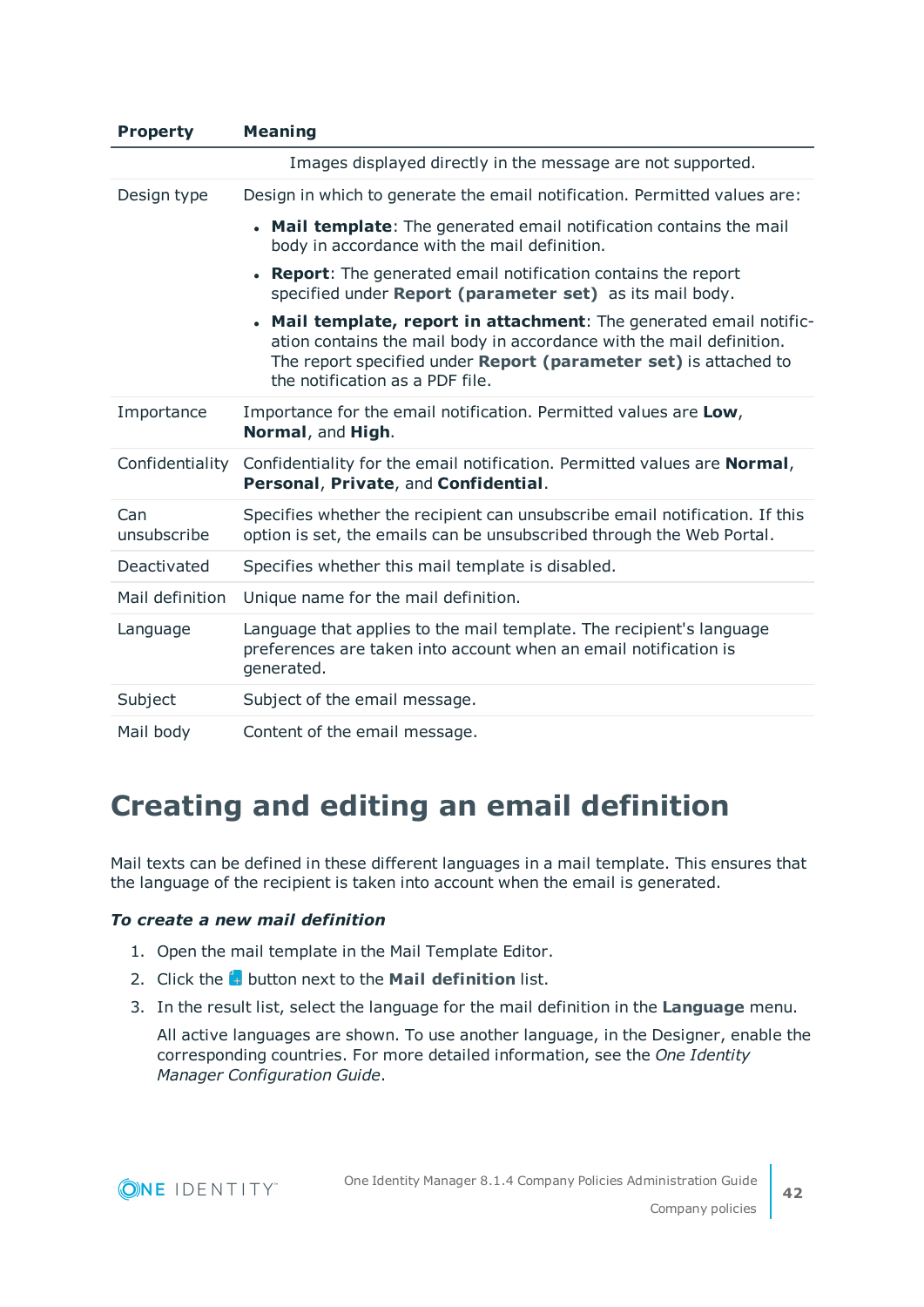- 4. Enter the subject in **Subject**.
- 5. Edit the mail text in the **Mail definition** view with the help of the Mail Text Editor.
- 6. Save the changes.

### *To edit an existing mail definition*

- 1. Open the mail template in the Mail Template Editor.
- 2. Select the language in **Mail definition**.
- 3. Edit the mail subject line and the body text.
- <span id="page-42-0"></span>4. Save the changes.

## **Using base object properties**

In the subject line and body text of a mail definition, you can use all properties of the object entered under **Base object**. You can also use the object properties that are referenced by foreign key relation.

To access properties use dollar notation. For more detailed information, see the *One Identity Manager Configuration Guide*.

### <span id="page-42-1"></span>**Use of hyperlinks in the Web Portal**

**Table 22: Configuration parameters for the Web Portal URL**

| Configuration<br>parameter | <b>Effect when set</b>                                              |
|----------------------------|---------------------------------------------------------------------|
| QER   WebPortal            | Web Portal URL This address is used in mail templates to add hyper- |
| BaseURL                    | links to the Web Portal.                                            |

You can add hyperlinks to the Web Portal in the mail text of a mail definition. If the recipient clicks on the hyperlink in the email, the Web Portal opens on that web page and further actions can be carried out. In the default version, this method is implemented in policy checks.

#### *Prerequisites for using this method*

<sup>l</sup> The **QER | WebPortal | BaseURL** configuration parameter is enabled and contains the URL path to the Web Portal. You edit the configuration parameter in the Designer.

```
http://<server name>/<application>
with:
<server name> = name of server
<application> = path to the Web Portal installation directory
```
![](_page_42_Picture_18.jpeg)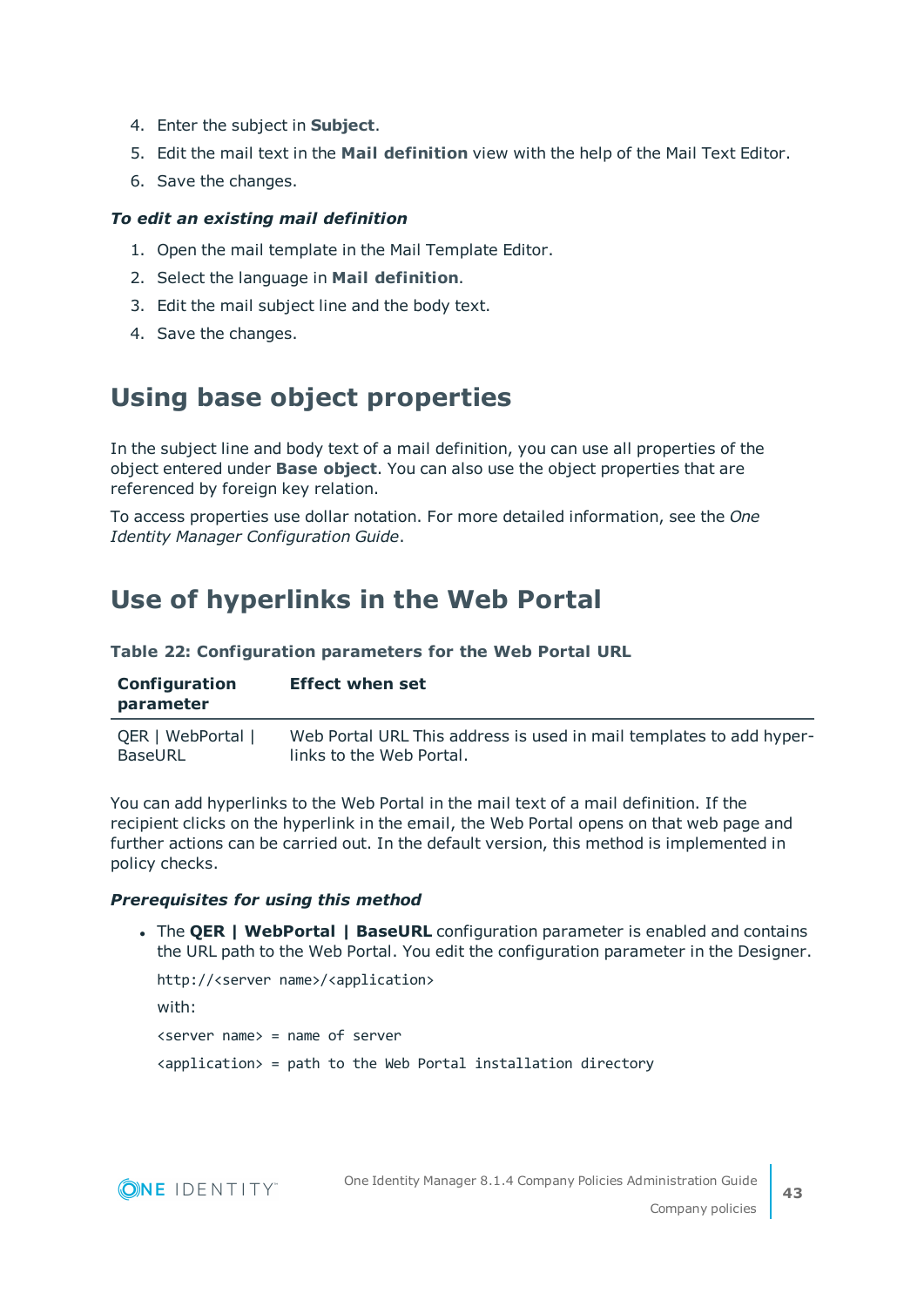### *To add a hyperlink to the Web Portal in the mail text*

- 1. Click the position in the mail text of the mail definition where you want to insert a hyperlink.
- 2. Open the **Hyperlink** context menu and enter the following information.
	- **.** Display text: Enter a caption for the hyperlink.
	- <sup>l</sup> **Link to**: Select the **File or website** option.
	- <sup>l</sup> **Address**: Enter the address of the page in the Web Portal that you want to open.

NOTE: One Identity Manager provides a number of default functions that you can use to create hyperlinks in the Web Portal.

3. To accept the input, click **OK**.

### **Default functions for creating hyperlinks**

Several default functions are available to help you create hyperlinks. You can use the functions directly when you add a hyperlink in the mail body of a mail definition or in processes

### **Direct function input**

You can reference a function when you add a hyperlink in the **Address** field of the **Hyperlink** context menu.

\$Script(<Function>)\$

Example:

```
$Script(VI_BuildQERPolicyLink_Show)$
```
### **Default function for policy checking**

The VI\_BuildComplianceLinks script contains a collection of default functions for composing hyperlinks for exception approval of policy violations.

#### **Table 23: Functions of the VI\_BuildComplianceLinks script**

| <b>Function</b>            | Usage                                                |
|----------------------------|------------------------------------------------------|
| VI BuildQERPolicyLink Show | Opens the exception approval page in the Web Portal. |

## <span id="page-43-0"></span>**Customizing email signatures**

Configure the email signature for mail templates using the following configuration parameter. Edit the configuration parameters in the Designer.

![](_page_43_Picture_21.jpeg)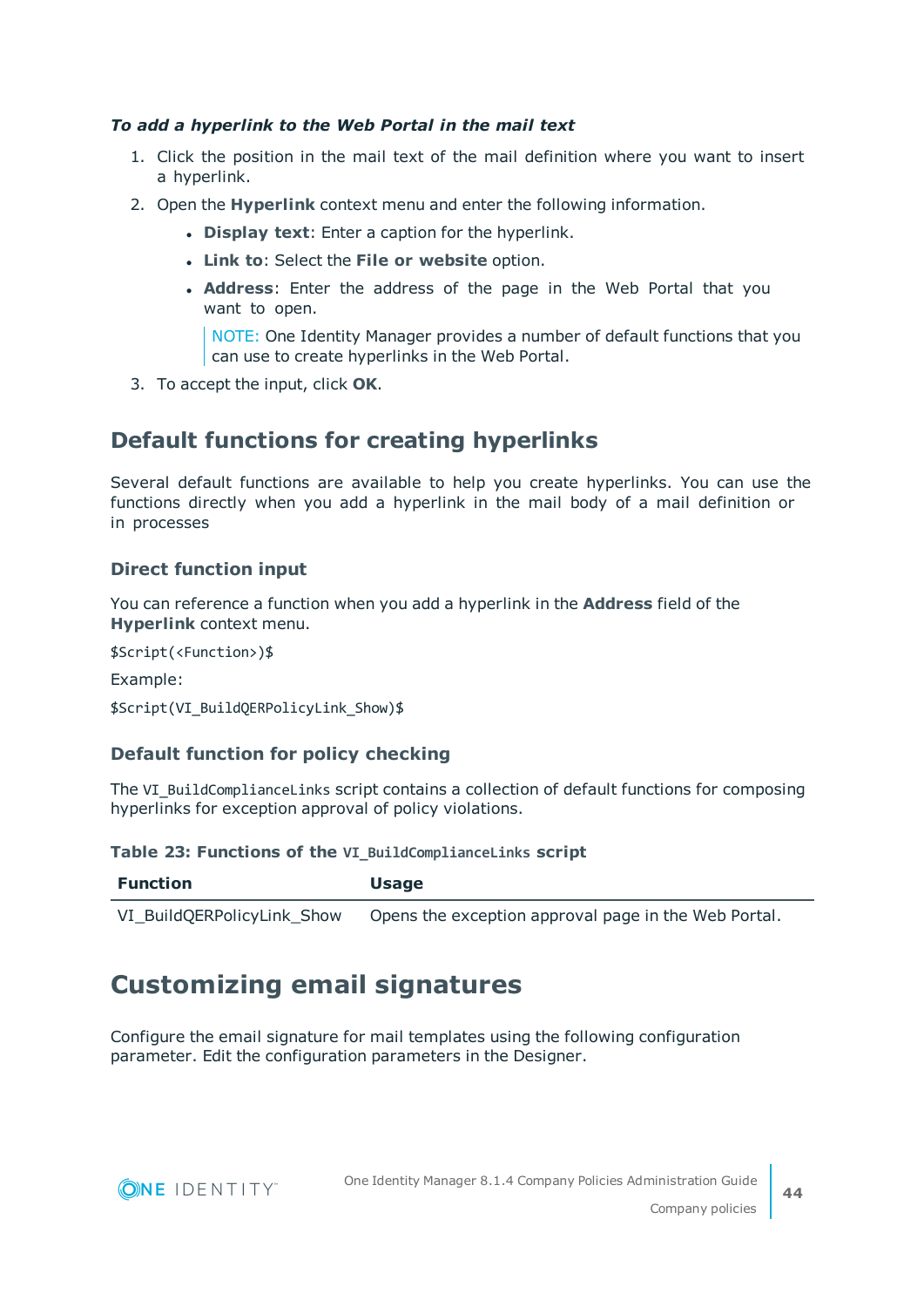#### **Table 24: Configuration parameters for email signatures**

| <b>Configuration parameter</b>                         | <b>Description</b>                                                              |
|--------------------------------------------------------|---------------------------------------------------------------------------------|
| Common   MailNotification  <br>Signature               | Data for the signature in email automatically<br>generated from mail templates. |
| Common   MailNotification  <br>Signature   Caption     | Signature under the salutation.                                                 |
| Common   MailNotification  <br>Signature   Company     | Company name.                                                                   |
| Common   MailNotification  <br>Signature   Link        | Link to the company's website.                                                  |
| Common   MailNotification  <br>Signature   LinkDisplay | Display text for the link to the company's website.                             |

VI\_GetRichMailSignature combines the components of an email signature according to the configuration parameters for use in mail templates.

![](_page_44_Picture_3.jpeg)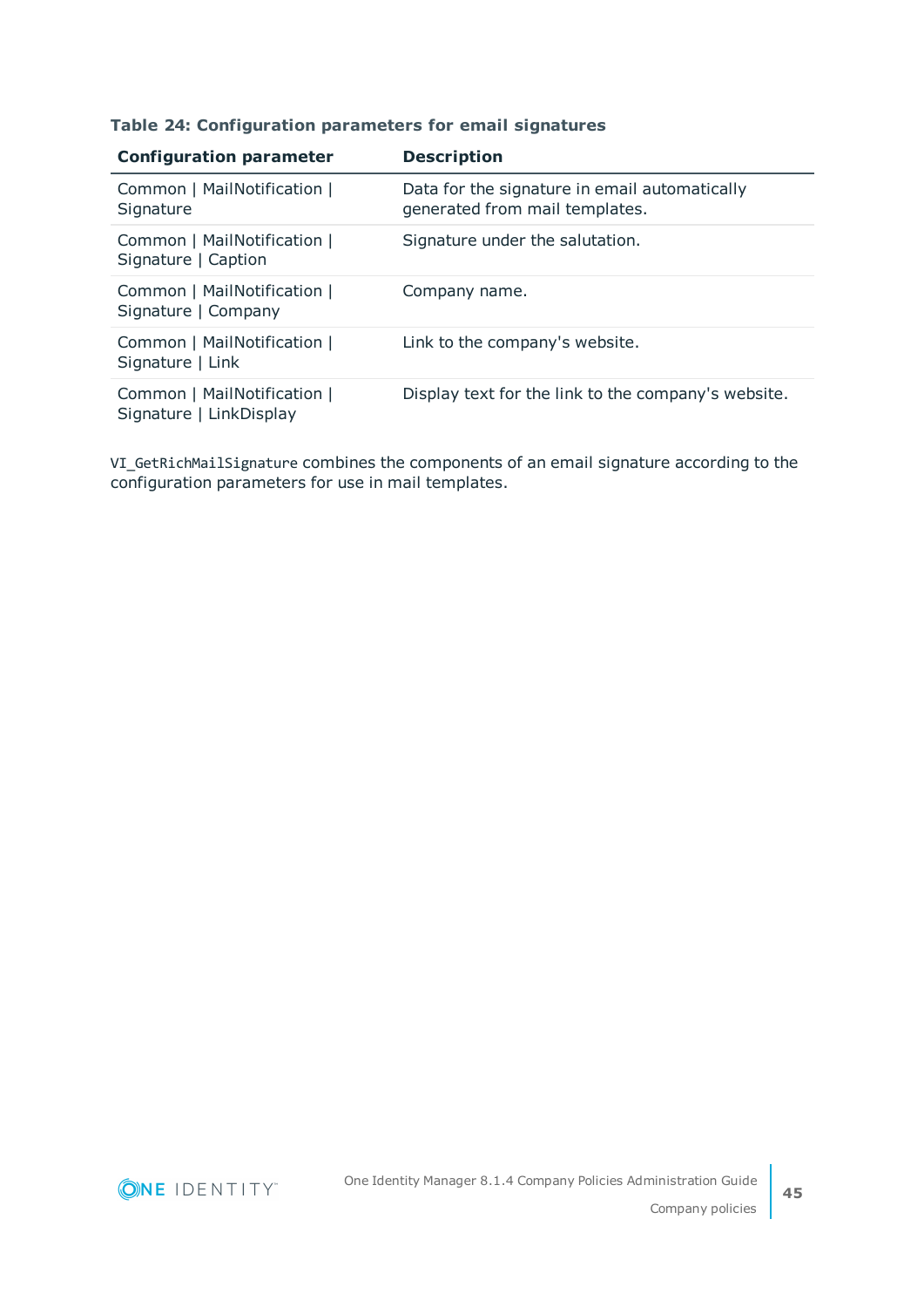# **Mitigating controls**

**2**

#### <span id="page-45-0"></span>**Table 25: Configuration parameter for risk assessment**

| Configuration<br>parameter    | <b>Effect when set</b>                                                                                                                                                                 |
|-------------------------------|----------------------------------------------------------------------------------------------------------------------------------------------------------------------------------------|
| QER   Calcu-<br>lateRiskIndex | Preprocessor relevant configuration parameter controlling system<br>components for calculating an employee's risk index. Changes to the<br>parameter require recompiling the database. |
|                               | If the parameter is enabled, values for the risk index can be entered<br>and calculated.                                                                                               |

Violation of regulatory requirements can harbor different risks for companies. To evaluate these risks, you can apply risk indexes to company policies. These risk indexes provide information about the risk involved for the company if this particular policy is violated. Once the risks have been identified and evaluated, mitigating controls can be implemented.

Mitigating controls are independent on One Identity Manager's functionality. They are not monitored through One Identity Manager.

Mitigating controls describe controls that are implemented if a company policy was violated. The next policy check should not find any rule violations once the controls have been applied.

#### *To edit mitigating controls*

<sup>l</sup> In the Designer, set the **QER | CalculateRiskIndex** configuration parameter and compile the database.

For more detailed information about risk assessment, see the One Identity Manager Risk Assessment Administration Guide.

![](_page_45_Picture_9.jpeg)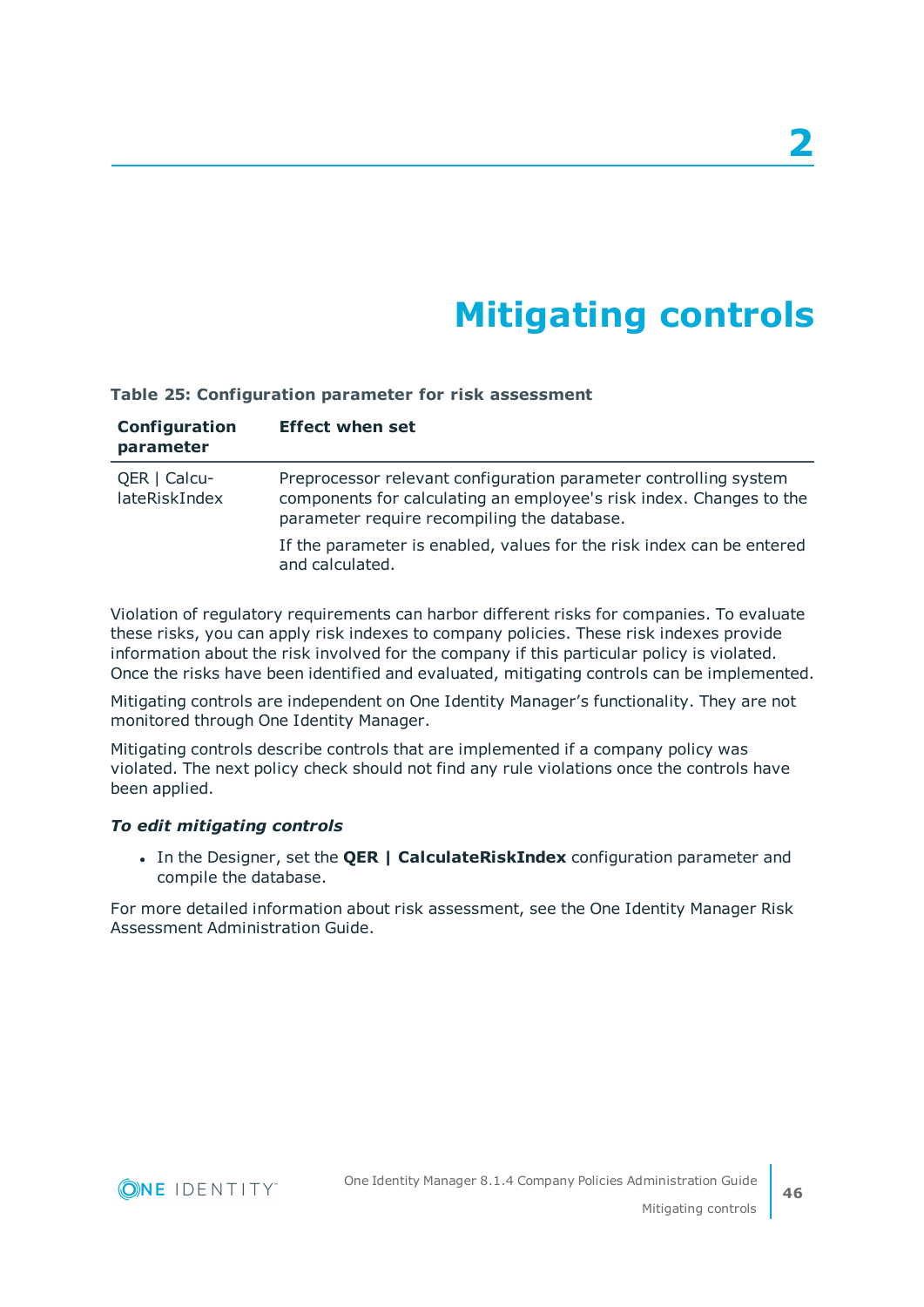# <span id="page-46-0"></span>**Entering master data**

### *To edit mitigating controls*

- 1. In the Manager, select the **Risk index functions | Mitigating controls** category.
- 2. Select a mitigating control in the result list and run the **Change master data** task.  $-$  OR  $-$

Click  $\mathbf{r}$  in the result list.

- 3. Edit the mitigating control master data.
- 4. Save the changes.

Enter the following master data for mitigating controls.

### **Table 26: General master data for a mitigating control**

| <b>Property</b>           | <b>Description</b>                                                                                                                                |
|---------------------------|---------------------------------------------------------------------------------------------------------------------------------------------------|
| Measure                   | Unique identifier for the mitigating control.                                                                                                     |
| Significance<br>reduction | When the mitigating control is implemented, this value is used to reduce<br>the risk of denied attestation cases. Enter a number between 0 and 1. |
| Description               | Detailed description of the mitigating control.                                                                                                   |
| Functional<br>area        | Functional area in which the mitigating control may be applied.                                                                                   |
| Department                | Department in which the mitigating control may be applied.                                                                                        |

# <span id="page-46-1"></span>**Additional tasks for mitigating controls**

After you have entered the master data, you can run the following tasks.

## <span id="page-46-2"></span>**Mitigating controls overview**

You can see the most important information about a mitigating control on the overview form.

### *To obtain an overview of a mitigating control*

- 1. In the Manager, select the **Risk index functions | Mitigating controls** category.
- 2. Select the mitigating control in the result list.

**ONE IDENTITY** 

3. Select the **Mitigating control overview** task.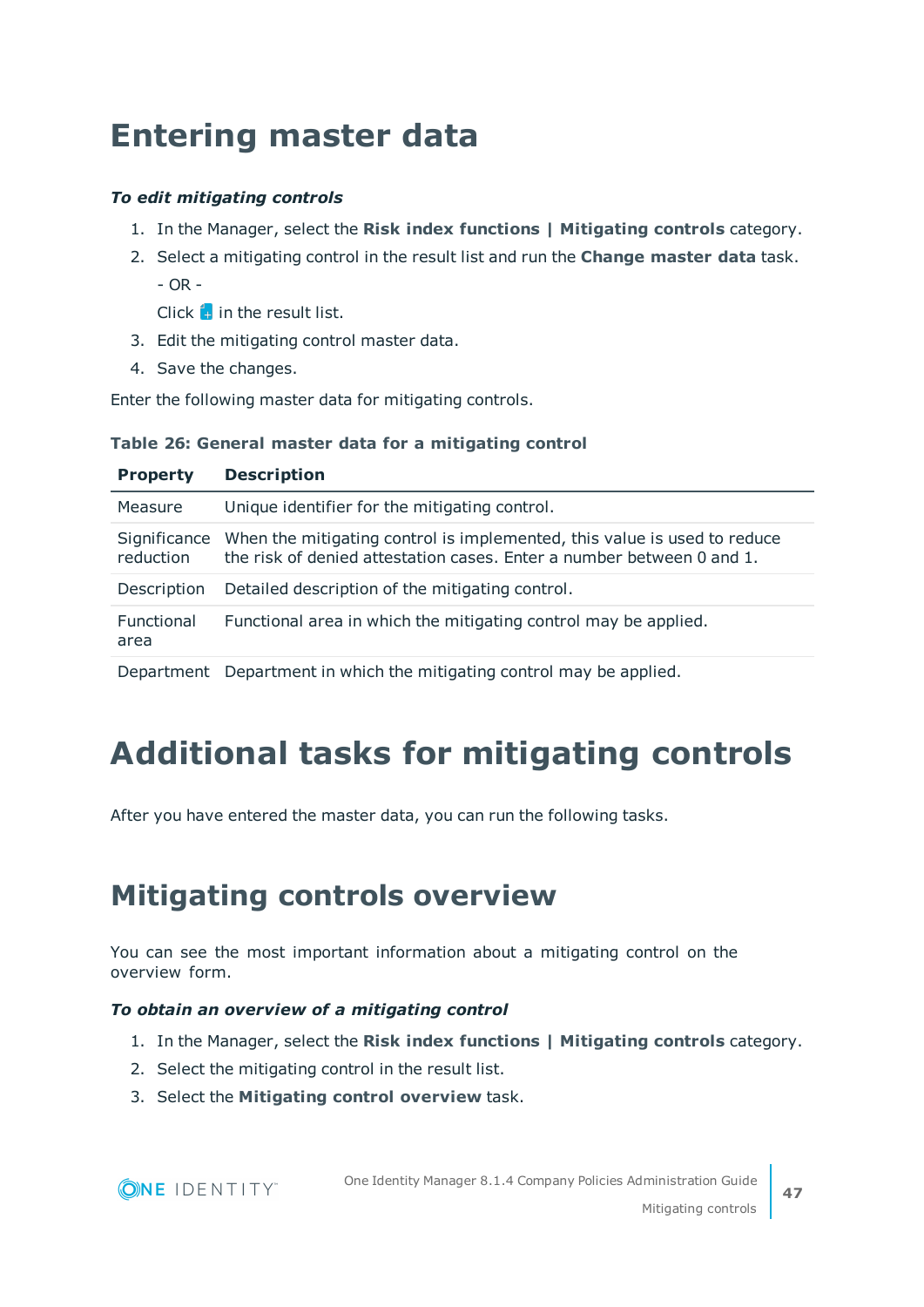## <span id="page-47-0"></span>**Assigning company policies**

Use this task to specify for which company policies the mitigating control is valid. You can only assign company policy working copies on the assignment form.

### *To assign company policies to mitigating controls*

- 1. Select the **Risk index functions | Mitigating controls** category.
- 2. Select the mitigating control in the result list.
- 3. Select the **Assign company policies** task.
- 4. In the **Add assignments** pane, double-click the company policies you want to assign.

 $- OR -$ 

In the **Remove assignments** pane, double-click the company policies whose assignment is to be deleted.

<span id="page-47-1"></span>5. Save the changes.

# **Calculating mitigation**

The reduction in significance of a mitigating control supplies the value by which the risk index of a company policy is reduced when the control is implemented. One Identity Manager calculates a reduced risk index based on the risk index and the significance reduction. One Identity Manager supplies default functions for calculating reduced risk indexes. These functions cannot be edited with One Identity Manager tools.

The reduced risk index is calculated from the company policy and the significance reduced sum of all assigned mitigating controls.

Risk index (reduced) = Risk index - sum significance reductions

If the significance reduction sum is greater than the risk index, the reduced risk index is set to **0**.

![](_page_47_Picture_15.jpeg)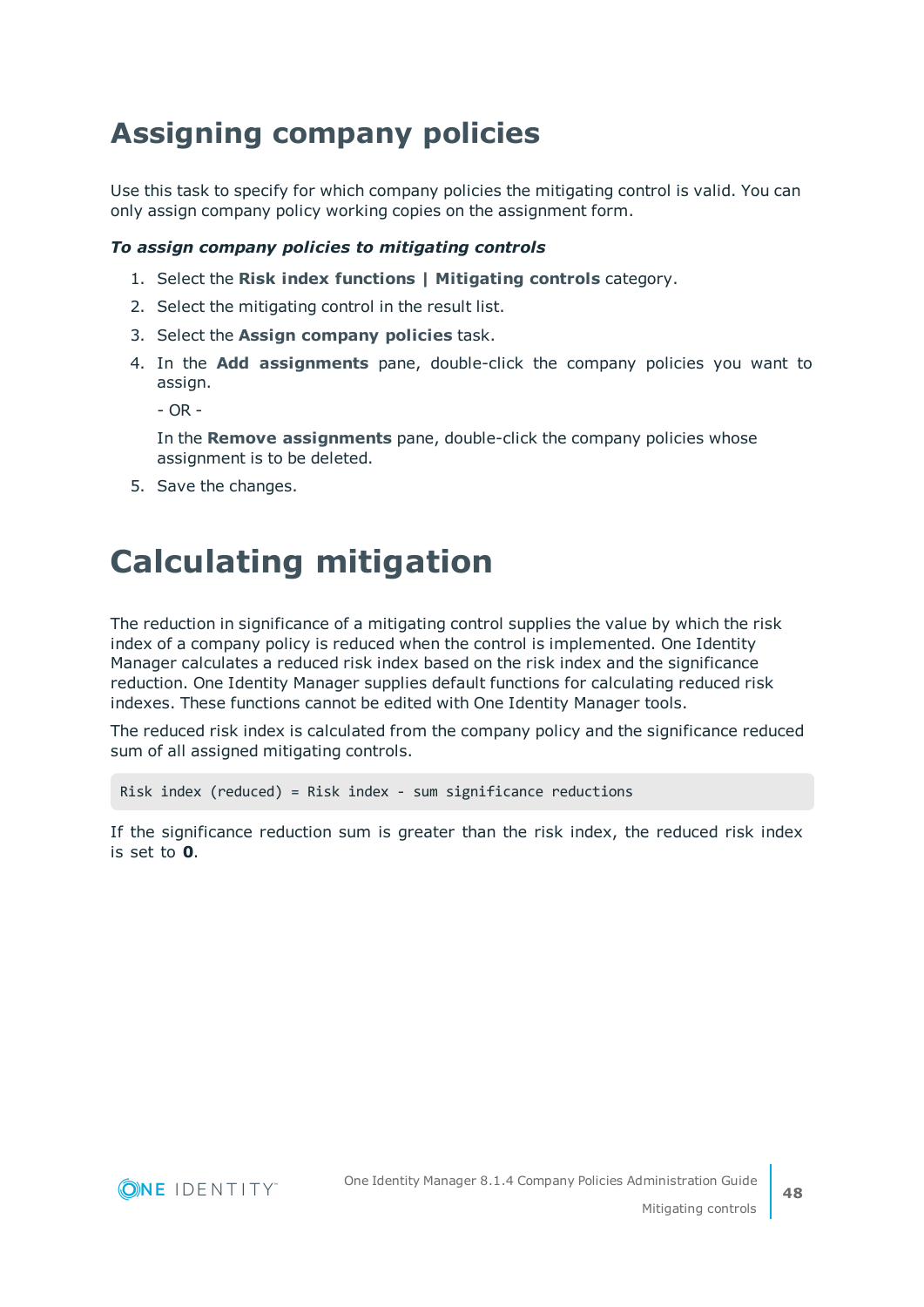# <span id="page-48-0"></span>**Appendix:General Configuration Parameter for Company Policies**

The following configuration parameters are additionally available in One Identity Manager after the module has been installed. Some general configuration parameters are relevant for company policies. The following table contains a summary of all applicable configuration parameters for company policies.

| Configuration<br>parameter                                         | <b>Meaning</b>                                                                                                                                                                         |
|--------------------------------------------------------------------|----------------------------------------------------------------------------------------------------------------------------------------------------------------------------------------|
| QER   Policy                                                       | Preprocessor relevant configuration parameter for controlling<br>company policy validation. Changes to the parameter require<br>recompiling the database.                              |
|                                                                    | If the parameter is enabled, you can use the model components.                                                                                                                         |
| tification                                                         | QER   Policy   EmailNo- This parameter is used for mail notifications.                                                                                                                 |
|                                                                    | Information about notifications during company policy checks is<br>stored under the parameter.                                                                                         |
| tification  <br><b>DefaultSenderAddress</b>                        | QER   Policy   EmailNo- This configuration parameter contains the sender email address<br>for automatically generated messages within company policy<br>checking.                      |
| QER   Policy   EmailNo-<br>tification   NewEx-<br>ceptionApproval  | This configuration parameter contains the name of the mail<br>template, which is sent if an approval exception for a new policy<br>violation is required.                              |
| QER   Policy   EmailNo-<br>tification   NotPer-<br>mittedViolation | This configuration parameter contains the name of the mail<br>template which is sent if a new rogue policy violation occurs.                                                           |
| QER   Calcu-<br>lateRiskIndex                                      | Preprocessor relevant configuration parameter controlling<br>system components for calculating an employee's risk index.<br>Changes to the parameter require recompiling the database. |
|                                                                    | If the parameter is enabled, values for the risk index can be<br>entered and calculated.                                                                                               |

### **Table 27: Overview of configuration parameters**

![](_page_48_Picture_5.jpeg)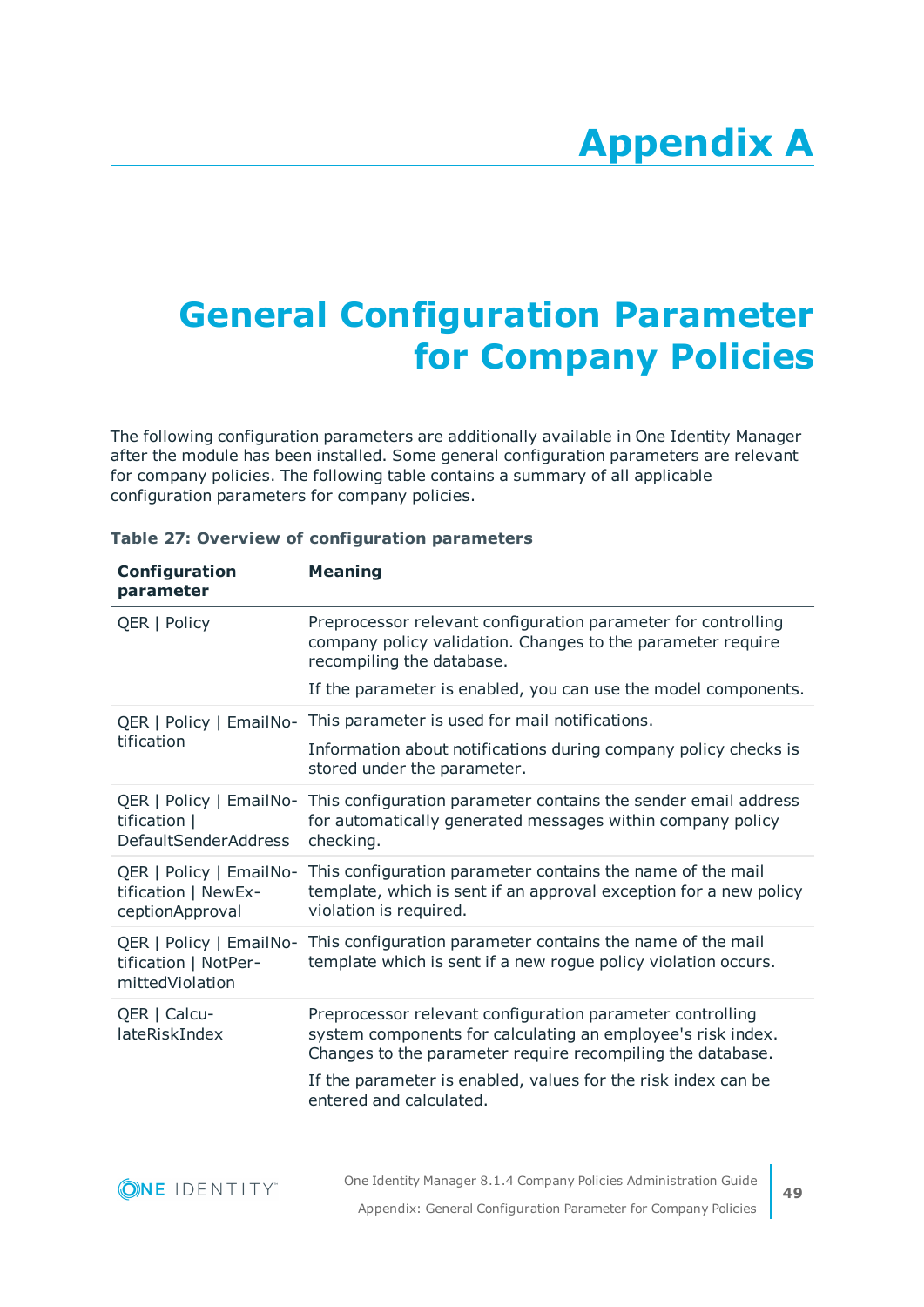<span id="page-49-0"></span>One Identity solutions eliminate the complexities and time-consuming processes often required to govern identities, manage privileged accounts and control access. Our solutions enhance business agility while addressing your IAM challenges with on-premises, cloud and hybrid environments.

# <span id="page-49-1"></span>**Contacting us**

For sales and other inquiries, such as licensing, support, and renewals, visit <https://www.oneidentity.com/company/contact-us.aspx>.

# <span id="page-49-2"></span>**Technical support resources**

Technical support is available to One Identity customers with a valid maintenance contract and customers who have trial versions. You can access the Support Portal at [https://support.oneidentity.com/.](https://support.oneidentity.com/)

The Support Portal provides self-help tools you can use to solve problems quickly and independently, 24 hours a day, 365 days a year. The Support Portal enables you to:

- Submit and manage a Service Request
- View Knowledge Base articles
- Sign up for product notifications
- Download software and technical documentation
- View how-to videos at [www.YouTube.com/OneIdentity](http://www.youtube.com/OneIdentity)
- Engage in community discussions
- Chat with support engineers online
- View services to assist you with your product

![](_page_49_Picture_15.jpeg)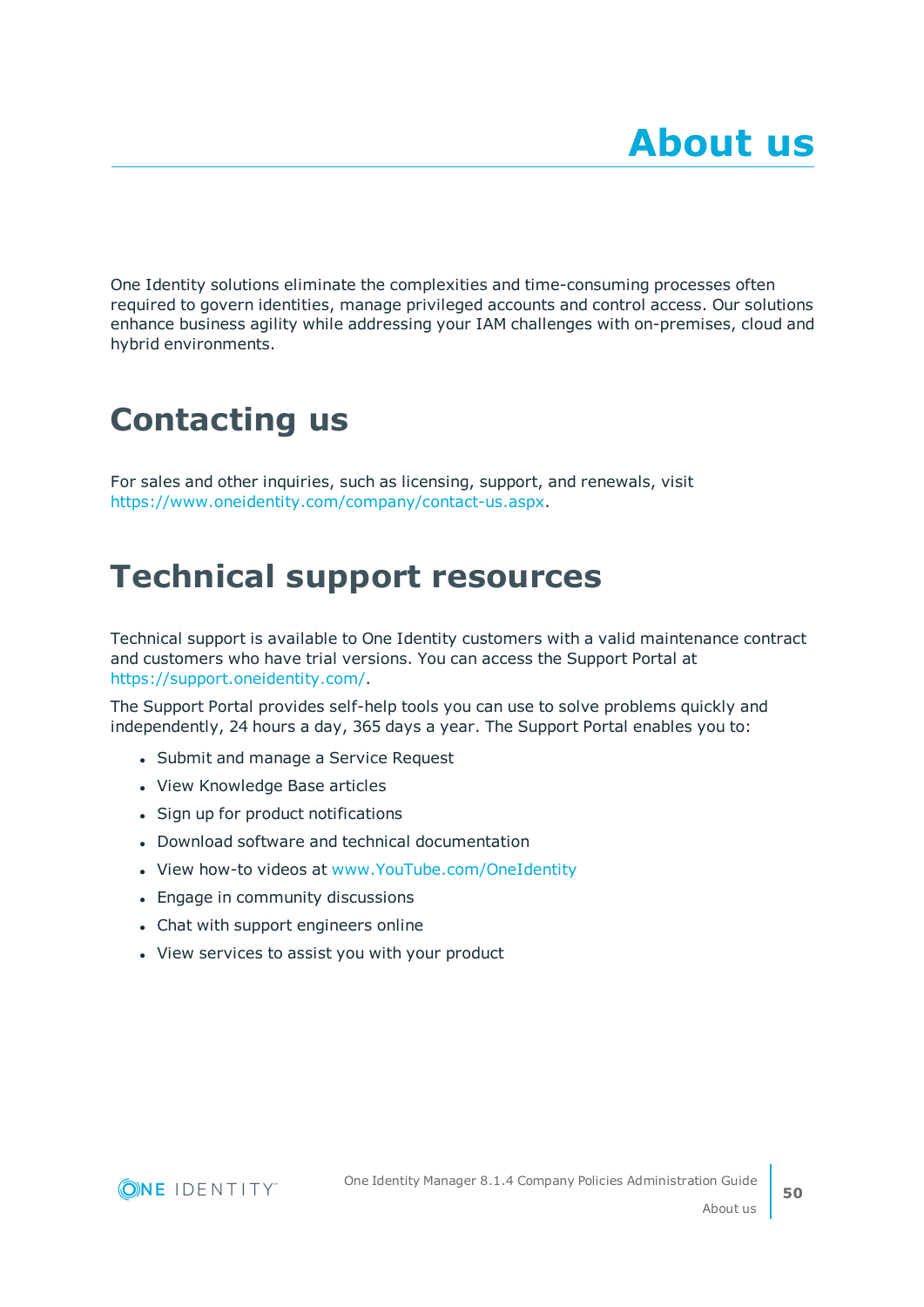# **Index**

### <span id="page-50-0"></span>**A**

administrator [6](#page-5-0) application role [6](#page-5-0) attestors [15](#page-14-0) policy supervisor [16](#page-15-0) attestors [6](#page-5-0), [15](#page-14-0), [21](#page-20-0)

### **B**

base object mail template [41](#page-40-0) base table [21](#page-20-0)

### **C**

calculation schedule [11](#page-10-0), [35](#page-34-2) assign [24](#page-23-0) assign company policy [14](#page-13-0) default schedule [13](#page-12-0) default schedule policies [11](#page-10-0) overview form [13](#page-12-2) start immediately [14](#page-13-1) check company policy [35](#page-34-1) compliance framework [9](#page-8-1) assign [26](#page-25-1) assign company policy [11](#page-10-1) overview form [10](#page-9-1) condition [21](#page-20-0) display [29,](#page-28-0) [32](#page-31-0) hide [29](#page-28-0), [32](#page-31-0) create working copy [20](#page-19-2)

### **D**

default approval policy [25](#page-24-1) disable [21](#page-20-0) company policy [31](#page-30-0)

### **E**

enable company policy [31](#page-30-0) enable working copy [20](#page-19-3) exception approval reason [18](#page-17-0) exception approver [6,](#page-5-0) [21](#page-20-0) assign employees [27](#page-26-0), [33](#page-32-0) notification [38](#page-37-0)

### **M**

mail definition [42](#page-41-0) mail template base object [41,](#page-40-0) [43](#page-42-0) hyperlink [43](#page-42-1) manager [21](#page-20-0) notification [39](#page-38-0) mitigating control [46](#page-45-0) assign [26](#page-25-2) assign company policy [48](#page-47-0) log [47](#page-46-0) overview [47](#page-46-2) significance reduction [47](#page-46-0)

**ONE IDENTITY**